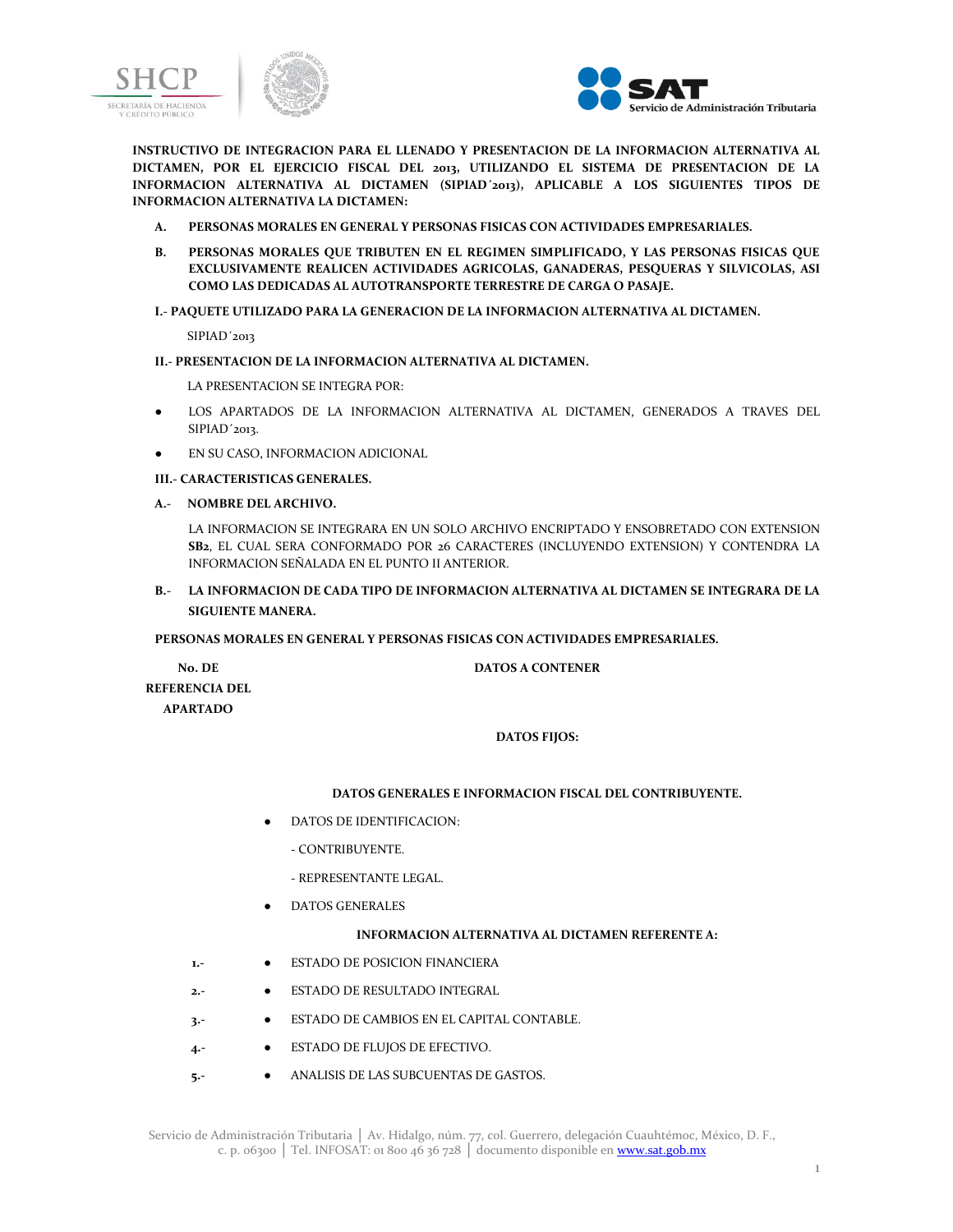





- **6.-** RELACION DE CONTRIBUCIONES, COMPENSACIONES Y DEVOLUCIONES.
- **7.-** BASE PARA LA DETERMINACION DEL IMPUESTO RETENIDO SOBRE HONORARIOS, ARRENDAMIENTOS E INTERESES.
- **8.-** RESPONSABILIDAD SOLIDARIA POR OPERACIONES DE RESIDENTES EN EL EXTRANJERO (EXCLUSIVAMENTE DE ENAJENACION DE ACCIONES).
- **9.-** DETERMINACION MENSUAL DEL IMPUESTO A LOS DEPOSITOS EN EFECTIVO.
- **10.-** OPERACIONES FINANCIERAS DERIVADAS CONTRATADAS CON RESIDENTES EN EL EXTRANJERO.
- **11.-** INVERSIONES PERMANENTES EN SUBSIDIARIAS, ASOCIADAS Y AFILIADAS RESIDENTES EN EL EXTRANJERO.
- **12.-** SOCIOS O ACCIONISTAS QUE TUVIERON ACCIONES O PARTES SOCIALES.
- **13.-** CONCILIACION ENTRE EL RESULTADO CONTABLE Y FISCAL PARA EFECTOS DEL IMPUESTO SOBRE LA RENTA
- **14.-** OPERACIONES CON PARTES RELACIONADAS.
- **15.-** INFORMACION DEL CONTRIBUYENTE SOBRE SUS OPERACIONES CON PARTES RELACIONADAS.
- **16.-** DETERMINACION DE LA RENTA GRAVABLE PARA EFECTOS DE LA PARTICIPACION DE LOS TRABAJADORES EN LAS UTILIDADES DE LAS EMPRESAS DE CONFORMIDAD CON EL ARTICULO 16 DE LA LEY DEL IMPUESTO SOBRE LA RENTA.
- 17.-<br> **0 OPERACIONES DE COMERCIO EXTERIOR.**

**PERSONAS MORALES QUE TRIBUTEN EN EL REGIMEN SIMPLIFICADO, Y LAS PERSONAS FISICAS QUE EXCLUSIVAMENTE REALICEN ACTIVIDADES AGRICOLAS, GANADERAS, PESQUERAS Y SILVICOLAS, ASI COMO LAS DEDICADAS AL AUTOTRANSPORTE TERRESTRE DE CARGA O PASAJE.**

**No. DE REFERENCIA DEL APARTADO**

**DATOS A CONTENER**

### **DATOS FIJOS:**

### **DATOS GENERALES E INFORMACION FISCAL DEL CONTRIBUYENTE.**

- DATOS DE IDENTIFICACION:
	- CONTRIBUYENTE.
	- REPRESENTANTE LEGAL.
- DATOS GENERALES

### **INFORMACION ALTERNATIVA AL DICTAMEN REFERENTE A:**

- **1.-** ESTADO DE POSICION FINANCIERA
- **2.-** ESTADO DE RESULTADO INTEGRAL
- **3.-** ESTADO DE CAMBIOS EN EL CAPITAL CONTABLE.
- **4.-** ESTADO DE FLUJOS DE EFECTIVO.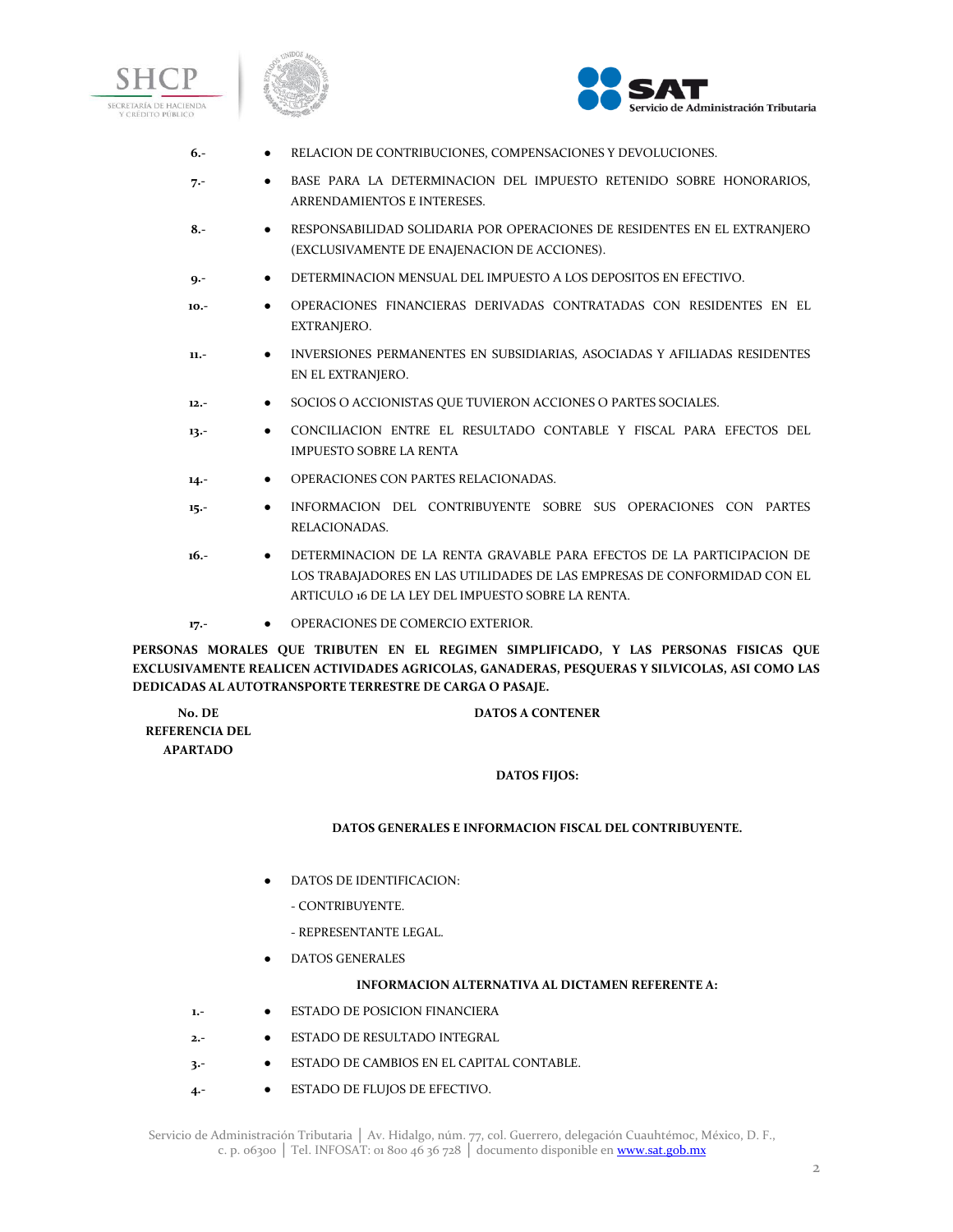





- **5.-** ANALISIS DE LAS SUBCUENTAS DE GASTOS.
- **6.-** RELACION DE CONTRIBUCIONES, COMPENSACIONES Y DEVOLUCIONES.
- **7.-** BASE PARA LA DETERMINACION DEL IMPUESTO RETENIDO SOBRE HONORARIOS, ARRENDAMIENTOS E INTERESES.
- **8.-** RESPONSABILIDAD SOLIDARIA POR OPERACIONES DE RESIDENTES EN EL EXTRANJERO (EXCLUSIVAMENTE DE ENAJENACION DE ACCIONES).
- **9.-** DETERMINACION MENSUAL DEL IMPUESTO A LOS DEPOSITOS EN EFECTIVO.
- **10.-** OPERACIONES FINANCIERAS DERIVADAS CONTRATADAS CON RESIDENTES EN EL EXTRANJERO.
- **11.-** INVERSIONES PERMANENTES EN SUBSIDIARIAS, ASOCIADAS Y AFILIADAS RESIDENTES EN EL EXTRANJERO.
- **12.-** SOCIOS O ACCIONISTAS QUE TUVIERON ACCIONES O PARTES SOCIALES.
- **13.-** CONCILIACION ENTRE EL RESULTADO CONTABLE Y FISCAL PARA EFECTOS DEL IMPUESTO SOBRE LA RENTA
- 14.- **•** OPERACIONES CON PARTES RELACIONADAS.
- **15.-** INFORMACION DEL CONTRIBUYENTE SOBRE SUS OPERACIONES CON PARTES RELACIONADAS.
- **16.-** DETERMINACION DE LA RENTA GRAVABLE PARA EFECTOS DE LA PARTICIPACION DE LOS TRABAJADORES EN LAS UTILIDADES DE LAS EMPRESAS DE CONFORMIDAD CON EL ARTICULO 16 DE LA LEY DEL IMPUESTO SOBRE LA RENTA.
- **17.-** OPERACIONES DE COMERCIO EXTERIOR.
- **18.-** DETERMINACION DE LA INVERSION EN TERRENOS DEDUCIDA DE LA UTILIDAD FISCAL, SEGUN FRACCION LXXXVI DEL ART. SEGUNDO TRANSITORIO DE LA LEY DEL ISR PARA 2002.

### **C. FORMATO DE PRESENTACION EN EL SIPIAD´2013.**

- LA INFORMACION ESTA INTEGRADA POR LOS DATOS DE IDENTIFICACION, DATOS GENERALES, INFORMACION FISCAL DEL CONTRIBUYENTE, ESTADOS FINANCIEROS BASICOS, DETALLE DE OPERACIONES CON PARTES RELACIONADAS, CONCILIACION, DETERMINACION, RELACION; Y SE PRESENTARAN EN FORMA LINEAL VERTICAL, DE ACUERDO A LAS REGLAS ESPECIFICAS CON LAS QUE EL SISTEMA OPERA. Y EN SU CASO, LA INFORMACION ADICIONAL.
- **D.- PRESENTACION DE LA INFORMACION.**
- LA INFORMACION ALTERNATIVA AL DICTAMEN, DEBERA ELABORARSE Y PREPARARSE PARA SU ENVIO INVARIABLEMENTE EN EL SISTEMA DENOMINADO SIPIAD´2013, DESARROLLADO POR EL SERVICIO DE ADMINISTRACION TRIBUTARIA.
- EN LOS FORMATOS DE LOS APARTADOS NO SE PUEDEN ADICIONAR COLUMNAS, NI SE PUEDEN ADICIONAR RENGLONES CON INDICES, SALVO PARA LA INTEGRACION DE LOS CONCEPTOS DENOMINADOS "OTROS" O EN LOS CASOS EN QUE EL PROPIO SISTEMA LO PERMITA; SIN EMBARGO, SI ES POSIBLE AGREGAR "NOTAS".
- CABE SEÑALAR QUE LOS IMPORTES DE LOS DATOS A PROPORCIONAR DE LOS APARTADOS DE LA INFORMACION ALTERNATIVA AL DICTAMEN QUE NO SE OCUPEN, PODRAN DEJARSE EN BLANCO O BIEN PONER UN CERO PARA EVITAR ERRORES DE OMISION DE LA CAPTURA, EXCEPTO EN AQUELLOS INDICES, QUE EL PROPIO SISTEMA INDIQUE QUE NO DEBEN DEJARSE EN BLANCO Y SE REQUERIRA QUE POR LO MENOS SE ANOTE UN CERO.
- LA INFORMACION DEBERA PRESENTARSE RESPETANDO LA ESTRUCTURA DE CONSTRUCCION Y ENCRIPTACION DE DATOS DEL SIPIAD´2013. ASIMISMO, POR NINGUN MOTIVO PODRA PRESENTARLA O EDITARLA CON ALGUN OTRO SOFTWARE.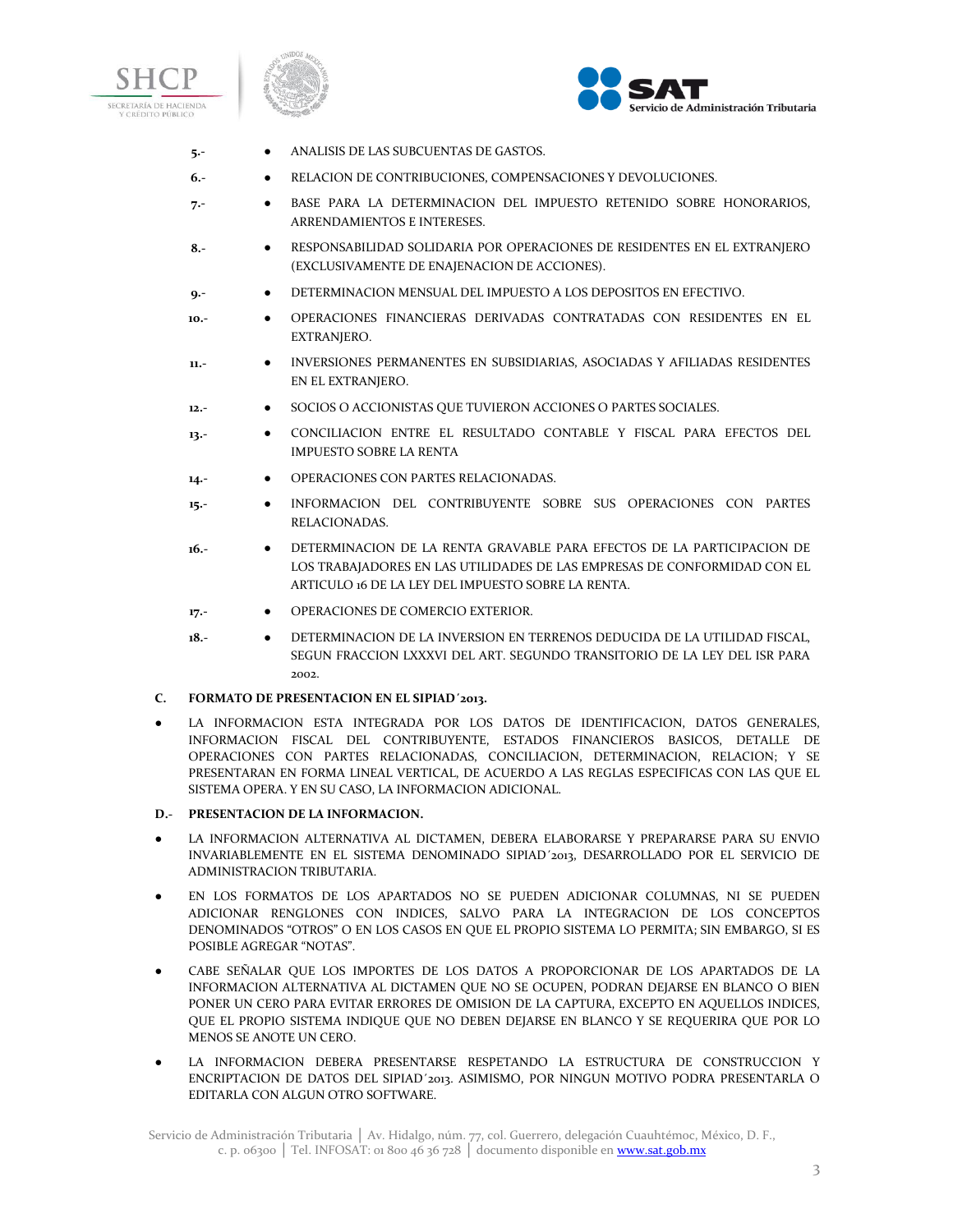



- EN LA PRESENTACION DE LOS IMPORTES, SE PODRAN UTILIZAR FORMULAS, SUMATORIAS Y CUALQUIER TIPO DE OPERACION O RUTINA QUE ESTE INCLUIDA EN EL SIPIAD´2013.
- PARA ESCRIBIR LOS TEXTOS DE LA INFORMACION ADICIONAL, PODRAN UTILIZARSE CARACTERES ESPECIALES (COMAS, PUNTOS, PARENTESIS, CORCHETES, ETC.).
- EN EL CASO DE UTILIZAR EL APARTADO DE "INFORMACION ADICIONAL", SE DEBERAN CAPTURAR UN MINIMO DE 100 CARACTERES.
- CON LA FINALIDAD DE REALIZAR LAS ACOTACIONES DE ESTADOS FINANCIEROS BASICOS Y EN LOS DEMAS APARTADOS, SE ANOTARA LA REFERENCIA INMEDIATAMENTE DESPUES DEL NOMBRE DE LA CUENTA O SUBCUENTA QUE SE VA A REFERENCIAR INSERTANDO UNA NOTA POR MEDIO DEL SISTEMA CON UN MAXIMO DE 250 CARACTERES. EN LAS NOTAS RELACIONADAS CON CUENTAS ADICIONADAS MEDIANTE INDICES AGREGADOS, SE DEBE INDICAR EL INDICE AL QUE SE REFIERE LA NOTA. EJEMPLO:

#### NOTA DEL INDICE 17010015000100.

● TODOS LOS DATOS DE LAS CELDAS, SE CAPTURARAN DE ACUERDO A LAS REGLAS DE VALIDACION PROPIAS DEL SISTEMA.

### **IV.- CARACTERISTICAS ESPECIFICAS.**

### **A.- LAS COLUMNAS.**

- SE DEBERA RESPETAR EL NUMERO DE COLUMNAS ESTABLECIDAS PARA CADA UNO DE LOS APARTADOS ESPECIFICOS.
- POR NINGUN MOTIVO SE DEBERAN INCORPORAR COLUMNAS, ARCHIVOS O APARTADOS EXTRAS.
- LA INFORMACION ADICIONAL NO TENDRA COLUMNA DE INDICES.

### **B.- LOS INDICES.**

- SE MANEJARAN NUEVE CARACTERES ALFANUMERICOS PARA EL CASO DE DATOS DE IDENTIFICACION Y DATOS GENERALES Y CATORCE CARACTERES NUMERICOS PARA LOS DEMAS APARTADOS.
- LA JUSTIFICACION DE LOS CARACTERES DE LOS INDICES SERA CENTRADA.

### **C.- LOS CONCEPTOS.**

● TODOS LOS TEXTOS UTILIZADOS SE PRESENTARAN EN LETRAS MAYUSCULAS Y NO PODRAN CONTENER SIGNOS ESPECIALES (COMAS, CORCHETES, PARENTESIS, ETC.). SE PODRAN CAPTURAR CON MINUSCULAS; SIN EMBARGO, EL SIPIAD´2013 AUTOMATICAMENTE LAS CONVIERTE A MAYUSCULAS.

### **D.- LAS CANTIDADES.**

- LAS CIFRAS DE IMPORTES, PODRAN CONTENER FORMULAS PERO NO SIGNOS ESPECIALES (SIGNO DE PESOS, COMAS, PUNTOS, CORCHETES O PARENTESIS), UNICAMENTE DEBERAN CONSTAR DE LOS DIGITOS DEL 0 AL 9.
- LOS SIMBOLOS COMO LOS PARENTESIS, LOS SEPARADORES DE MILES, ETC.; SOLAMENTE SERAN LOS QUE EL SISTEMA ASIGNE (SEGUN LA CONFIGURACION QUE ELIJA EL USUARIO).
- LAS CANTIDADES NEGATIVAS DEBERAN CAPTURARSE CON SIGNO NEGATIVO, ANTEPONIENDOSE EL SIGNO A DICHA CANTIDAD, PERO PODRAN VISUALIZARSE CON PARENTESIS (SEGUN LA CONFIGURACION QUE ELIJA EL USUARIO).
- LOS CAMPOS NUMERICOS QUE CONTENGAN INFORMACION SERAN JUSTIFICADOS A LA DERECHA.
- LOS IMPORTES DEBERAN ANOTARSE **INVARIABLEMENTE EN PESOS**, NO EN MILES DE PESOS.
- LAS CANTIDADES REPRESENTATIVAS DE PORCENTAJES SE DEBERAN CAPTURAR CON ENTEROS Y 2 DECIMALES, SIN EL SIGNO DE PORCENTAJE, EXCEPTO EN LOS CASOS EN QUE DICHAS CANTIDADES REPRESENTEN UN FACTOR DE ACTUALIZACION, LOS CUALES DEBERAN CONTENER ENTEROS Y 4 DECIMALES.

### EJEMPLOS:

10% SE ESCRIBIRA 10.00

28% SE ESCRIBIRA 28.00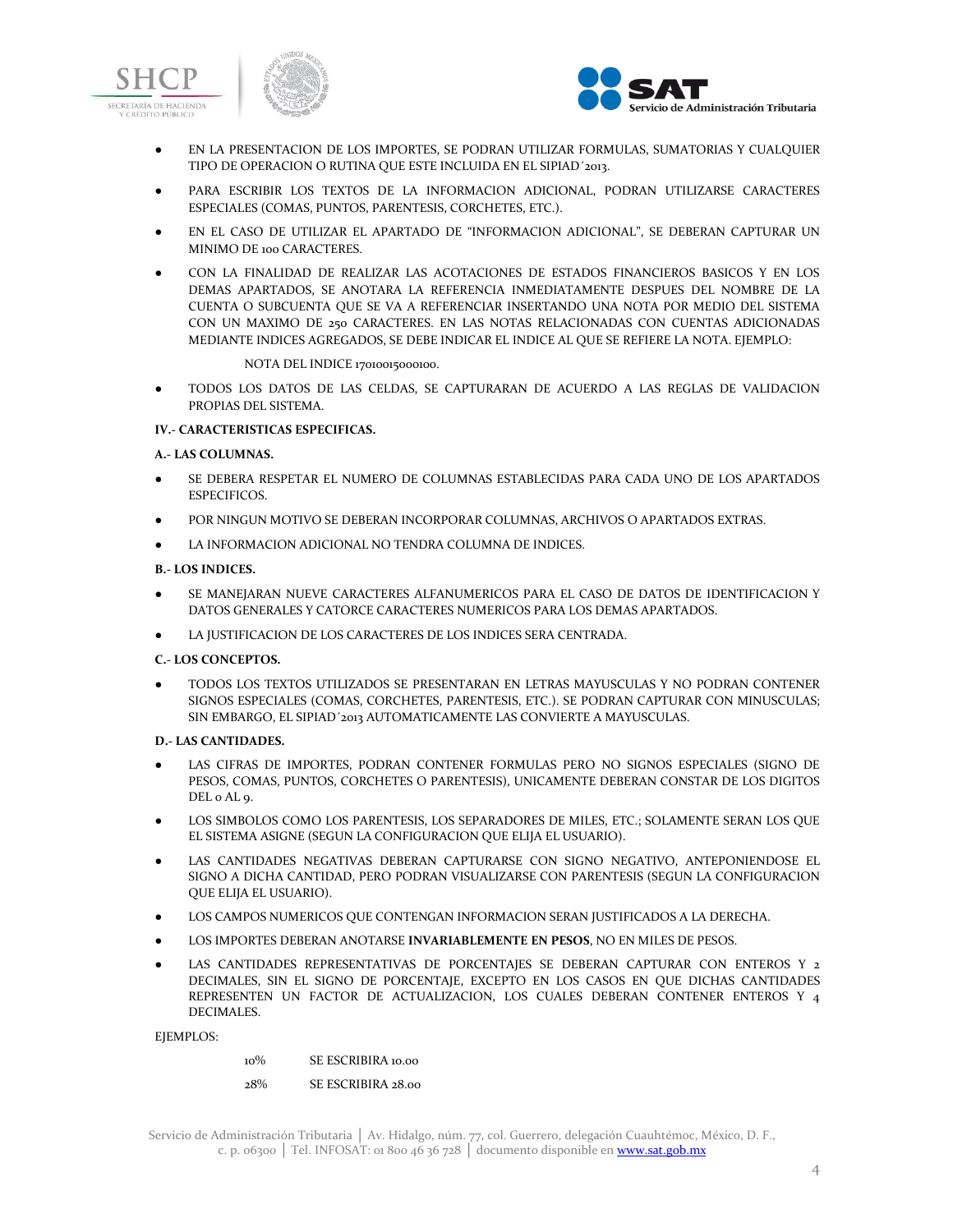



# 2.89078 SE ESCRIBIRA 2.8907

# 4.56320 SE ESCRIBIRA 4.5632

### **V.- TERMINOLOGIA UTILIZADA.**

| <b>ACUSE DE RECIBO</b><br><b>ELECTRONICO.-</b>   | MENSAJE DE ACEPTACION DE LA INFORMACION ALTERNATIVA AL DICTAMEN, QUE<br>EMITE Y ENVIA EL SAT VIA INTERNET, A LA DIRECCION DEL CORREO<br>ELECTRONICO DEL CONTRIBUYENTE, CON EL "SELLO DIGITAL".                                                                                                                                             |
|--------------------------------------------------|--------------------------------------------------------------------------------------------------------------------------------------------------------------------------------------------------------------------------------------------------------------------------------------------------------------------------------------------|
| ALFABETICO.-                                     | <b>CUANDO SE CAPTURAN SOLO LETRAS.</b>                                                                                                                                                                                                                                                                                                     |
| ALFANUMERICO.-                                   | CUANDO SE CAPTURA UNA COMBINACION DE LETRA(S) Y/O NUMERO(S).                                                                                                                                                                                                                                                                               |
| <b>BYTES.-</b>                                   | UNIDAD DE MEDIDA DE ALMACENAMIENTO MAGNETICO EQUIVALENTE A 8 BITS<br>(BINARY DIGIT) O A UN CARACTER DE INFORMACION.                                                                                                                                                                                                                        |
| <b>CARACTER.-</b>                                | ES LA REPRESENTACION DE CUALQUIER LETRA O NUMERO EN FORMA<br>INDIVIDUAL.                                                                                                                                                                                                                                                                   |
| <b>CELDA.-</b>                                   | SE DEFINE POR LA INTERSECCION DE UNA COLUMNA Y UN RENGLON.                                                                                                                                                                                                                                                                                 |
| COPY (COPIAR).-                                  | INSTRUCCION QUE PERMITE COPIAR UNO O MAS ARCHIVOS EN OTRO DISCO O<br>TEXTO SELECCIONADO DENTRO DE UN MISMO O DIFERENTE DOCUMENTO.                                                                                                                                                                                                          |
| DIRECTORIO.-                                     | ESTRUCTURA QUE AGRUPA UN CONJUNTO DE ARCHIVOS O SUBDIRECTORIOS.                                                                                                                                                                                                                                                                            |
| <b>DOCUMENTO DIGITAL.-</b>                       | TODO MENSAJE DE DATOS QUE CONTIENE INFORMACION O ESCRITURA<br>GENERADA, ENVIADA, RECIBIDA O ARCHIVADA POR MEDIOS ELECTRONICOS.                                                                                                                                                                                                             |
| <b>ENCRIPTADO.-</b>                              | FORMATO DE ARCHIVO EL CUAL SIGUIENDO UN CONJUNTO DE METODOS, SE<br>OCULTA EL CONTENIDO DEL MISMO A TODOS AQUELLOS A QUIEN NO ESTE<br>DIRIGIDO.                                                                                                                                                                                             |
| <b>ENSOBRETADO O</b><br><b>FIRMADO DIGITAL.-</b> | PROCESO DE INTEGRACION DE LA INFORMACION ALTERNATIVA AL DICTAMEN DE<br>LA GARANTIA/CERTIFICADO DIGITAL Y LLAVE PRIVADA DE UN REMITENTE Y UNA<br>GARANTIA/CERTIFICADO DIGITAL DE UN DESTINATARIO QUE PERMITA<br>GARANTIZAR SU AUTENTICIDAD, INTEGRIDAD, CONFIDENCIALIDAD Y NO<br>REPUDIACION DE LA INFORMACION TRASMITIDA.                  |
| <b>DIGITAL (LLAVE</b><br><b>PUBLICA</b> )        | GARANTIA/CERTIFICADO DOCUMENTO ELECTRONICO QUE CONTIENE UN CONJUNTO DE INFORMACION A<br>LA QUE SE LE HA FIJADO UNA FIRMA DIGITAL, POR UNA AUTORIDAD<br>CERTIFICADORA, EN ESTE CASO EL SERVICIO DE ADMINISTRACION TRIBUTARIA, Y<br>SE UTILIZA PARA FIRMAR DOCUMENTOS ELECTRONICOS. RELACIONADA EN<br>FORMA INEQUIVOCA CON LA LLAVE PRIVADA. |
| <b>INTERNET.-</b>                                | RED DE ALCANCE MUNDIAL QUE INTERCONECTA UNA GRAN CANTIDAD DE<br>EQUIPOS DE COMPUTO.                                                                                                                                                                                                                                                        |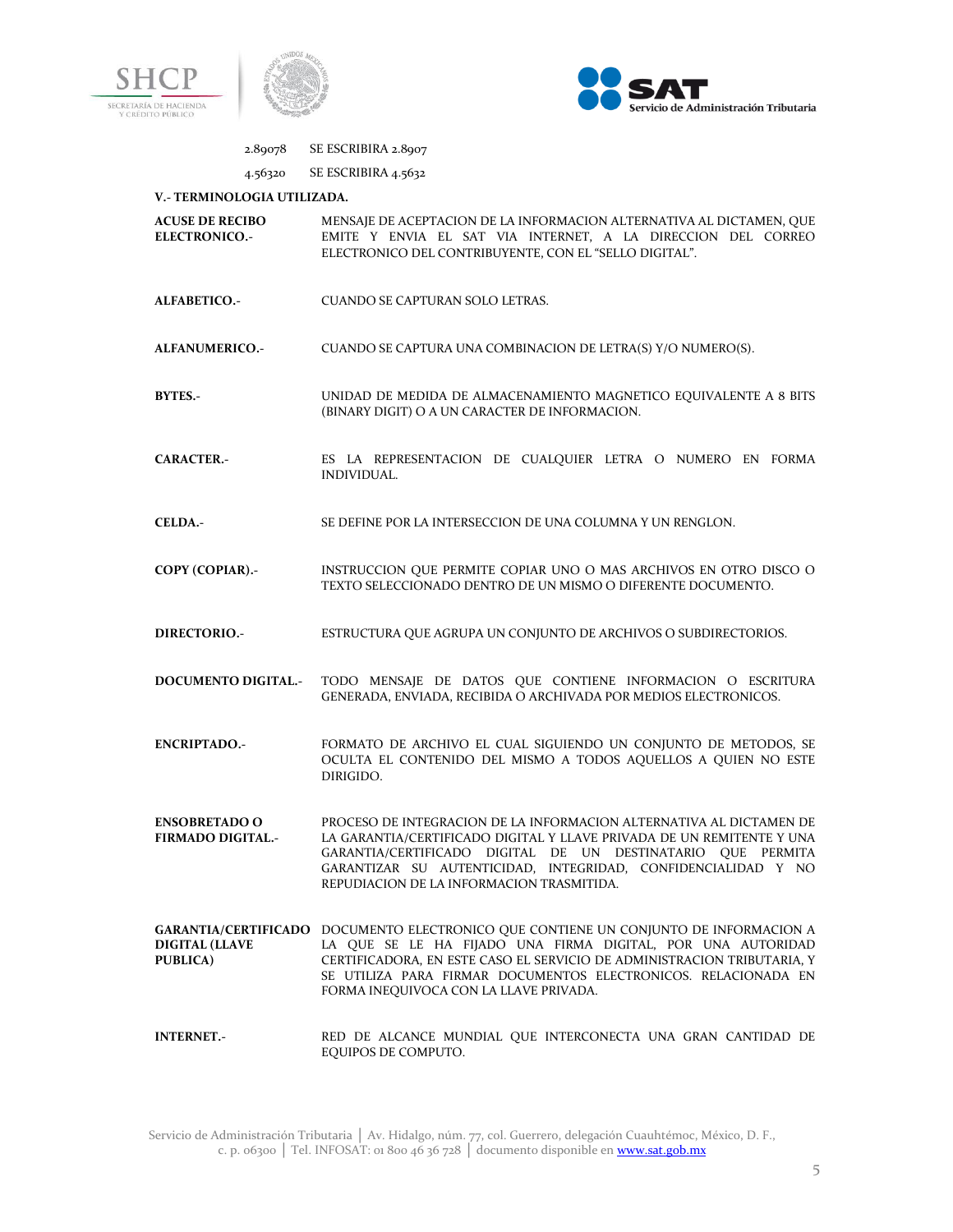





| KILOBYTE (KB).-        | UNIDAD DE MEDIDA DE ALMACENAMIENTO EQUIVALENTE A 1024 BYTES.                                                                                                                |
|------------------------|-----------------------------------------------------------------------------------------------------------------------------------------------------------------------------|
| <b>LLAVE PRIVADA.-</b> | CONTRASEÑA QUE PERMITE IDENTIFICAR JUNTO CON LA GARANTIA/CERTIFICADO<br>DIGITAL (LLAVE PUBLICA) OUE EL REMITENTE Y DESTINATARIO DE LA<br>INFORMACION SON OUIENES DICEN SER. |
| MEGABYTE (MB).-        | UNIDAD DE MEDIDA DE ALMACENAMIENTO EQUIVALENTE A 1024 KILOBYTES.                                                                                                            |
| NUMERICO.-             | CUANDO SE CAPTURAN SOLO NUMEROS.                                                                                                                                            |
| <b>PASTE (PEGAR).-</b> | INSTRUCCION OUE PERMITE PEGAR UNO O MAS ARCHIVOS EN OTRO DISCO O<br>TEXTO SELECCIONADO DENTRO DE UN MISMO O DIFERENTE DOCUMENTO.                                            |
| <b>RESPALDAR.-</b>     | PROCEDIMIENTO O RUTINA QUE GENERA UNA COPIA DE SEGURIDAD DE LA<br><b>INFORMACION.</b>                                                                                       |
| <b>RESTAURAR.-</b>     | PROCEDIMIENTO O RUTINA DE RECUPERACION DE DATOS A PARTIR DE UN<br>RESPALDO.                                                                                                 |
| <b>SELLO DIGITAL.-</b> | MENSAJE ELECTRONICO OUE ACREDITA OUE UN DOCUMENTO DIGITAL FUE<br>RECIBIDO POR LA AUTORIDAD CORRESPONDIENTE EN LA HORA Y FECHA QUE SE                                        |

**SUBDIRECTORIO.-** ESTRUCTURA DE ALMACENAMIENTO QUE AGRUPA A UN CONJUNTO DE ARCHIVOS.

### **VI.- PROCEDIMIENTOS PARA UTILIZAR EL SISTEMA DE SIPIAD´2013.**

PARA EFECTOS DE UTILIZAR EL SIPIAD´2013 SE PROCEDERA COMO SE INDICA A CONTINUACION:

CONSIGNEN EN EL ACUSE DE RECIBO.

### **A.- REQUERIMIENTOS:**

- COMPUTADORA PERSONAL (PC).
- MONITOR SVGA (RECOMENDABLE A COLOR).
- RATON INSTALADO.
- IMPRESORA LASER COMPATIBLE CON MICROSOFT WINDOWS.
- PROCESADOR PENTIUM IV A 1.7 GHZ O SUPERIOR.
- 2 GB EN MEMORIA RAM.
- SISTEMA OPERATIVO MICROSOFT WINDOWS  $7$ , XP O VISTA A 32 O 64 BITS (CON ULTIMAS VERSIONES DE SERVICE PACK INSTALADAS).
- MICROSOFT OFFICE 2007 O 2010 A 32 BITS SERVICE PACK 2, CON VERSION 12.0.6545.5004 O SUPERIOR EN IDIOMA INGLES O ESPAÑOL.
- NAVEGADOR PARA INTERNET VERSION 6.0 O SUPERIOR (CON ULTIMAS VERSIONES DE SERVICE PACK INSTALADAS).
- ESPACIO LIBRE EN DISCO DURO TOTAL DE 500 MB.
- **B.- PROCEDIMIENTO DE INSTALACION DEL SIPIAD.**
- LA INSTALACION SE LLEVARA A CABO SIGUIENDO LAS INSTRUCCIONES SEÑALADAS EN EL MANUAL DE USUARIO DEL SISTEMA QUE AL EFECTO SE DARA A CONOCER EN LA PAGINA DE INTERNET DEL SAT.

### **C.- PROCEDIMIENTO DE ENTRADA.**

- **1.** ENCENDER EL EQUIPO DE COMPUTO.
- **2.** ABRIR LA APLICACION DE MICROSOFT OFFICE EXCEL.
- **3.** OPRIMIR LA PESTAÑA QUE HACE REFERENCIA A LA INFORMACION ALTERNATIVA AL DICTAMEN.
- **4**. SE PROCEDERA A LA GENERACION DE LA INFORMACION ALTERNATIVA AL DICTAMEN NUEVO Y AL LLENADO DE LOS DATOS DE IDENTIFICACION (DEL CONTRIBUYENTE, REPRESENTANTE LEGAL), DATOS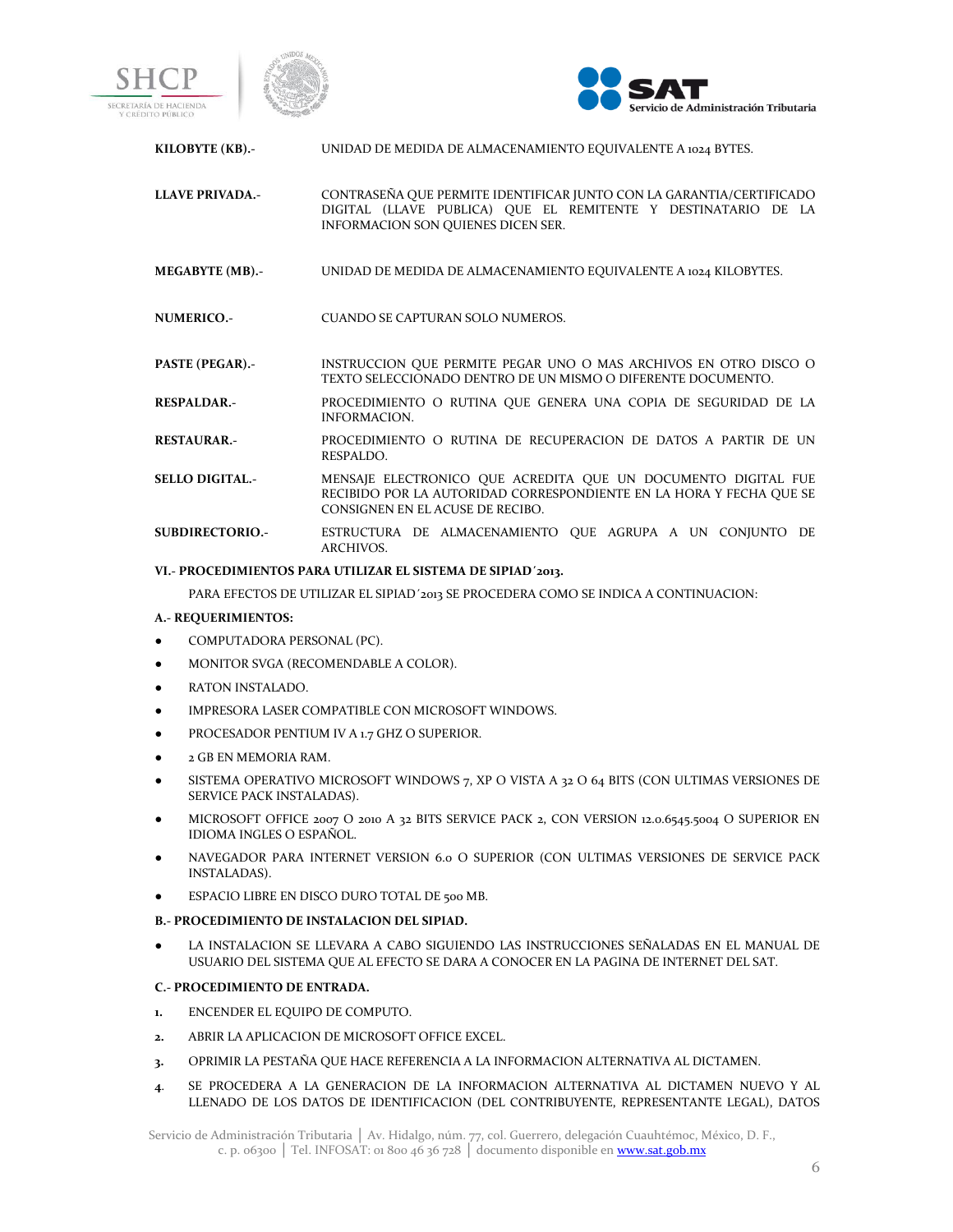



GENERALES E INFORMACION FISCAL DEL CONTRIBUYENTE Y POSTERIORMENTE A LOS DEMAS APARTADOS DE LA INFORMACION ALTERNATIVA AL DICTAMEN.

### **APENDICE I CATALOGO DE CLAVES DE ENTIDADES FEDERATIVAS.**

| 01          | <b>AGUASCALIENTES</b>      | 17 | <b>MORELOS</b>         |
|-------------|----------------------------|----|------------------------|
| 02          | BAJA CALIFORNIA            | 18 | <b>NAYARIT</b>         |
| 03          | <b>BAJA CALIFORNIA SUR</b> | 19 | <b>NUEVO LEON</b>      |
| 04          | <b>CAMPECHE</b>            | 20 | OAXACA                 |
| 05          | <b>COAHUILA</b>            | 21 | PUEBLA                 |
| 06          | COLIMA                     | 22 | QUERETARO              |
| 07          | <b>CHIAPAS</b>             | 23 | QUINTANA ROO           |
| $_{\rm o8}$ | CHIHUAHUA                  | 24 | <b>SAN LUIS POTOSI</b> |
| 09          | <b>DISTRITO FEDERAL</b>    | 25 | SINALOA                |
| 10          | <b>DURANGO</b>             | 26 | <b>SONORA</b>          |
| $11\,$      | <b>GUANAJUATO</b>          | 27 | <b>TABASCO</b>         |
| 12          | <b>GUERRERO</b>            | 28 | <b>TAMAULIPAS</b>      |
| 13          | <b>HIDALGO</b>             | 29 | TLAXCALA               |
| 14          | <b>JALISCO</b>             | 30 | VERACRUZ               |
| $15 \,$     | <b>MEXICO</b>              | 31 | YUCATAN                |
| 16          | <b>MICHOACAN</b>           | 32 | <b>ZACATECAS</b>       |

EL SISTEMA DE PRESENTACION DE LA INFORMACION CUENTA CON ESTE CATALOGO DEL CUAL SE PODRA ELEGIR EL ESTADO QUE CORRESPONDA.

# **APENDICE II CATALOGO DE CLAVES DE ACTIVIDADES PARA EFECTOS FISCALES.**

PARA LOS EFECTOS DE ESTE APENDICE, SE APLICARA EL CATALOGO DE ACTIVIDADES ECONOMICAS, VIGENTE A LA FECHA DE PRESENTACION DE LA INFORMACION ALTERNATIVA AL DICTAMEN. EL SISTEMA DE PRESENTACION DE LA INFORMACION CONTIENE DICHO CATALOGO ACTUALIZADO, SEGUN EL ANEXO 6 DE LA RESOLUCION MISCELANEA FISCAL VIGENTE PARA 2010.

### **APENDICE III NOTAS TECNICAS.**

### **GENERALES:**

### **UTILIZACION DE SIGNOS NEGATIVOS.**

- CUANDO LAS CUENTAS ACREEDORAS TENGAN SALDO DEUDOR O BIEN LAS CUENTAS DEUDORAS TENGAN SALDO ACREEDOR, SE LES ANTEPONDRA EL SIGNO NEGATIVO Y CUANDO SE TRATE DE CUENTAS QUE SU SALDO PUEDA SER TANTO ACREEDOR COMO DEUDOR, SE DEBERA PONER EL SIGNO NEGATIVO EN DICHA CUENTA CUANDO:
	- REPRESENTE UN SALDO DEUDOR, PERO LA CUENTA SE ENCUENTRE UBICADA DENTRO DE UNA CLASIFICACION DE CUENTAS ACREEDORAS.
	- REPRESENTE UN SALDO ACREEDOR, PERO LA CUENTA SE ENCUENTRE UBICADA DENTRO DE UNA CLASIFICACION DE CUENTAS DEUDORAS.
- PARA EFECTOS DE UNA MEJOR VISUALIZACION EL SISTEMA PERMITE, A ELECCION DEL USUARIO, VER LAS CANTIDADES NEGATIVAS ENTRE PARENTESIS.

### **UTILIZACION DE INDICES.**

- POR NINGUN MOTIVO SE PODRAN AGREGAR INDICES DENOMINADOS "TOTAL", QUE POR ESENCIA REFLEJEN EL IMPORTE DE UN GRUPO DE CUENTAS Y/O SUBCUENTAS.
- TAMPOCO SE PODRAN AGREGAR INDICES PARA DESGLOSAR EL IMPORTE SEÑALADO EN EL INDICE PREESTABLECIDO DEL CUAL SE DERIVAN LOS INDICES AGREGADOS.
- TAMPOCO SE PODRA UTILIZAR UN INDICE YA PREESTABLECIDO PARA SER OCUPADO POR OTRO CONCEPTO.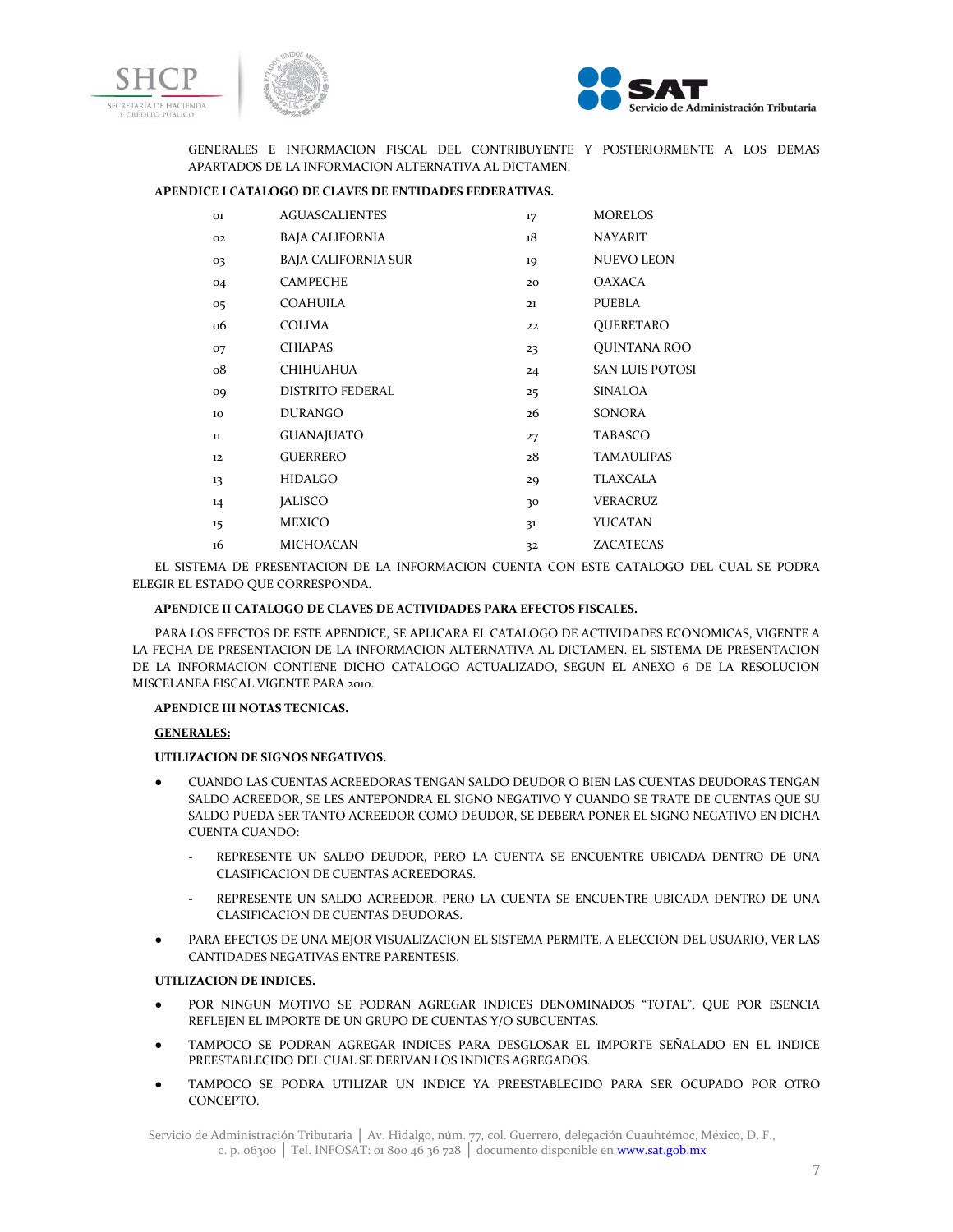





- CADA INDICE SE COMPONE DE CATORCE CARACTERES ALFANUMERICOS, PARA EL CASO DE DATOS DE IDENTIFICACION Y DATOS GENERALES Y CATORCE CARACTERES NUMERICOS PARA LOS DEMAS APARTADOS, QUE IDENTIFICAN DE MANERA UNICA A CADA CONCEPTO.
- EL SISTEMA DE PRESENTACION DE LA INFORMACION PERMITIRA ADICIONAR RENGLONES CON INDICES EN ALGUNOS LUGARES PREESTABLECIDOS O NOTAS, PERO NO PERMITIRA ADICIONAR COLUMNAS.
- LOS RENGLONES QUE REPRESENTEN TITULOS NO LLEVAN INDICE Y POR LO TANTO EL SISTEMA DE PRESENTACION DE LA INFORMACION NO PERMITIRA ANOTAR EN ELLOS NINGUNA CANTIDAD.

### **CONSTRUCCION DE NUEVOS INDICES.**

- EN AQUELLOS CASOS EN QUE EL CONTRIBUYENTE TUVIESE EN SU CONTABILIDAD NOMBRES DE CUENTAS DIFERENTES A LAS QUE SE MENCIONAN EN LOS APARTADOS DE INFORMACION OFICIALES QUE INTEGRAN EL FORMATO GUIA DE LA INFORMACION ALTERNATIVA AL DICTAMEN, DEBERA UBICAR DICHAS CUENTAS EN LOS CONCEPTOS DE DICHO FORMATO QUE POR SU NATURALEZA SEAN ANALOGOS A LAS CUENTAS QUE SE DESEAN INCORPORAR, RESPETANDO LOS INDICES Y CONCEPTOS YA ESTABLECIDOS.
- EN ALGUNOS CASOS ESPECIFICOS DEFINIDOS EN EL PROPIO SISTEMA DE PRESENTACION DE LA INFORMACION, PODRA CONSTRUIR NUEVOS CONCEPTOS, ASIGNANDOLES UN NUEVO INDICE CONFORME A LA DEFINICION DE INDICES ANTES SEÑALADA, SIEMPRE Y CUANDO NO HAYA PODIDO UBICARLOS COMO SE INDICA EN EL PARRAFO ANTERIOR.
- ASIMISMO, CUANDO EXISTAN CONCEPTOS DE CUENTAS QUE NO QUEDEN COMPRENDIDOS EN LAS CUENTAS PREESTABLECIDAS, SE PODRAN AGREGAR INDICES A LAS CUENTAS PREDETERMINADAS DE "OTROS" Y REFLEJAR AHI ESTOS CONCEPTOS.

### **INFORMACION ADICIONAL DE LA INFORMACION ALTERNATIVA AL DICTAMEN.**

● ESTA HOJA ES DE CAPTURA CON TEXTO LIBRE, Y SE UTILIZARA PARA PROPORCIONAR INFORMACION ADICIONAL A LA CONTENIDA EN LOS APARTADOS DE LA INFORMACION ALTERNATIVA AL DICTAMEN, O BIEN, INFORMACION QUE NO ESTA REFLEJADA EN LOS APARTADOS, ASIMISMO, SE PODRA UTILIZAR PARA HACER CUALQUIER TIPO DE ACLARACIONES Y EXPLICACIONES CON RESPECTO A LA INFORMACION DE CUALQUIER APARTADO.

LAS NOTAS TECNICAS QUE A CONTINUACION SE MENCIONAN SERAN APLICABLES PARA LOS TIPOS DE INFORMACION ALTERNATIVA AL DICTAMEN QUE CONTENGAN LA INFORMACION O DATOS A QUE SE REFIERE CADA UNA DE ELLAS.

### **DATOS DE IDENTIFICACION.**

### **DEL CONTRIBUYENTE.**

LA CAPTURA DE LOS DATOS DE IDENTIFICACION DEL CONTRIBUYENTE (CON EXCEPCION DEL REGISTRO FEDERAL DE CONTRIBUYENTES) SOLAMENTE SE PODRA REALIZAR OBTENIENDO LA INFORMACION REGISTRADA EN EL SERVICIO DE ADMINISTRACION TRIBUTARIA (SAT), A TRAVES DE LA PAGINA DE INTERNET, PREVIA IDENTIFICACION CON LA FIEL DEL CONTRIBUYENTE.

LA INFORMACION LA REMITIRA EL SAT VIA CORREO ELECTRONICO AL CONTRIBUYENTE, CONTENIDA EN UN ARCHIVO, CON ESTA INFORMACION SE LLENARAN LOS DATOS DE IDENTIFICACION DEL CONTRIBUYENTE SIGUIENDO LAS INSTRUCCIONES QUE SE ESPECIFICAN EN EL MANUAL DE USUARIO DEL SISTEMA DE PRESENTACION DE LA INFORMACION.

CUANDO ALGUNOS DE LOS DATOS DEL CONTRIBUYENTE QUE SE ENCUENTRAN REGISTRADOS EN EL SAT NO COINCIDAN CON LOS ACTUALES, PODRA MODIFICARLOS EN EL LLENADO DE LA INFORMACION ALTERNATIVA AL DICTAMEN; SIN EMBARGO, LA ACTUALIZACION DE ESOS DATOS NO LO EXIME DE PRESENTAR EL AVISO DE CAMBIO CORRESPONDIENTE ANTE EL SAT.

PARA EL LLENADO AUTOMATICO QUE EL SISTEMA DE PRESENTACION DE LA INFORMACION REALIZA DEL CONCEPTO DENOMINADO "NOMBRE DEL SECTOR ECONOMICO AL QUE PERTENECE", SE TOMA EN CUENTA LA DESCRIPCION QUE AL EFECTO SE HACE EN EL ANEXO No. 6 DE LA RESOLUCION MISCELANEA FISCAL VIGENTE PARA 2010, UNA VEZ QUE EL USUARIO DEFINE SU GIRO O CLAVE DE ACTIVIDAD ECONOMICA, EN EL CATALOGO CONTENIDO EN LA APLICACION.

**DATOS GENERALES (CUANDO RESULTE APLICABLE POR EL TIPO DE INFORMACION ALTERNATIVA AL DICTAMEN DE QUE SE TRATE).**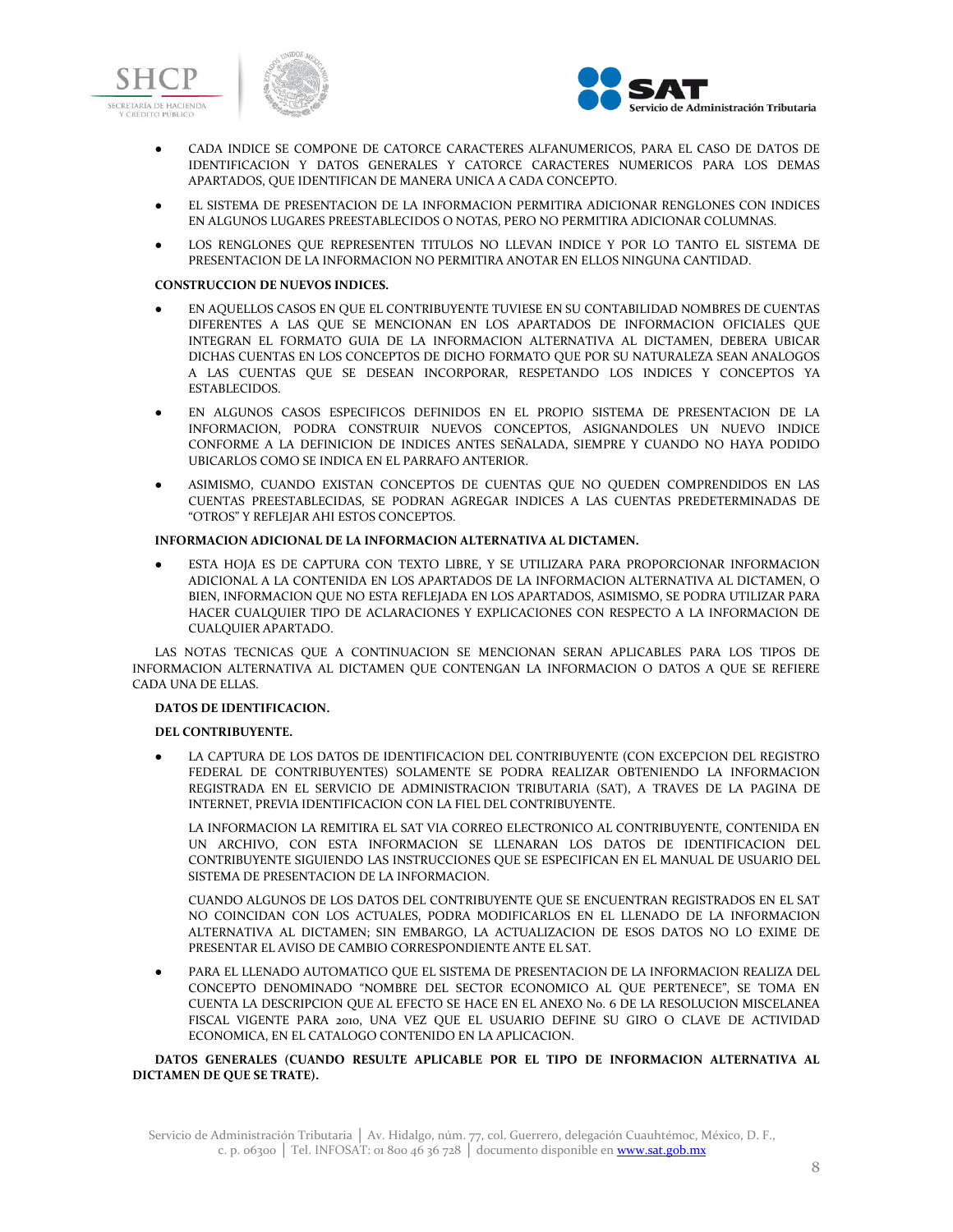



- LA INFORMACION A QUE SE REFIEREN LOS INDICES: "RFC 1, 2, 3, 4 Y 5", CORRESPONDE AL REGISTRO FEDERAL DE CONTRIBUYENTES DE LAS PERSONAS FISICAS O MORALES QUE BRINDARON ASESORIA FISCAL AL CONTRIBUYENTE DURANTE EL EJERCICIO.
- EN EL ESTADO DE FLUJOS DE EFECTIVO, DEBE SEÑALARSE "SI" SOLAMENTE EN UNO DE LOS DATOS SIGUIENTES: "ESTADO DE FLUJOS DE EFECTIVO. UTILIZO EL METODO INDIRECTO" O "ESTADO DE FLUJOS DE EFECTIVO. UTILIZO EL METODO DIRECTO".
- CUANDO SE SEÑALE **"SI"** EN EL DATO: "FUE CONTRIBUYENTE DEL IMPUESTO A LOS DEPOSITOS EN EFECTIVO", SE DEBERA LLENAR EL APARTADO "DETERMINACION MENSUAL DEL IMPUESTO A LOS DEPOSITOS EN EFECTIVO".
- CUANDO SE SEÑALE "SI" EN EL DATO: "REALIZO OPERACIONES CON PARTES RELACIONADAS, SE DEBERAN LLENAR LOS ANEXOS: "OPERACIONES CON PARTES RELACIONADAS" E "INFORMACION DEL CONTRIBUYENTE SOBRE SUS OPERACIONES CON PARTES RELACIONADAS".
- CUANDO SE SEÑALE **"SI"** EN EL DATO: "LA RENTA GRAVABLE SE DETERMINO CON BASE EN LO DISPUESTO POR EL ARTICULO 16 DE LA L.I.S.R., SE DEBERA LLENAR EL APARTADO "DETERMINACION DE LA RENTA GRAVABLE PARA EFECTOS DE LA PARTICIPACION DE LOS TRABAJADORES EN LAS UTILIDADES DE LAS EMPRESAS DE CONFORMIDAD CON EL ARTICULO 16 DE LA LEY DEL IMPUESTO SOBRE LA RENTA".
- CUANDO SE SEÑALE **"SI"** EN EL DATO: "FUE RESPONSABLE SOLIDARIO EN EL IMPUESTO SOBRE LA RENTA EN ALGUNA ENAJENACION DE ACCIONES EFECTUADA POR RESIDENTES EN EL EXTRANJERO", SE DEBERA LLENAR EL APARTADO "RESPONSABILIDAD SOLIDARIA POR OPERACIONES DE RESIDENTES EN EL EXTRANJERO (EXCLUSIVAMENTE DE ENAJENACION DE ACCIONES)".
- CUANDO SE SEÑALE **"SI"** EN EL DATO:"CELEBRO OPERACIONES FINANCIERAS DERIVADAS CON RESIDENTES EN EL EXTRANJERO QUE TUVIERAN EFECTOS FISCALES DURANTE EL EJERCICIO EN EL IMPUESTO SOBRE LA RENTA", DEBERA LLENAR EL APARTADO "OPERACIONES FINANCIERAS DERIVADAS CONTRATADAS CON RESIDENTES EN EL EXTRANJERO".
- CUANDO SE SEÑALE **"SI"** EN EL DATO: "MANTUVO INVERSIONES PERMANENTES EN SUBSIDIARIAS, ASOCIADAS Y AFILIADAS RESIDENTES EN EL EXTRANJERO DURANTE EL EJERCICIO", SE DEBERA LLENAR EL APARTADO "INVERSIONES PERMANENTES EN SUBSIDIARIAS, ASOCIADAS Y AFILIADAS RESIDENTES EN EL EXTRANJERO".
- CUANDO SE SEÑALE **"SI"** EN EL DATO: "EFECTUO OPERACIONES DE COMERCIO EXTERIOR", SE DEBERA LLENAR EL APARTADO "OPERACIONES DE COMERCIO EXTERIOR".
- CUANDO SE SEÑALE **"SI"** EN EL DATO: "OBTUVO ALGUNA RESOLUCION POR PARTE DEL SAT O DE LA SHCP QUE HAYA AFECTADO SU SITUACION FISCAL DURANTE EL EJERCICIO", SE DEBERAN ESPECIFICAR LOS NUMEROS DE OFICIO Y SUS FECHAS EN LOS INDICES: "NUMERO DE OFICIO 1, 2 Y 3" Y "FECHA DEL OFICIO 1, 2 Y 3", DE LOS DATOS GENERALES DE LA INFORMACION ALTERNATIVA AL DICTAMEN.
- CUANDO SE SEÑALE **"SI"** EN EL DATO: "OBTUVO ALGUNA RESOLUCION FAVORABLE POR PARTE DE AUTORIDADES JURISDICCIONALES QUE HAYA AFECTADO SU SITUACION FISCAL DURANTE EL EJERCICIO", SE DEBERAN ESPECIFICAR LOS NUMEROS DE RESOLUCION Y SUS FECHAS EN LOS INDICES: "NUMERO DE RESOLUCION 1, 2 Y 3" Y "FECHA DE LA RESOLUCION 1, 2 Y 3", DE LOS DATOS GENERALES DE LA INFORMACION ALTERNATIVA AL DICTAMEN.
- EN EL RENGLON "MONTO PENDIENTE APLICADO EN EL EJERCICIO, DEL ESTIMULO FISCAL POR PROYECTOS EN INVESTIGACION Y DESARROLLO TECNOLOGICO AUTORIZADO EN EJERCICIOS ANTERIORES" SE DEBERA ANOTAR LOS MONTOS QUE DE CONFORMIDAD CON EL ARTICULO CUARTO TRANSITORIO, FRACCION XV DEL DECRETO POR EL QUE SE REFORMAN, ADICIONAN Y DEROGAN DIVERSAS DISPOSICIONES DE LAS LEYES DEL IMPUESTO SOBRE LA RENTA, DEL IMPUESTO A LOS DEPOSITOS EN EFECTIVO Y DEL IMPUESTO AL VALOR AGREGADO, DEL CODIGO FISCAL DE LA FEDERACION Y DEL DECRETO POR EL QUE SE ESTABLECEN LAS OBLIGACIONES QUE PODRAN DENOMINARSE EN UNIDADES DE INVERSION; Y REFORMA Y ADICIONA DIVERSAS DISPOSICIONES DEL CODIGO FISCAL DE LA FEDERACION Y DE LA LEY DEL IMPUESTO SOBRE LA RENTA, PUBLICADO EL 1 DE ABRIL DE 1995, PUBLICADO EN EL DOF EL 7 DE DICIEMBRE DE 2009, HAYAN APLICADO LOS CONTRIBUYENTES QUE, CON ANTERIORIDAD A LA ENTRADA EN VIGOR DEL DECRETO CITADO, HUBIERAN SIDO BENEFICIADOS CON EL ESTIMULO FISCAL PREVISTO EN EL ARTICULO 219 DE LA LEY DEL IMPUESTO SOBRE LA RENTA QUE SE DEROGA CONFORME AL ARTICULO PRIMERO DEL MISMO DECRETO MENCIONADO, SIEMPRE QUE CORRESPONDA A CANTIDADES PENDIENTES DE ACREDITAR DEL ESTIMULO FISCAL AUTORIZADO EN EJERCICIOS ANTERIORES Y QUE NO SE HUBIESE AGOTADO. PARA ESTOS EFECTOS SE CONSIDERARA LO DISPUESTO POR EL ARTICULO 219 VIGENTE AL 31 DE DICIEMBRE DE 2009.

Servicio de Administración Tributaria │ Av. Hidalgo, núm. 77, col. Guerrero, delegación Cuauhtémoc, México, D. F., c. p. 06300 | Tel. INFOSAT: 01 800  $4\overline{6}$  36 728 | documento disponible en www.sat.gob.mx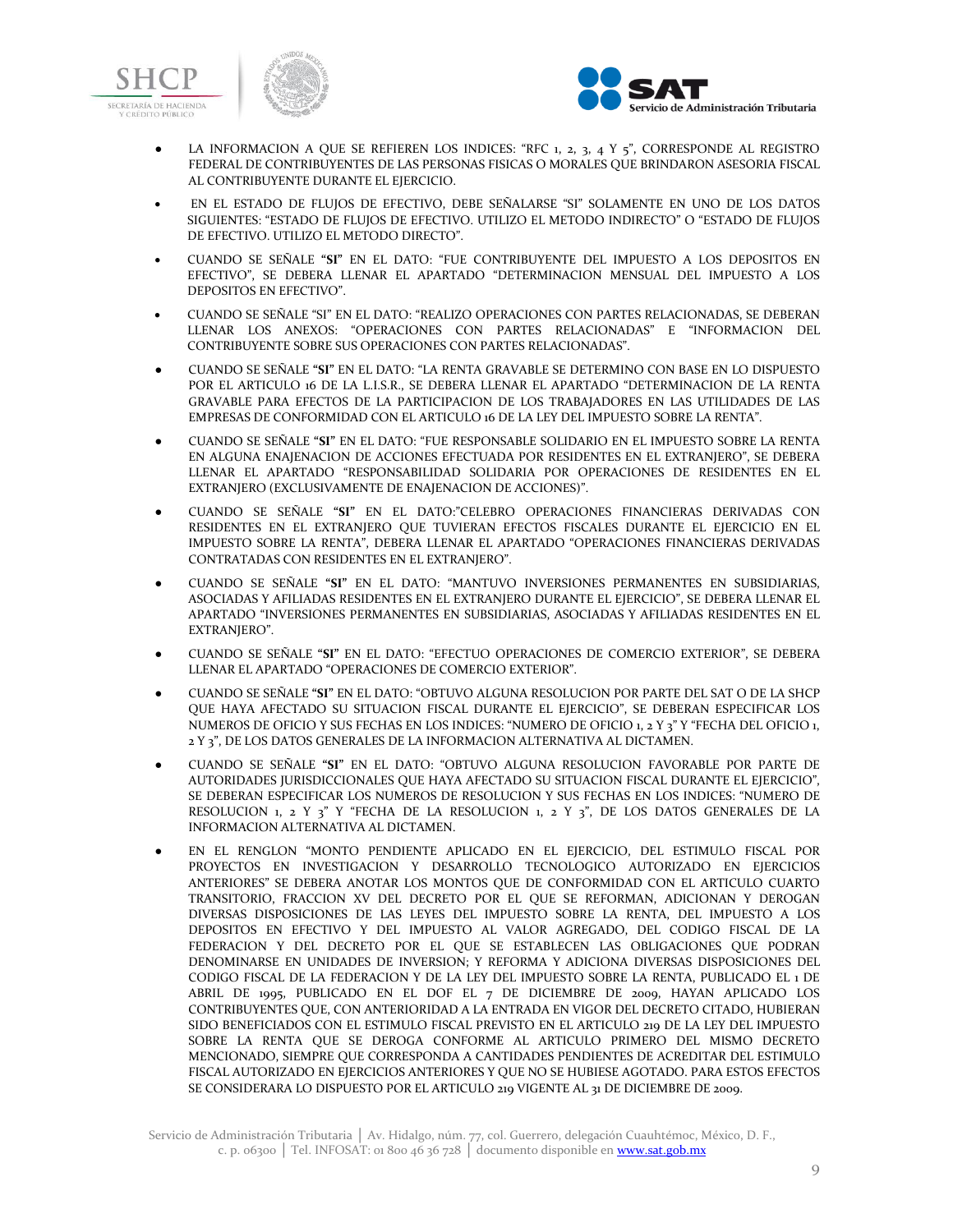



#### **ESTADO DE POSICION FINANCIERA.**

- EN EL INDICE "IMPUESTO AL VALOR AGREGADO NO PAGADO" SE REFLEJARA EL IMPUESTO AL VALOR AGREGADO QUE NO OBSTANTE QUE CONSTA EN UNA FACTURA O RECIBO A FAVOR DEL CONTRIBUYENTE, POR LA ADQUISICION DE BIENES Y SERVICIOS, O POR DEL USO O GOCE TEMPORAL DE BIENES, AL CIERRE DEL EJERCICIO ESTA PENDIENTE DE PAGO, Y POR LO TANTO TIENE DERECHO A ACREDITARLO HASTA EL MOMENTO EN QUE EFECTIVAMENTE LO PAGUE.
- EN EL INDICE "IMPUESTO AL VALOR AGREGADO NO COBRADO" SE REFLEJARA EL IMPUESTO AL VALOR AGREGADO QUE, NO OBSTANTE QUE CONSTA EN UNA FACTURA O RECIBO EXPEDIDO POR EL CONTRIBUYENTE, POR LA ENAJENACION DE BIENES Y SERVICIOS, O POR OTORGAR EL USO O GOCE TEMPORAL DE BIENES, AL CIERRE DEL EJERCICIO ESTA PENDIENTE DE COBRO, Y POR LO TANTO LO CAUSA EL CONTRIBUYENTE HASTA EL MOMENTO EN QUE EFECTIVAMENTE LO COBRE.

### **ESTADO DE RESULTADO INTEGRAL.**

PARA EL LLENADO DE ESTE ANEXO, ES NECESARIO CAPTURAR PREVIAMENTE LA INFORMACION DE LOS ANEXOS: "ANALISIS COMPARATIVO DE LAS SUBCUENTAS DE GASTOS" Y "ANALISIS COMPARATIVO DE LAS SUBCUENTAS DE OTROS GASTOS".

### **ESTADO DE CAMBIOS EN EL CAPITAL CONTABLE.**

- DEBIDO A LA LIMITACION PARA AGREGAR NUEVAS COLUMNAS A LOS FORMATOS, EN EL ESTADO DE VARIACIONES EN EL CAPITAL CONTABLE, SE HAN INCLUIDO DOS COLUMNAS UNA PARA "OTRAS CUENTAS DE CAPITAL ACREEDORAS" Y OTRA PARA "OTRAS CUENTAS DE CAPITAL DEUDORAS", QUE PODRAN UTILIZARSE CUANDO SEA NECESARIO REFLEJAR CONCEPTOS DEL CAPITAL CONTABLE QUE NO TENGAN UNA COLUMNA ESPECIFICA.
- CUANDO SE ANOTEN CANTIDADES EN LAS COLUMNAS "OTRAS CUENTAS DE CAPITAL ACREEDORAS" Y "OTRAS CUENTAS DE CAPITAL DEUDORAS", DEBIDO A QUE SU SALDO SE INTEGRA POR EL IMPORTE DE UNA O MAS CUENTAS, LA INTEGRACION DE LAS MISMAS SE DEBERA PRESENTAR INMEDIATAMENTE ANTES DEL INDICE "SALDOS AL 31 DE DICIEMBRE DE 2013", CONSIGNANDO EN LA COLUMNA DE REFERENCIA, EL IMPORTE CORRESPONDIENTE A CADA CUENTA O CONCEPTO.

#### **ESTADO DE FLUJOS DE EFECTIVO.**

SE PONDRA UNICAMENTE LA INFORMACION CORRESPONDIENTE AL METODO ELEGIDO POR EL CONTRIBUYENTE.

### **ANALISIS DE LAS SUBCUENTAS DE GASTOS (NO APLICABLE PARA LA INFORMACION ALTERNATIVA AL DICTAMEN DEL SECTOR FINANCIERO).**

- A PARTIR DEL EJERCICIO FISCAL DE 2013 PARA SER ACORDES CON LAS MODIFICACIONES DE LA NORMA DE INFORMACION FINANCIERA B-3 ESTADO DE RESULTADO INTEGRAL, YA NO SE PRESENTAN OTROS GASTOS NO OPERATIVOS (OTROS GASTOS) POR SERPARADO DE LOS GASTOS DE OPERACION, YA QUE SON OPERATIVOS, POR LO QUE ESTE TIPO DE GASTOS SE INCLUIRAN EN ESTE ANEXO COMO OTROS GASTOS DISTINTOS A GASTOS DE FABRICACION, VENTA, ADMINISTRACION Y GENERALES.
- EN EL ANALISIS DE LAS SUBCUENTAS DE GASTOS, LAS COLUMNAS DENOMINADAS: "TOTAL DEDUCIBLES PARA ISR" Y "TOTAL NO DEDUCIBLES PARA ISR", SE PONDRA EL MONTO QUE DE LOS CONCEPTOS DE GASTOS QUE SE REPORTAN TIENEN EFECTO FISCAL. LAS PARTIDAS NO DEDUCIBLES SE REFIEREN A PARTIDAS CONTABLES Y NO FISCALES.

### **RELACION DE CONTRIBUCIONES, COMPENSACIONES Y DEVOLUCIONES.**

- NO SE DEBERA LLENAR LA INFORMACION CONTENIDA EN LAS COLUMNAS: "BASE GRAVABLE" Y "TASA, TARIFA O CUOTA", EN EL SIGUIENTE CONCEPTO:
	- o IMPUESTO AL COMERCIO EXTERIOR EL INDICE "TOTAL DE IMPUESTOS AL COMERCIO EXTERIOR".
- PROGRAMA DE REGULARIZACION DE ADEUDOS FISCALES 2013.
	- PARA EJERCICIOS FISCALES ANTERIORES AL 1 DE ENERO DE 2007, SE PONDRAN LOS IMPORTES CONDONADOS DE IMPUESTOS Y/O CONTRIBUCIONES QUE CORRESPONDAN, RECARGOS Y MULTAS, ASI COMO LAS CANTIDADES PAGADAS DE IMPUESTOS Y/O CONTRIBUCIONES QUE CORRESPONDAN Y MULTAS EN GENERAL.

Servicio de Administración Tributaria │ Av. Hidalgo, núm. 77, col. Guerrero, delegación Cuauhtémoc, México, D. F., c. p. 06300 | Tel. INFOSAT: 01 800 46 36 728 | documento disponible en www.sat.gob.mx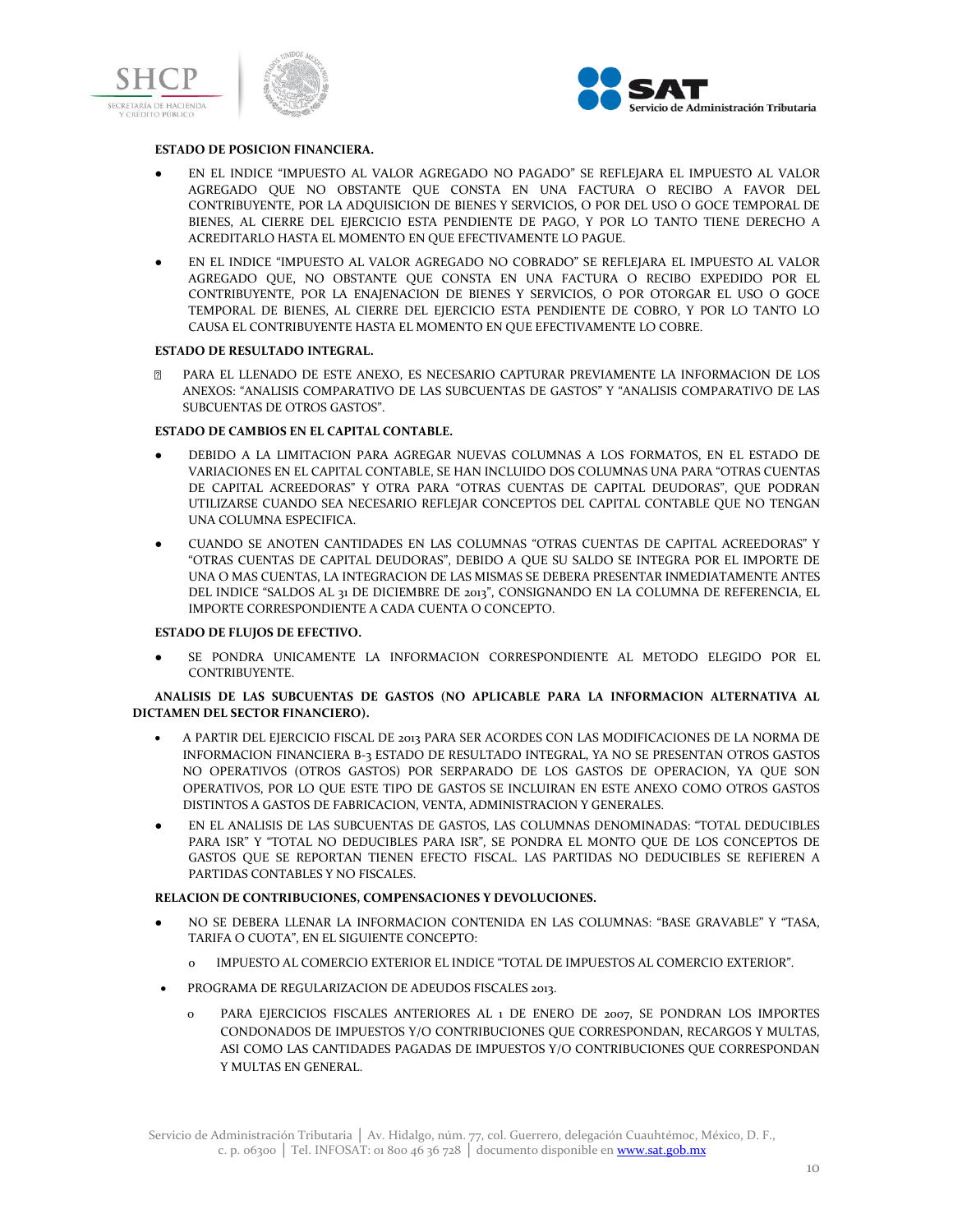



- o PARA EJERCICIOS FISCALES DE 2007 A 2012, SE PONDRAN LOS IMPORTES CONDONADOS DE RECARGOS Y MULTAS DERIVADAS DE LOS IMPUESTOS Y/O CONTRIBUCIONES QUE CORRESPONDAN, ASI COMO LAS CANTIDADES PAGADAS DE IMPUESTOS Y/O CONTRIBUCIONES QUE CORRESPONDAN Y MULTAS EN GENERAL .
- DERECHOS POR LOS SERVICIOS QUE PRESTA:

EL INDICE: "EL INSTITUTO NACIONAL DE MIGRACION (INM)", CORRESPONDE A LOS DERECHOS DE SERVICIOS DE NO INMIGRANTES (ARTICULO 8, FRACCIONES I A VIII DE LA LEY FEDERAL DE DERECHOS), SERVICIOS MIGRATORIOS (ARTICULO 12 DE LA LEY FEDERAL DE DERECHOS) Y SERVICIOS MIGRATORIOS EXTRAORDINARIOS (ARTICULO 14-A, FRACCIONES I Y II DE LA LEY FEDERAL DE DERECHOS).

EL INDICE: "SERVICIOS A LA NAVEGACION EN EL ESPACIO AEREO MEXICANO (SENEAM)" CORRESPONDE A LOS DERECHOS ESTABLECIDOS EN EL ARTICULO 289, FRACCIONES I, II Y III DE LA LEY FEDERAL DE DERECHOS.

EL INDICE: "COMISION FEDERAL DE TELECOMUNICACIONES (COFETEL)" CORRESPONDE A LOS DERECHOS ESTABLECIDOS EN LOS ARTICULOS 244-A FRACCIONES I A V, 244-B, 244-C, 244-D Y 244-E DE LA LEY FEDERAL DE DERECHOS.

EN EL INDICE: "OTROS ESPECIFICAR CONCEPTO" SE ANOTARAN LOS DERECHOS FEDERALES MAS REPRESENTATIVOS EN CUANTO A MONTO QUE HAYA CAUSADO EL CONTRIBUYENTE DURANTE EL EIERCICIO.

COMPENSACIONES EFECTUADAS Y DEVOLUCIONES OBTENIDAS.

EN RELACION CON ESTOS CONCEPTOS, SE DEBERAN CONSIDERAR COMO COMPENSACIONES EFECTUADAS DURANTE EL EJERCICIO Y COMO DEVOLUCIONES OBTENIDAS EN EL EJERCICIO, A LAS CONTRIBUCIONES QUE CORRESPONDAN AL MISMO EJERCICIO, ASI COMO A LAS CONTRIBUCIONES COMPENSADAS EFECTUADAS Y A LAS DEVOLUCIONES OBTENIDAS EN EL EJERCICIO QUE PROVENGAN DE EJERCICIOS ANTERIORES.

**BASE PARA LA DETERMINACION DEL IMPUESTO RETENIDO SOBRE HONORARIOS, ARRENDAMIENTOS E INTERESES.**

- ESTE APARTADO SE LLENARA UNICAMENTE CUANDO EXISTA IMPUESTO SOBRE LA RENTA RETENIDO POR EL CONTRIBUYENTE POR CUALQUIERA DE LOS CONCEPTOS SIGUIENTES: HONORARIOS, ARRENDAMIENTOS E INTERESES, Y SE DEJARAN EN BLANCO LOS RUBROS NO APLICABLES.
- LOS CONCEPTOS CAPITALIZADOS SE REFIEREN A HONORARIOS, ARRENDAMIENTOS E INTERESES CUYO IMPORTE FORMA PARTE DEL MONTO ORIGINAL DE LA INVERSION EN ACTIVOS FIJOS, GASTOS Y CARGOS DIFERIDOS, ASI COMO POR EROGACIONES REALIZADAS EN PERIODOS PREOPERATIVOS.

**RESPONSABILIDAD SOLIDARIA POR OPERACIONES DE RESIDENTES EN EL EXTRANJERO (EXCLUSIVAMENTE DE ENAJENACION DE ACCIONES)**

- EN ESTE APARTADO LOS DATOS SE PROPORCIONARAN AGRUPADOS POR CADA RESIDENTE EN EL EXTRANJERO, GLOBALIZANDO LAS OPERACIONES POR EL CONCEPTO ESPECIFICO DE LA OPERACION.
- EN LA COLUMNA "NUMERO DE IDENTIFICACION FISCAL", SE ANOTARA EL NUMERO O CLAVE DE IDENTIFICACION FISCAL QUE UTILIZA EL RESIDENTE EN EL EXTRANJERO EN SU PAIS DE RESIDENCIA, EN CASO DE QUE EN EL PAIS DE RESIDENCIA NO SE UTILICE DICHA CLAVE, SE ANOTARA N/A.
- EN LA COLUMNA "PAIS DE RESIDENCIA DE LA ENTIDAD EXTRANJERA", SE DEBERA ANOTAR LA CLAVE Y NOMBRE DEL PAIS DE RESIDENCIA DE LA ENTIDAD EXTRANJERA, DE CONFORMIDAD CON EL CATALOGO CONTENIDO EN EL APENDICE VI DE ESTE INSTRUCTIVO.
- EN LA COLUMNA "CONCEPTO ESPECIFICO DE LA OPERACION", SE DEBERA ESPECIFICAR SI EL CONCEPTO SE REFIERE A ACCIONES PARTES SOCIALES O ALGUN OTRO CONCEPTO DE LOS SEÑALADOS EN EL SEGUNDO PARRAFO DEL ARTICULO 8 DE LA LEY DEL IMPUESTO SOBRE LA RENTA VIGENTE EN 2013.
- EN LA COLUMNA "TIPO DE MONEDA" SE DEBERA ANOTAR LA MONEDA QUE CORRESPONDA DE CONFORMIDAD CON EL CATALOGO CONTENIDO EN EL APENDICE VII DE ESTE INSTRUCTIVO.
- EN CASO DE PROCEDER ALGUNA ACLARACION A LA INFORMACION CONTENIDA EN ESTE APARTADO, DEBERA HACERLA A TRAVES DEL APARTADO DE INFORMACION ADICIONAL.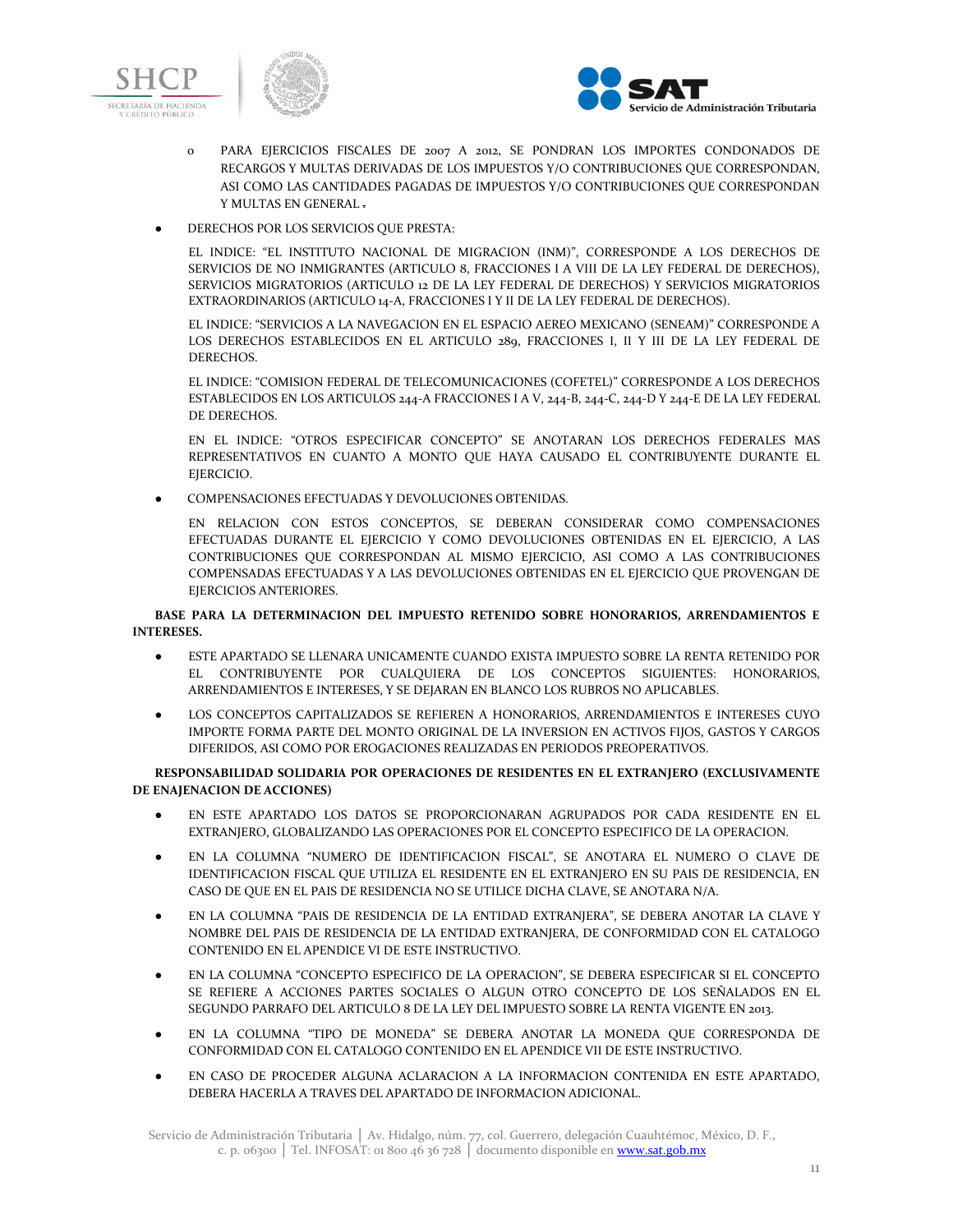



LA INFORMACION DE ESTE APARTADO, ASI COMO LA PREGUNTA REALIZADA EN LA SECCION DE DATOS GENERALES "FUE RESPONSABLE SOLIDARIO EN EL IMPUESTO SOBRE LA RENTA EN ALGUNA ENAJENACION DE ACCIONES EFECTUADA POR RESIDENTES EN EL EXTRANJERO", SE REFIEREN A CUANDO EL CONTRIBUYENTE ACTUA COMO RESPONSABLE SOLIDARIO DE ALGUN RESIDENTE EN EL EXTRANJERO EXCLUSIVAMENTE POR ENAJENACIONES DE ACCIONES DEL RESIDENTE EN EL EXTRANJERO REALIZADAS A UNA PERSONA DISTINTA AL CONTRIBUYENTE, PERO EN LA CUAL ESTE ULTIMO ACTUA COMO REPRESENTANTE EN EL PAIS DEL RESIDENTE EN EL EXTRANJERO (ARTICULO 190 DE LA LEY DEL IMPUESTO SOBRE LA RENTA VIGENTE EN 2013).

### **DETERMINACION MENSUAL DEL IMPUESTO A LOS DEPOSITOS EN EFECTIVO (NO APLICABLE PARA LA INFORMACION ALTERNATIVA AL DICTAMEN DEL SECTOR FINANCIERO).**

- EN ESTE APARTADO LOS DATOS SE PROPORCIONARAN AGRUPADOS POR MES Y POR CADA INSTITUCION DEL SISTEMA FINANCIERO A QUE SE REFIERE LA LEY DEL IMPUESTO A LOS DEPOSITOS EN EFECTIVO, QUE RECAUDO EL IMPUESTO A LOS DEPOSITOS EN EFECTIVO, Y EN LOS CASOS EN QUE EL CONTRIBUYENTE REALICE DIRECTAMENTE UN PAGO DEL IMPUESTO A LOS DEPOSITOS EN EFECTIVO, SE USARA EL TERMINO "PAGO DIRECTO" Y SE AGRUPARA EN EL MES QUE CORRESPONDA.
- EN LA COLUMNA "TOTAL DE DEPOSITOS EN EFECTIVO (ART. 1 L.I.D.E.)" SE ANOTARAN TODOS LOS DEPOSITOS EN EFECTIVO, EN MONEDA NACIONAL O EXTRANJERA (CONVERTIDOS A MONEDA NACIONAL), QUE SE HAYAN REALIZADO EN EL MES DE QUE SE TRATE, SIN CONSIDERAR LOS QUE SE HAYAN EFECTUADO MEDIANTE TRANSFERENCIAS ELECTRONICAS, TRASPASOS DE CUENTAS, TITULOS DE CREDITO O CUALQUIER OTRO DOCUMENTO O SISTEMA PACTADO CON INSTITUCIONES DEL SISTEMA FINANCIERO, TAMPOCO SE CONSIDERARAN LAS ADQUISICIONES EN EFECTIVO DE CHEQUES DE CAJA.
- EN LA COLUMNA "DEPOSITOS POR LOS QUE NO SE ESTA OBLIGADO AL PAGO DEL IMPUESTO (ART. 2 L.I.D.E.)" SE ANOTARA POR CADA MES Y POR CADA INSTITUCION DEL SISTEMA FINANCIERO, EL MONTO PREVISTO EN EL PRIMER PARRAFO DE LA FRACCION III DEL ARTICULO 2 DE LA L.I.D.E., EXCEPTO CUANDO SE TRATE DE ADQUISICIONES DE CHEQUES DE CAJA.
- EN LA COLUMNA "ADOUISICION EN EFECTIVO DE CHEQUES DE CAJA" SE ANOTARA EL MONTO TOTAL POR MES, QUE CORRESPONDA A LAS ADQUISICIONES DE CHEQUES DE CAJA PAGADAS EN EFECTIVO.
- EL IMPORTE DE LA COLUMNA "DEPOSITOS EN EFECTIVO GRAVADOS Y ADQUISICION EN EFECTIVO DE CHEQUES DE CAJA" SERA EL RESULTADO DE DISMINUIR DEL IMPORTE DE LA COLUMNA "TOTAL DE DEPOSITOS EN EFECTIVO" EL IMPORTE DE LA COLUMNA "DEPOSITOS POR LOS QUE NO SE ESTA OBLIGADO AL PAGO DEL IMPUESTO" INCREMENTANDO LOS IMPORTES DE LA COLUMNA "ADQUISICION EN EFECTIVO DE CHEQUES DE CAJA".
- NO SERA NECESARIO LLENAR ESTE APARTADO EN LOS MESES EN QUE EL TOTAL DE DEPOSITOS EN EFECTIVO REALIZADO EN ALGUNA DE LAS INSTITUCIONES DEL SISTEMA FINANCIERO A QUE SE REFIERE LA L.I.D.E., NO REBASE EL MONTO PREVISTO EN EL PRIMER PARRAFO DE LA FRACCION III DEL ARTICULO 2 DE DICHA LEY, Y CUANDO NO SE HAYAN EFECTUADO ADQUISICIONES EN EFECTIVO DE CHEQUES DE CAJA. CUANDO EN UN MES NO SE REBASE EL MONTO ANTES CITADO, PERO SI SE REALICE LA ADQUSICION DE CHEQUES DE CAJA EN EFECTIVO, NO SERA NECESARIO ANOTAR CANTIDAD ALGUNA EN LAS COLUMNAS "TOTAL DE DEPOSITOS EN EFECTIVO (ART. 1 L.I.D.E.)" Y "DEPOSITOS POR LOS QUE NO SE ESTA OBLIGADO AL PAGO DEL IMPUESTO (ART. 2 L.I.D.E-)"
- EN LA COLUMNA "TOTAL DEL IMPUESTO RECAUDADO POR LA INSTITUCION DEL SISTEMA FINANCIERO", SE INCLUIRAN LAS RECAUDACIONES EFECTUADAS POR LAS INSTITUCIONES REFERIDAS EN EL ARTICULO SEGUNDO TRANSITORIO DEL DECRETO POR EL QUE SE EXPIDE LA LEY DEL IMPUESTO A LOS DEPOSITOS EN EFECTIVO.
- EN LA COLUMNA "IMPUESTO PAGADO DIRECTAMENTE POR EL CONTRIBUYENTE" SE ANOTARA EL IMPUESTO PAGADO POR EL CONTRIBUYENTE COMO CONSECUENCIA DEL PROCEDIMIENTO REFERIDO EN EL ARTICULO 5 DE LA L.I.D.E.
- SI EL CONTRIBUYENTE NO OPTO POR EFECTUAR EL ACREDITAMIENTO DEL IMPUESTO DE CONFORMIDAD CON LO PREVISTO POR EL ARTICULO 9 DE LA LEY DEL IMPUESTO A LOS DEPOSITOS EN EFECTIVO, LAS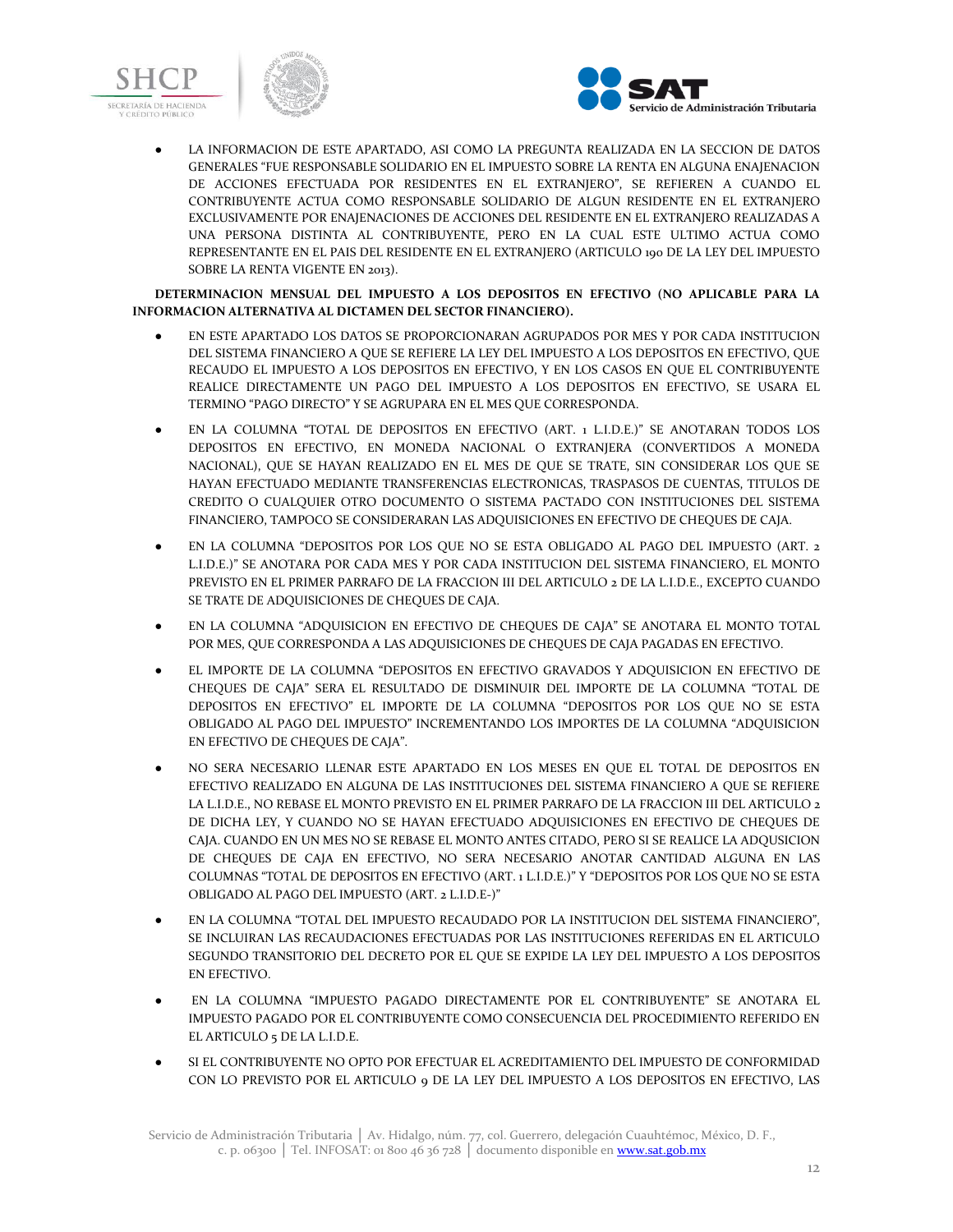





COLUMNAS "OPCION ARTICULO 9 DE LA L.I.D.E. (ACREDITAMIENTO POR ESTIMACION DEL I.D.E.)", NO LE SON APLICABLES.

- CUANDO EL CONTRIBUYENTE ESTE EXENTO DEL IMPUESTO A LOS DEPOSITOS EN EFECTIVO, NO HAYA REALIZADO DEPOSITOS EN EFECTIVO DURANTE EL EJERCICIO, O BIEN, NO HAYA TENIDO DEPOSITOS GRAVADOS EN LOS TERMINOS DE LAS DISPOSICIONES FISCALES, DEJARA EN BLANCO ESTE APARTADO.
- EN CASO DE PROCEDER ALGUNA ACLARACION CON EL CONTENIDO DE ESTE APARTADO, DEBERA REALIZARSE A TRAVES DEL APARTADO DE INFORMACION ADICIONAL.

### **OPERACIONES FINANCIERAS DERIVADAS CONTRATADAS CON RESIDENTES EN EL EXTRANJERO.**

- EN ESTE APARTADO LOS DATOS SE PROPORCIONARAN AGRUPADOS POR CADA RESIDENTE EN EL EXTRANJERO, GLOBALIZANDO LAS OPERACIONES POR TIPO DE OPERACION Y MONTO CONTRATADO.
- EN LA COLUMNA "NUMERO DE IDENTIFICACION FISCAL", SE ANOTARA EL NUMERO O CLAVE DE IDENTIFICACION FISCAL QUE UTILIZA EL RESIDENTE EN EL EXTRANJERO EN SU PAIS DE RESIDENCIA, EN CASO DE QUE EN EL PAIS DE RESIDENCIA NO SE UTILICE DICHA CLAVE, SE ANOTARA N/A.
- EN LA COLUMNA "PAIS DE RESIDENCIA", SE DEBERA ANOTAR LA CLAVE Y NOMBRE DEL PAIS DE RESIDENCIA, DE CONFORMIDAD CON EL CATALOGO CONTENIDO EN EL APENDICE VI DE ESTE INSTRUCTIVO.
- EL DATO DE LA COLUMNA "TIPO DE OPERACION CONTRATADA, DEUDA O CAPITAL" SE LLENARA DE CONFORMIDAD CON LO DISPUESTO EN EL ULTIMO PARRAFO DEL ARTICULO 16-A DEL CODIGO FISCAL DE LA FEDERACION, QUE ESTABLECE LO SIGUIENTE:

### *"16-A PARA LOS EFECTOS DE LAS DISPOSICIONES FISCALES, SE ENTIENDE POR OPERACIONES FINANCIERAS DERIVADAS LAS SIGUIENTES:*

*…*

*SE CONSIDERAN OPERACIONES FINANCIERAS DERIVADAS DE DEUDA, AQUELLAS QUE ESTEN REFERIDAS A TASAS DE INTERES, TITULOS DE DEUDA O AL INDICE NACIONAL DE PRECIOS AL CONSUMIDOR; ASIMISMO, SE ENTIENDE POR OPERACIONES FINANCIERAS DERIVADAS DE CAPITAL, AQUELLAS QUE ESTEN REFERIDAS A OTROS TITULOS, MERCANCIAS, DIVISAS O CANASTAS O INDICES ACCIONARIOS. LAS OPERACIONES FINANCIERAS DERIVADAS QUE NO SE ENCUADREN DENTRO DE LOS SUPUESTOS A QUE SE REFIERE ESTE PARRAFO, SE CONSIDERARAN DE CAPITAL O DE DEUDA ATENDIENDO A LA NATURALEZA DEL SUBYACENTE.*"

- EL DATO DEL "MONTO CONTRATADO" SE EXPRESARA EN MONEDA EXTRANJERA; Y SE DEBERA ANOTAR LA SUMA AGRUPADA POR CADA RESIDENTE EN EL EXTRANJERO Y POR CADA TIPO DE OPERACION CONTRATADA, YA SEA DE DEUDA O DE CAPITAL.
- EN EL DATO "TIPO DE MONEDA", SE ANOTARA LA MONEDA Y EL PAIS AL QUE CORRESPONDE DE CONFORMIDAD CON EL CATALOGO CONTENIDO EN EL APENDICE VII DE ESTE INSTRUCTIVO.
- EL DATO PORCENTAJE DE LA COLUMNA "TASA DE INTERES" SE EXPRESARA EN PORCENTAJE.
- EN EL DATO DE LA "VIGENCIA", SE DEBERA ANOTAR "31 DE DICIEMBRE DE 2013".

### **INVERSIONES PERMANENTES EN SUBSIDIARIAS, ASOCIADAS Y AFILIADAS RESIDENTES EN EL EXTRANJERO.**

EN ESTE APARTADO LOS DATOS SE PROPORCIONARAN AGRUPADOS POR CADA RESIDENTE EN EL EXTRANJERO, QUE SEA UNA ENTIDAD SUBSIDIARIA, ASOCIADA O AFILIADA DEL CONTRIBUYENTE, GLOBALIZANDO LAS OPERACIONES POR MONTO DE LA INVERSION.

PARA ESTOS EFECTOS LOS TERMINOS "SUBSIDIARIA", "ASOCIADA" O "AFILIADA" SERAN LOS DEFINIDOS EN LAS NORMAS DE INFORMACION FINANCIERA NIF B-8 ESTADOS FINANCIEROS CONSOLIDADOS O COMBINADOS Y NIF B-7 ADQUISIONOES DE NEGOCIOS EMITIDAS POR EL CONSEJO MEXICANO PARA LA INVESTIGACION Y DESARROLLO DE NORMAS DE INFORMACION FINANCIERA (CINIF), EN LOS TERMINOS SIGUIENTES:

*SUBSIDIARIA.- ES UNA ENTIDAD SOBRE LA CUAL OTRA ENTIDAD EJERCE CONTROL.*

*CONTROL.- ES EL PODER DE DECIDIR LAS POLITICAS FINANCIERAS Y DE OPERACION DE UNA ENTIDAD, CON EL FIN DE OBTENER BENEFICIOS DE SUS ACTIVIDADES.*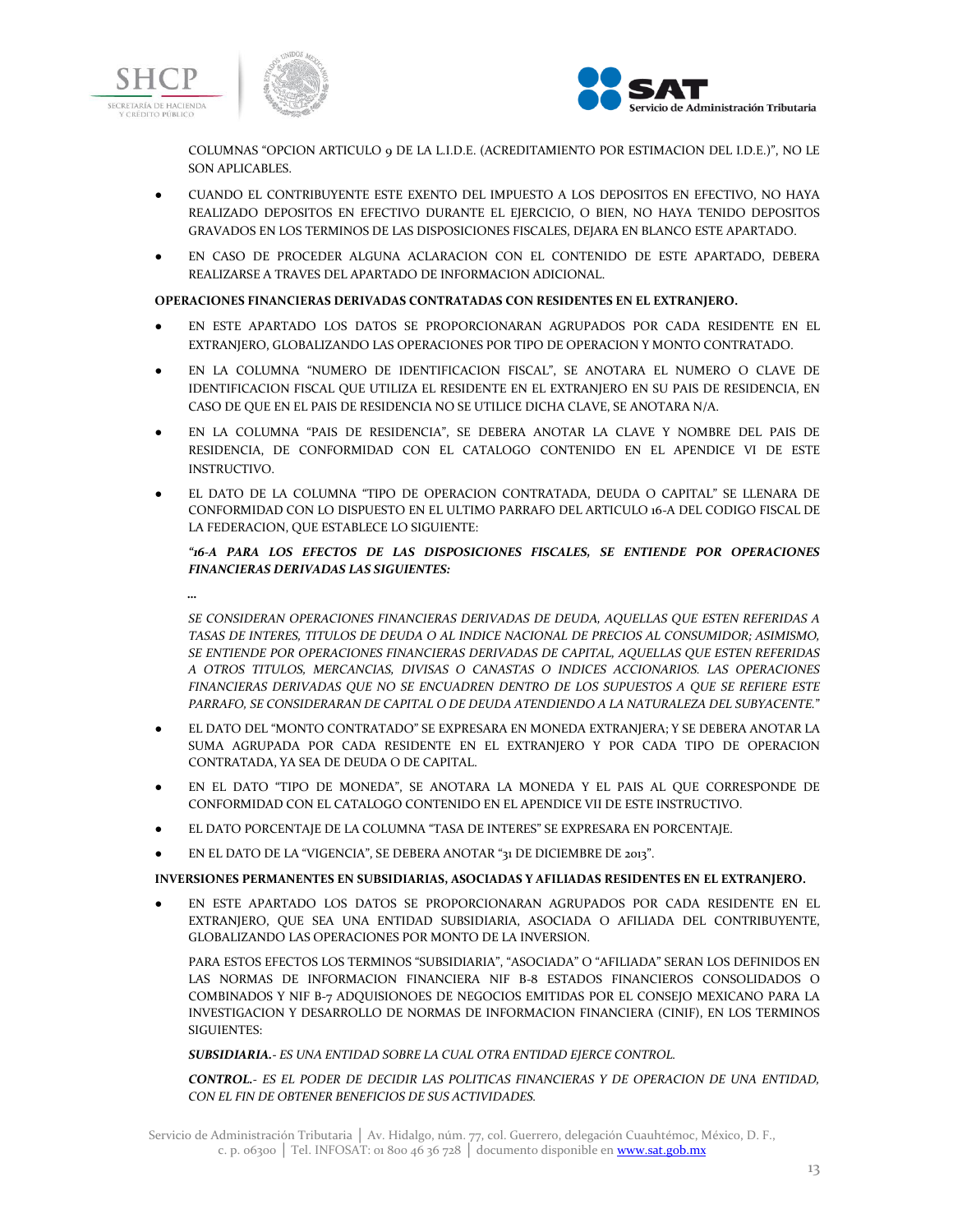





*ASOCIADA.- ES UNA ENTIDAD SOBRE LA CUAL OTRA ENTIDAD EJERCE INFLUENCIA SIGNIFICATIVA.*

*AFILIADAS.- SON AQUELLAS ENTIDADES QUE TIENEN DUEÑOS COMUNES.*

- EN LA COLUMNA "NUMERO DE IDENTIFICACION FISCAL", SE ANOTARA EL DATO DEL NUMERO O CLAVE DE IDENTIFICACION FISCAL QUE UTILIZA EL RESIDENTE EN EL EXTRANJERO EN SU PAIS DE RESIDENCIA, EN CASO DE QUE EN EL PAIS DE RESIDENCIA NO SE UTILICE DICHA CLAVE, SE ANOTARA N/A.
- EN LA COLUMNA "PAIS DE RESIDENCIA FISCAL DE LA ENTIDAD", SE ANOTARA LA CLAVE Y NOMBRE DEL PAIS DE RESIDENCIA FISCAL DE LA ENTIDAD, DE CONFORMIDAD CON EL CATALOGO CONTENIDO EN EL APENDICE VI DE ESTE INSTRUCTIVO.
- EN LA COLUMNA "PORCENTAJE DE PARTICIPACION EN EL CAPITAL DE LA ENTIDAD" SE ANOTARA EL PORCENTAJE DE PARTICIPACION PROMEDIO DURANTE EL EJERCICIO FISCAL DE 2013, QUE REPRESENTEN LAS ACCIONES, PARTES SOCIALES O SUS EQUIVALENTES PROPIEDAD DEL CONTRIBUYENTE CON RESPECTO AL TOTAL DE ACCIONES, PARTES SOCIALES O EQUIVALENTES QUE HAYA EMITIDO LA ENTIDAD SUBSIDIARIA, ASOCIADA O AFILIADA EN EL EXTRANJERO.
- EN LA COLUMNA "MONTO DE LA INVERSION" SE ANOTARA EL MONTO DE LAS APORTACIONES AL CAPITAL SOCIAL O SU EQUIVALENTE EN LA ENTIDAD SUBSIDIARIA, ASOCIADA O AFILIADA EN EL EXTRANJERO. O BIEN, EL VALOR TOTAL NETO DE ADQUISICION DE LAS ACCIONES O PARTES SOCIALES, INCLUYENDO, EN SU CASO, EL MONTO CORRESPONDIENTE AL CREDITO MERCANTIL O COMERCIAL; ESTE ULTIMO DATO SE PODRA ANOTAR EN UN RENGLON POR SEPARADO, ASENTANDO EL MONTO EN ESTA MISMA COLUMNA.
- EN LA COLUMNA "MONTO DE LAS UTILIDADES (PERDIDAS) DE EJERCICIOS ANTERIORES EN EL PORCENTAJE DE PARTICIPACION" SE ANOTARAN LAS UTILIDADES O PERDIDAS CONTABLES DE EJERCICIOS FISCALES ANTERIORES QUE SE HAYAN GENERADO EN LA ENTIDAD SUBSIDIARIA, ASOCIADA O AFILIADA EN EL EXTRANJERO, DESDE EL EJERCICIO FISCAL EN EL QUE EL CONTRIBUYENTE ES SOCIO O ACCIONISTA Y HASTA EL EJERCICIO FISCAL INMEDIATO ANTERIOR DEL CONTRIBUYENTE, ESTAS UTILIDADES O PERDIDAS CONTABLES DE EJERCICIOS FISCALES ANTERIORES, SE DEBERAN MULTIPLICAR POR EL PORCENTAJE DE PARTICIPACION QUE EN EL CAPITAL SOCIAL TENGA EL CONTRIBUYENTE EN LA ENTIDAD RESIDENTE EN EL EXTRANJERO, AL CIERRE DEL EJERCICIO FISCAL DEL CONTRIBUYENTE QUE SE DICTAMINA.
- EN LA COLUMNA "MONTO DE LA UTILIDAD (PERDIDA) DEL EJERCICIO EN EL PORCENTAJE DE PARTICIPACION" SE DEBERA SEÑALAR LA UTILIDAD O PERDIDA CONTABLE CORRESPONDIENTE AL EJERCICIO FISCAL DEL CONTRIBUYENTE MULTIPLICADA POR EL PORCENTAJE DE PARTICIPACION QUE EN EL CAPITAL SOCIAL TENGA EL CONTRIBUYENTE QUE SE DICTAMINA, EN LA ENTIDAD RESIDENTE EN EL EXTRANJERO AL CIERRE DEL MISMO EJERCICIO FISCAL.
- EN LA COLUMNA "VALOR DE LA INVERSION" SE ANOTARA LA SUMA DE LAS CANTIDADES ASENTADAS POR RENGLON DE LAS COLUMNAS: "MONTO DE LA INVERSION", "MONTO DE LAS UTILIDADES (PERDIDAS) DE EJERCICIOS ANTERIORES EN EL PORCENTAJE DE PARTICIPACION" Y "MONTO DE LA UTILIDAD (PERDIDA) DEL EJERCICIO EN EL PORCENTAJE DE PARTICIPACION", EN NINGUN CASO PROCEDERA ANOTAR VALORES NEGATIVOS EN ESTA COLUMNA, POR LO QUE, SI ARITMETICAMENTE SE DIERA EL CASO, SE ANOTARA "0".

### **SOCIOS O ACCIONISTAS QUE TUVIERON ACCIONES O PARTES SOCIALES.**

● EN ESTE APARTADO LOS DATOS SE PROPORCIONARAN AGRUPADOS POR CADA SOCIO O ACCIONISTA QUE EL CONTRIBUYENTE HAYA TENIDO DURANTE EL EJERCICIO, CUANDO EL SOCIO O ACCIONISTA NO SEA DIRECTAMENTE UNA PERSONA FISICA O MORAL SINO UN CONTRATO DE FIDEICOMISO, SE ANOTARA EL NUMERO DE CONTRATO DEL FIDEICOMISO Y EL NOMBRE DE LA INSTITUCION QUE ACTUA COMO FIDUCIARIA.

CUANDO EXISTAN ACCIONES COLOCADAS ENTRE EL GRAN PUBLICO INVERSIONISTA, SE ASENTARA EN EL RENGLON CORRESPONDIENTE AL SOCIO O ACCIONISTA *"ACCIONES COLOCADAS ENTRE EL GRAN PUBLICO INVERSIONISTA".*

EN LA COLUMNA "NUMERO DE IDENTIFICACION FISCAL O RFC", SE ANOTARA EL NUMERO O CLAVE DE IDENTIFICACION FISCAL QUE UTILIZA EL SOCIO O ACCIONISTA EN SU PAIS DE RESIDENCIA, EN CASO DE QUE EN EL PAIS DE RESIDENCIA DEL SOCIO O ACCIONISTA NO SE UTILICE DICHA CLAVE, SE ANOTARA N/A. CUANDO EL SOCIO O ACCIONISTA SEA UN RESIDENTE EN TERRITORIO NACIONAL, SE ANOTARA EL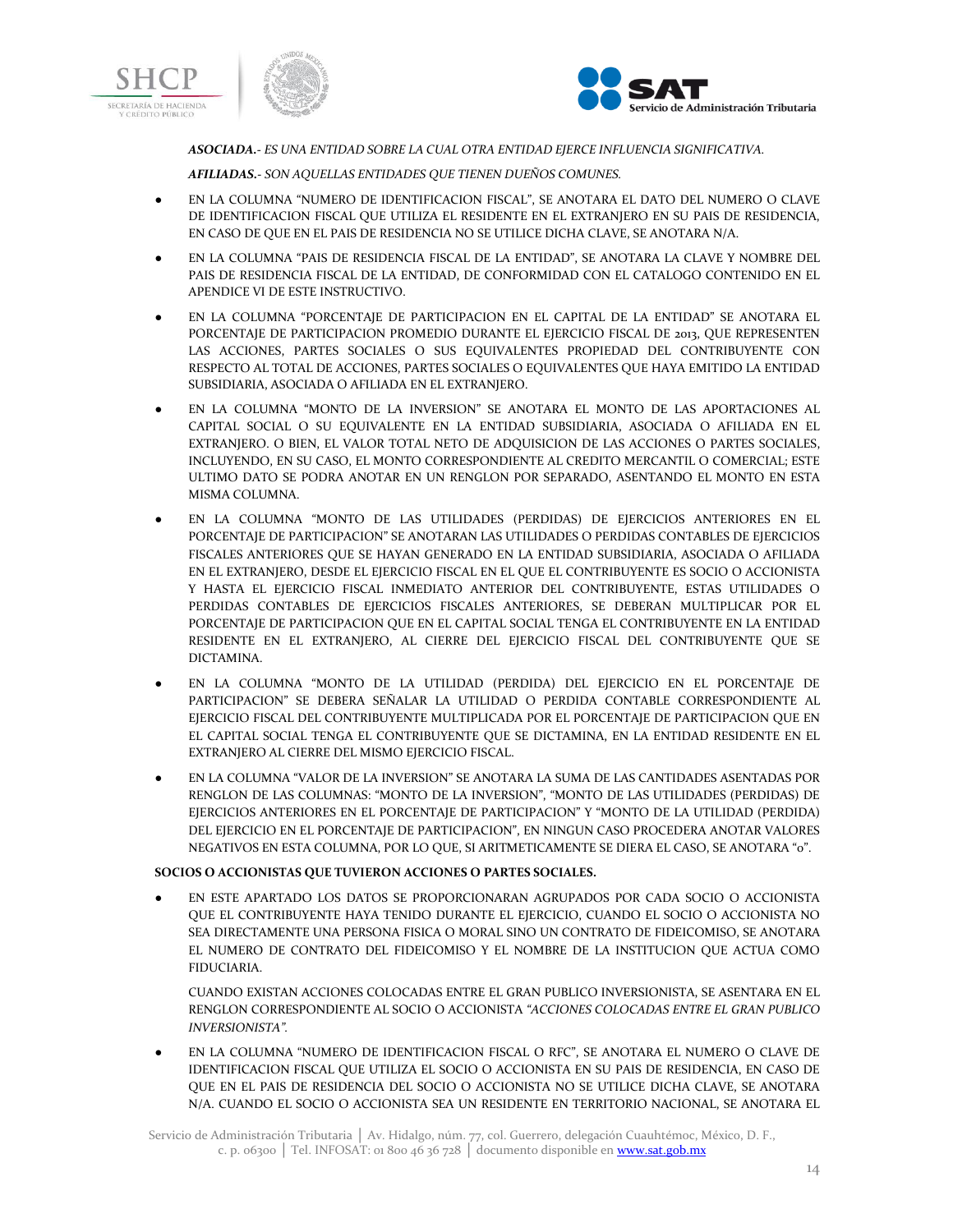



REGISTRO FEDERAL DE CONTRIBUYENTES. CUANDO EXISTAN ACCIONISTAS PUBLICO EN GENERAL, SE ANOTARA *"VARIOS"*

- EN LA COLUMNA "PAIS DE RESIDENCIA PARA EFECTOS FISCALES", SE ANOTARA LA CLAVE Y NOMBRE DEL PAIS DE RESIDENCIA PARA EFECTOS FISCALES DEL SOCIO O ACCIONISTA, DE CONFORMIDAD CON EL CATALOGO CONTENIDO EN EL APENDICE VI DE ESTE INSTRUCTIVO.
- EN LAS COLUMNAS "PORCENTAJE DE PARTICIPACION EN EL CAPITAL DE LA ENTIDAD CON DERECHO A VOTO" Y "PORCENTAJE DE PARTICIPACION EN EL CAPITAL DE LA ENTIDAD SIN DERECHO A VOTO", SE ANOTARA EL PORCENTAJE DE PARTICIPACIÓN EN EL CAPITAL DE LA ENTIDAD QUE SE TENGA, EN SU CASO, CON Y SIN DERECHO A VOTO, A LA FECHA DEL ÚLTIMO PERÍODO DE TENENCIA MANIFESTADO.

LAS ENTIDADES QUE NO TENGAN UNA SEPARACIÓN DE ACCIONES CON Y SIN DERECHO VOTO, DEBERÁN ANOTAR EL PORCENTAJE DE PARTICIPACIÓN EN EL CAPITAL DE LA ENTIDAD QUE SE TENGA EN LA COLUMNA CON DERECHO A VOTO A LA FECHA DEL ÚLTIMO PERÍODO DE TENENCIA MANIFESTADO.

● EN LA COLUMNA "PERIODO DE TENENCIA" SE SEÑALARA EL PERIODO DEL 1 DE ENERO AL 31 DE DICIEMBRE, CUANDO EL SOCIO O ACCIONISTA SE HAYA MANTENIDO COMO TAL DURANTE EL EJERCICIO FISCAL DEL CONTRIBUYENTE QUE SE DICTAMINA.

CUANDO UN SOCIO O ACCIONISTA HAYA DEJADO DE TENER TAL CARACTER DURANTE UN EJERCICIO, EL PERIODO DE TENENCIA TERMINARA EN LA FECHA EN QUE SE ASIENTE EN EL REGISTRO DE ACCIONES O EN EL LIBRO ESPECIAL DE LOS SOCIOS, LA TRANSMISION DE LAS ACCIONES O PARTES SOCIALES (ARTICULOS 128 Y 129, Y 73, RESPECTIVAMENTE DE LA LEY GENERAL DE SOCIEDADES MERCANTILES).

CUANDO UN SOCIO O ACCIONISTA COMIENCE A TENER TAL CARACTER DURANTE UN EJERCICIO, EL PERIODO DE TENENCIA INICIARA EN LA FECHA EN QUE SE ASIENTE EN EL REGISTRO DE ACCIONES O EN EL LIBRO ESPECIAL DE LOS SOCIOS, LA TRANSMISION DE LAS ACCIONES O PARTES SOCIALES (ARTICULOS 128 Y 129, Y 73, RESPECTIVAMENTE DE LA LEY GENERAL DE SOCIEDADES MERCANTILES). PARA LOS ACCIONISTAS PUBLICO EN GENERAL, SE DEJARAN EN BLANCO LAS FECHAS DE LA VIGENCIA. PARA LOS ACCIONISTAS PUBLICO EN GENERAL, SE DEJARAN EN BLANCO LAS FECHAS DE LA VIGENCIA.

- EN LAS COLUMNAS "MONTO DE APORTACIONES" Y "MONTO DE RETIROS DE CAPITAL" SE SEÑALARAN LAS APORTACIONES Y RETIROS EFECTUADOS QUE HAYAN AFECTADO CUENTAS DE CAPITAL CONTABLE, INCLUYENDO APORTACIONES PARA FUTUROS AUMENTOS DE CAPITAL, DE LAS CUALES EXISTA RESOLUCION EN ASAMBLEA DE SOCIOS O ACCIONISTAS PARA SU APLICACION EN EL FUTURO COMO AUMENTO DE CAPITAL SOCIAL.
- EN LAS COLUMNAS "MONTO DE PRESTAMOS: EFECTUADOS Y RECIBIDOS", SE SEÑALARAN LOS PRESTAMOS EFECTUADOS A LOS SOCIOS O ACCIONISTAS, Y LOS RECIBIDOS DE ESTOS QUE HAYAN AFECTADO CUENTAS DE PASIVO, INCLUYENDO APORTACIONES PARA FUTUROS AUMENTOS DE CAPITAL, DE LAS CUALES NO EXISTA RESOLUCION EN ASAMBLEA DE SOCIOS O ACCIONISTAS PARA SU APLICACION EN EL FUTURO COMO AUMENTO DE CAPITAL SOCIAL.
- CUANDO EN UN EJERCICIO FISCAL NO HAYA HABIDO TRANSACCIONES CON LOS SOCIOS O ACCIONISTAS, NI MOVIMIENTOS EN LA TENENCIA ACCIONARIA O EN LAS PARTES SOCIALES, SE PODRAN DEJAR EN BLANCO LAS COLUMNAS: "MONTO DE APORTACIONES", "MONTO DE RETIROS DE CAPITAL" Y "MONTO DE PRESTAMOS: EFECTUADOS Y RECIBIDOS".

### **CONCILIACION ENTRE EL RESULTADO CONTABLE Y FISCAL PARA EFECTOS DEL IMPUESTO SOBRE LA RENTA.**

- EN EL CONCEPTO "EFECTO DE LA INFLACION DE LA NIF B-10" SE ANOTARA EL IMPORTE NETO DE LA INFLACION RECONOCIDO EN LA UTILIDAD O PERDIDA NETA SIN CONSIDERAR EL RESULTADO FAVORABLE O DESFAVORABLE CORRESPONDIENTE AL RESULTADO POR POSICION MONETARIA.
- EN EL CONCEPTO "PERDIDA EN ENAJENACION DE ACCIONES" SE ANOTARA EL IMPORTE DE LA PERDIDA EN ENAJENACION DE ACCIONES DEDUCIDA EN EL EJERCICIO, POR LO MISMO DICHO IMPORTE NO DEBERA REFLEJARSE COMO PARTE DE LAS DEDUCCIONES FISCALES NO CONTABLES.
- CUANDO EL CONTRIBUYENTE DETERMINE PERDIDA FISCAL, SOLAMENTE DEBERA LLENAR ESTE ANEXO, HASTA EL INDICE "PERDIDA FISCAL DEL EJERCICIO", CONCLUYENDO LA CONCILIACION. POR NINGUN MOTIVO DEBERA ANOTAR EL IMPORTE DE LA PERDIDA FISCAL EN EL INDICE "RESULTADO FISCAL".
- CUANDO EL CONTRIBUYENTE AMORTICE PERDIDAS FISCALES DE EJERCICIOS ANTERIORES, NO DEBERA ASENTAR EN ESE RENGLON UN MONTO MAYOR AL DE LA UTILIDAD FISCAL DEL EJERCICIO.

### **OPERACIONES CON PARTES RELACIONADAS.**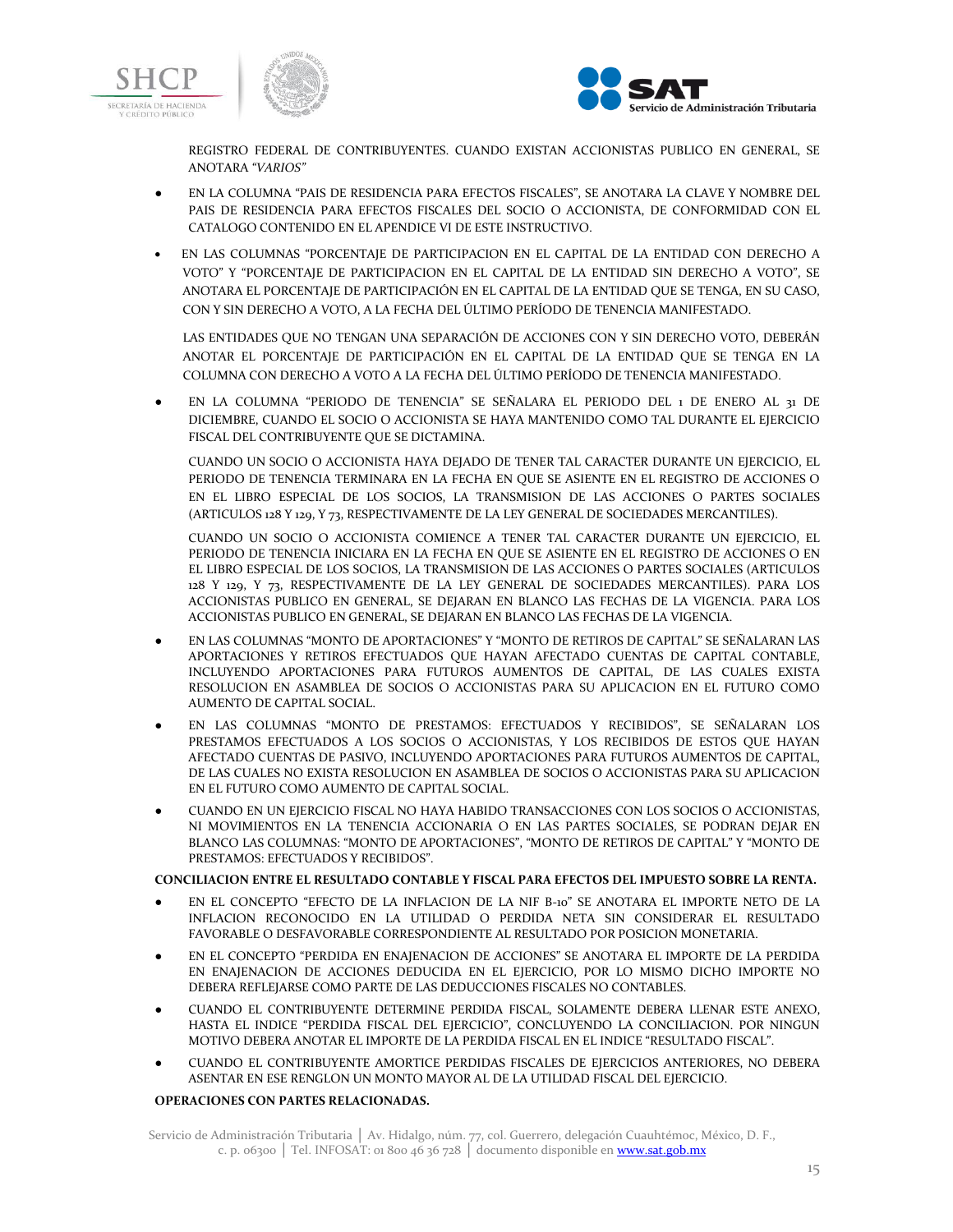





- EN ESTE APARTADO LOS DATOS SE PROPORCIONARAN AGRUPADOS POR CADA PARTE RELACIONADA, GLOBALIZANDO LAS OPERACIONES POR TIPO DE OPERACION DURANTE EL EJERCICIO PARA EFECTOS DEL IMPUESTO SOBRE LA RENTA.
- EN LA COLUMNA "NUMERO DE IDENTIFICACION FISCAL O RFC", SE ANOTARA EL NUMERO O CLAVE DE IDENTIFICACION FISCAL QUE UTILIZA LA PARTE RELACIONADA EN SU PAIS DE RESIDENCIA, EN CASO DE QUE EN EL PAIS DE RESIDENCIA DE LA PARTE RELACIONADA NO SE UTILICE DICHA CLAVE, SE ANOTARA N/A.

CUANDO LA PARTE RELACIONADA SEA UN RESIDENTE EN TERRITORIO NACIONAL, SE ANOTARA EL REGISTRO FEDERAL DE CONTRIBUYENTES.

- EN LA COLUMNA "TIPO DE OPERACION", SE ANOTARA LA CLAVE Y DESCRIPCION QUE CORRESPONDA AL TIPO DE OPERACION REALIZADA, DE CONFORMIDAD CON EL CATALOGO CONTENIDO EN EL APENDICE IV DE ESTE INSTRUCTIVO.
- EN LA COLUMNA "PAIS DE RESIDENCIA", SE ANOTARA LA CLAVE Y NOMBRE DEL PAIS DE RESIDENCIA, DE CONFORMIDAD CON EL CATALOGO CONTENIDO EN EL APENDICE VI DE ESTE INSTRUCTIVO.
- LA COLUMNA "MONTO EN PESOS", CONTENDRA LOS IMPORTES DE LAS OPERACIONES REALIZADAS QUE DIERON ORIGEN A INGRESOS ACUMULABLES Y DEDUCCIONES AUTORIZADAS PARA EFECTOS DEL IMPUESTO SOBRE LA RENTA.
- EN LA COLUMNA "METODO DE PRECIOS DE TRANSFERENCIA APLICADO", SE ANOTARA LA CLAVE Y DESCRIPCION QUE CORRESPONDA AL METODO DE PRECIOS DE TRANSFERENCIA APLICADO, DE CONFORMIDAD CON EL CATALOGO CONTENIDO EN EL APENDICE V DE ESTE INSTRUCTIVO.
- CUANDO EN LA COLUMNA "LA OPERACION ESTA PACTADA COMO CON PARTES INDEPENDIENTES EN OPERACIONES COMPARABLES" SE ANOTE *"SI"*, ES PORQUE SE CUENTA CON LA INFORMACION QUE DEMUESTRA QUE LAS OPERACIONES ESTAN PACTADAS COMO LO HARIAN PARTES INDEPENDIENTES EN OPERACIONES COMPARABLES.
- EN LA COLUMNA "AJUSTE FISCAL PARA QUE LA OPERACION SE CONSIDERASE PACTADA COMO CON PARTES INDEPENDIENTES EN OPERACIONES COMPARABLES" SE DEBERA PRESENTAR EL AJUSTE DE PRECIOS DE TRANSFERENCIA, QUE EN SU CASO, HAYAN REALIZADO LOS CONTRIBUYENTES PARA QUE LA OPERACION CON PARTES RELACIONADAS QUE SE ESTA MANIFESTANDO HAYA QUEDADO DETERMINADA COMO LO HUBIERAN HECHO PARTES INDEPENDIENTES EN OPERACIONES COMPARABLES. EN CASO DE NO EXISTIR AJUSTE SE DEJARA EN BLANCO EL RENGLON DE ESTA COLUMNA.
- CUANDO SE TRATE DE LAS SIGUIENTES OPERACIONES CON PARTES RELACIONADAS NO TENDRAN OBLIGACION DE REPORTAR DATO ALGUNO:

### **INGRESOS:**

- 1303 GANANCIA REALIZADA POR FUSION
- 1304 GANANCIA REALIZADA POR ESCISION
- 1305 GANANCIA QUE PROVENGA DE REDUCCION DE CAPITAL DE SOCIEDADES MERCANTILES RESIDENTES EN EL EXTRANJERO
- 1306 GANANCIA QUE PROVENGA DE LIQUIDACION DE SOCIEDADES MERCANTILES RESIDENTES EN EL **EXTRANJERO**
- 1307 INGRESOS POR RECUPERACION DE CREDITOS INCOBRABLES
- 1309 AJUSTE ANUAL POR INFLACION RELATIVO A LOS CREDITOS Y DEUDAS CON PARTES RELACIONADAS
- 1310 UTILIDAD EN CAMBIOS GENERADA DE SALDOS Y OPERACIONES CON PARTES RELACIONADAS
- 1311 CANTIDADES RECIBIDAS EN EFECTIVO, EN MONEDA NACIONAL O EXTRANJERA POR CONCEPTO DE PRESTAMOS, APORTACIONES PARA FUTUROS AUMENTOS DE CAPITAL MAYORES A \$600,000 CUANDO NO SE CUMPLA CON LO PREVISTO EN EL ARTICULO 86-A DE LA L.I.S.R.
- 1312 INGRESOS POR DIVIDENDOS

#### **COSTOS Y GASTOS (DEDUCCIONES):**

- 3007 CREDITOS INCOBRABLES, PERDIDAS POR CASO FORTUITO, FUERZA MAYOR O POR ENAJENACION DE BIENES DISTINTOS DE INVENTARIO
- 3008 AJUSTE ANUAL POR INFLACION RELATIVO A LOS CREDITOS Y DEUDAS CON PARTES RELACIONADAS

#### 3009 PERDIDA EN CAMBIOS GENERADA DE SALDOS Y OPERACIONES CON PARTES RELACIONADAS.

### **INFORMACION DEL CONTRIBUYENTE SOBRE SUS OPERACIONES CON PARTES RELACIONADAS.**

● CUALQUIER EXPLICACION SOLICITADA EN ESTE APARTADO, CUYO ESPACIO ASIGNADO RESULTE INSUFICIENTE, DEBERA HACERSE A TRAVES DEL APARTADO DENOMINADO "INFORMACION ADICIONAL"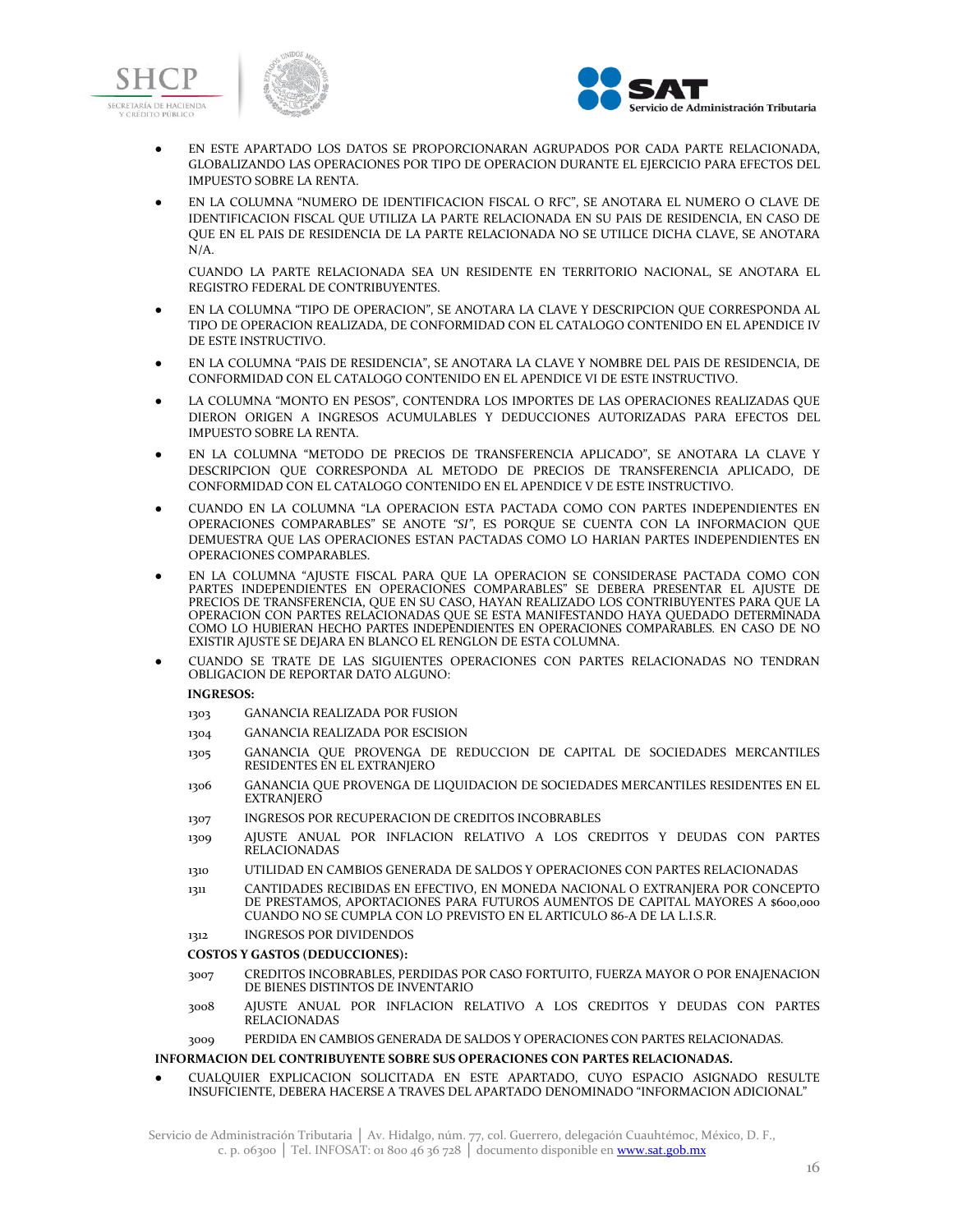



SI A CRITERIO DE LA PERSONA QUE RESPONDA EL CUESTIONARIO NO HAY UNA RESPUESTA POSIBLE PARA UNA PREGUNTA EN UN RENGLON DETERMINADO SE PODRA DEJAR EN BLANCO EL RENGLON QUE CORRESPONDA.

EN ESTE CASO, SE DEBERAN HACER ACLARACIONES DEL PORQUE SE QUEDO EN BLANCO LA RESPUESTA A UNA PREGUNTA DETERMINADA, ESTO SE PODRA HACER EN EL APARTADO DENOMINADO INFORMACION ADICIONAL, YA QUE DE NO HACERLO EL SERVICIO DE ADMINISTRACION TRIBUTARIA ENTENDERA QUE EL CONTRIBUYENTE TENIA LA OBLIGACION CUESTIONADA Y NO LE DIO CUMPLIMIENTO.

● EN GENERAL UNA RESPUESTA NO APLICABLE (N/A) SIGNIFICA QUE EL CONTRIBUYENTE NO SE ENCUENTRA ANTE EL SUPUESTO ESTABLECIDO PARA LA PREGUNTA, POR EJEMPLO:

| <b>PREGUNTA</b>                                                                                                                                                                               | SIGNIFICADO DE UNA RESPUESTA N/A                                                                                                                                                                                                                                                                                                                                                                                                                                                                                                                                                                                                                                  |
|-----------------------------------------------------------------------------------------------------------------------------------------------------------------------------------------------|-------------------------------------------------------------------------------------------------------------------------------------------------------------------------------------------------------------------------------------------------------------------------------------------------------------------------------------------------------------------------------------------------------------------------------------------------------------------------------------------------------------------------------------------------------------------------------------------------------------------------------------------------------------------|
| EL CONTRIBUYENTE CUENTA CON UN ESTUDIO<br>PRECIOS DE TRANSFERENCIA<br>DE<br>(DOCUMENTACION A QUE<br>SE REFIERE LA<br>FRACCION XII DEL ARTICULO 86 DE LA LISR)                                 | SIGNIFICA OUE:<br>A) EL CONTRIBUYENTE SE ENCUENTRA EN EL SUPUESTO<br>ESTABLECIDO EN EL SEGUNDO PARRAFO DE LA FRACCION<br>XII DEL ARTICULO 86 DE LA LISR, ES DECIR, QUE REALIZO<br>ACTIVIDADES EMPRESARIALES Y OBTUVO INGRESOS EN EL<br>EJERCICIO INMEDIATO ANTERIOR OUE NO HAYAN<br>EXCEDIDO DE \$13'000,000.00, O BIEN, PRESTO SERVICIOS<br>PROFESIONALES Y OBTUVO INGRESOS QUE NO HUBIESEN<br>EXCEDIDO EN DICHO EJERCICIO DE \$3'000,000.00, SIEMPRE<br>OUE NO ESTE EN EL SUPUESTO A OUE SE REFIERE EL<br>PENULTIMO PARRAFO DEL ARTICULO 215 DE ESTA LEY.<br>B) EL CONTRIBUYENTE NO REALIZO OPERACIONES CON<br>PARTES RELACIONADAS RESIDENTES EN EL EXTRANJERO. |
| EL CONTRIBUYENTE PRESENTO SU DECLARACION<br>INFORMATIVA POR SUS OPERACIONES CON<br>PARTES RELACIONADAS<br>EL.<br>RESIDENTES<br>EN<br>EXTRANIERO (FRACCION XIII DEL ARTICULO 86 DE<br>LA LISR) | SIGNIFICA QUE EL CONTRIBUYENTE SE ENCUENTRA EN EL<br>SUPUESTO ESTABLECIDO EN EL PENULTIMO PARRAFO DEL<br>ARTICULO 216-BIS DE LA LISR.                                                                                                                                                                                                                                                                                                                                                                                                                                                                                                                             |

SI UN CONTRIBUYENTE TIENE MAS DE UNA ACTIVIDAD PREPONDERANTE SE PUEDEN PRESENTAR SIN LIMITACION LA(S) OTRA(S) ACTIVIDADES DEL CONTRIBUYENTE.

- EN EL RENGLON VALOR DEL ACTIVO INTANGIBLE QUE TIENE REGISTRADO EN SU CONTABILIDAD, SE ASENTARA EL SALDO FINAL REFLEJADO EN LOS ESTADOS FINANCIEROS DEL CONTRIBUYENTE. EN CASO DE HABER DADO DE BAJA O ENAJENADO DURANTE EL EJERCICIO ALGUN ACTIVO INTANGIBLE DEBERA REFLEJAR EL VALOR DEL MISMO EN LOS ESTADOS FINANCIEROS A LA FECHA DE LA BAJA O ENAJENACION.
- LOS RENGLONES "EL CONTRIBUYENTE CUENTA CON EVIDENCIA DOCUMENTAL QUE DEMUESTRE HABER DADO CUMPLIMIENTO A LO DISPUESTO POR LA FRACCION XV DEL ARTICULO 86 DE LA LISR POR SUS OPERACIONES CON PARTES RELACIONADAS" Y "EL CONTRIBUYENTE CUENTA CON EVIDENCIA DOCUMENTAL QUE DEMUESTRE HABER DADO CUMPLIMIENTO A LO DISPUESTO POR LA FRACCION III DEL ARTICULO 18 DE LA LIETU POR SUS OPERACIONES CON PARTES RELACIONADAS" TANTO RESIDENTES EN TERRITORIO NACIONAL COMO RESIDENTES EN EL EXTRANJERO, SE REFIEREN A QUE LOS CONTRIBUYENTES QUE CELEBRARON OPERACIONES CON PARTES RELACIONADAS DEBERAN CONTAR CON EL SOPORTE QUE ACREDITE QUE SE DETERMINARON SUS INGRESOS ACUMULABLES Y DEDUCCIONES AUTORIZADAS, CONSIDERANDO PARA ESAS OPERACIONES LOS PRECIOS Y MONTOS DE CONTRAPRESTACIONES QUE HUBIERAN UTILIZADO CON O ENTRE PARTES INDEPENDIENTES EN OPERACIONES COMPARABLES, APLICANDO PARA ESTE EFECTO LOS METODOS ESTABLECIDOS EN EL ARTICULO 216 DE LA LISR, EN EL ORDEN ESTABLECIDO EN EL CITADO ARTICULO.
- EN LOS RENGLONES QUE SE REFIEREN AL RFC DE LAS PERSONAS QUE ELABORARON LA DOCUMENTACION QUE DEMUESTRE HABER DADO CUMPLIMIENTO A LO DISPUESTO POR LOS ARTICULOS 86 FRACCION XII Y XV DE LA LISR Y 18 FRACCION III DE LA LIETU, O BIEN, QUE ASESORARON EN SU FORMULACION, SE ASENTARA EL RFC DE LA PERSONA FISICA EXTERNA AL CONTRIBUYENTE QUE ELABORO O ASESORO AL CONTRIBUYENTE. CUANDO HAYA SIDO EL PERSONAL DEL PROPIO CONTRIBUYENTE EL QUE ELABORO EL ESTUDIO SE ASENTARA EL RFC DEL CONTRIBUYENTE.
- EN LA SECCION INFORMACION FINANCIERA OPERATIVA SIN LAS MODIFICACIONES AL BOLETIN B-3 ESTADO DE RESULTADO INTEGRAL PARA 2013 DE LAS NORMAS DE INFORMACION FINANCIERA SE DETERMINARA LA UTILIDAD OPERATIVA DEL CONTRIBUYENTE COMO SE VENIA HACIENDO CON EL BOLETIN B-3 ESTADO DE RESULTADOS DE LAS NORMAS DE INFORMACION FINANCIERA VIGENTE HASTA 2012.

Servicio de Administración Tributaria │ Av. Hidalgo, núm. 77, col. Guerrero, delegación Cuauhtémoc, México, D. F., c. p. 06300 | Tel. INFOSAT: 01 800 46 36 728 | documento disponible en www.sat.gob.mx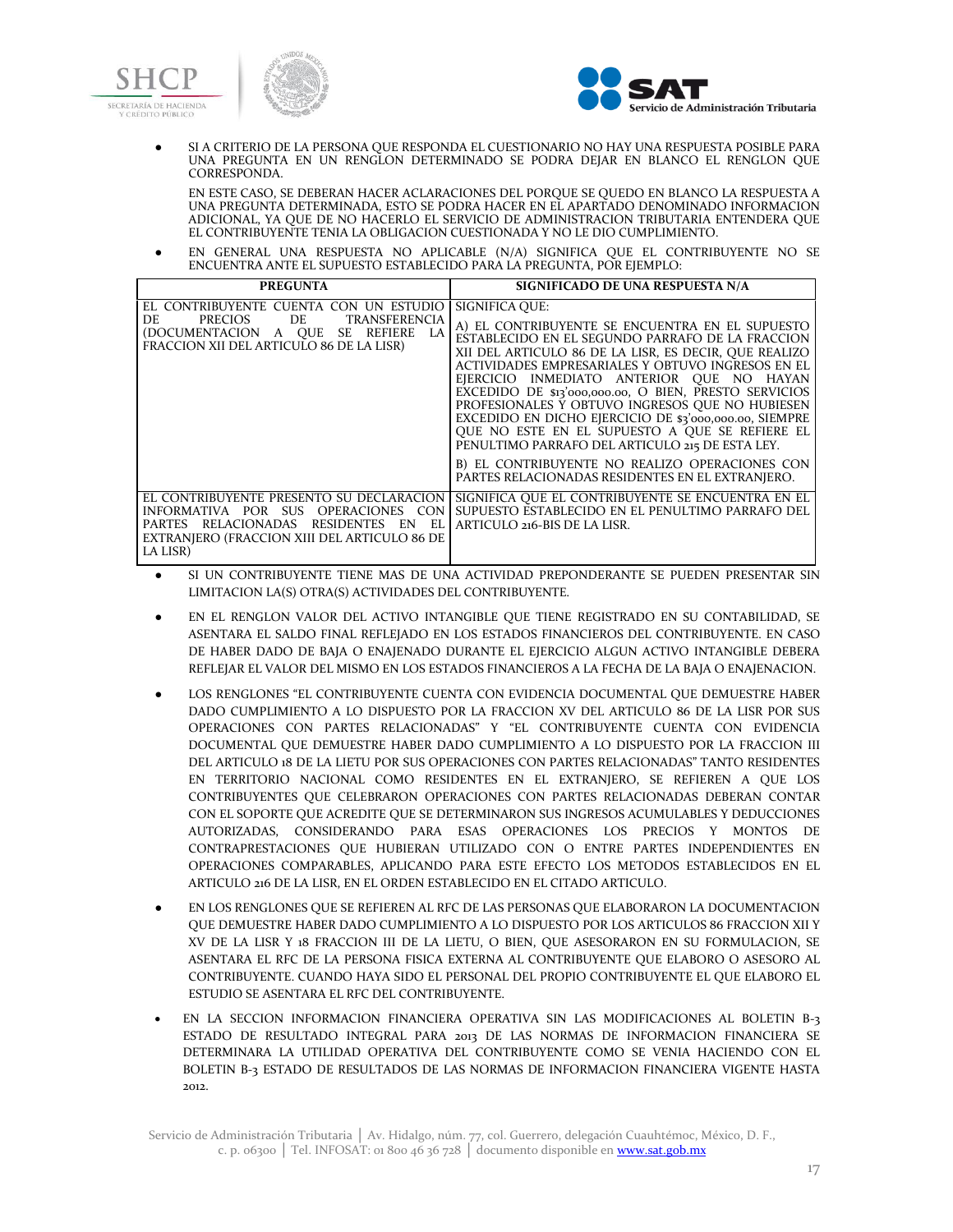



### **DETERMINACION DE LA RENTA GRAVABLE PARA EFECTOS DE LA PARTICIPACION DE LOS TRABAJADORES EN LAS UTILIDADES DE LAS EMPRESAS DE CONFORMIDAD CON EL ARTICULO 16 DE LA LEY DEL IMPUESTO SOBRE LA RENTA.**

● CUANDO EL CONTRIBUYENTE NO HAYA DETERMINADO RENTA GRAVABLE PARA EFECTOS DE LA PARTICIPACION DE LOS TRABAJADORES EN LAS UTILIDADES DE LAS EMPRESAS EN LOS TERMINOS DEL ARTICULO 16 DE LA LISR, DEJARA EN BLANCO ESTE APARTADO.

### **OPERACIONES DE COMERCIO EXTERIOR.**

- EN ESTE APARTADO LOS DATOS QUE SE SOLICITAN SE PROPORCIONARAN AGRUPADOS POR CADA UNO DE LOS BIENES IMPORTADOS O EXPORTADOS, POR CADA UNO DE LOS AGENTES ADUANALES Y DENTRO DE CADA AGENTE ADUANAL AGRUPADOS POR PAIS DE ORIGEN Y PROCEDENCIA, GLOBALIZANDO LAS OPERACIONES EN QUE INTERVINO Y CONSIGNANDOLAS EN EL RENGLON O RENGLONES QUE LES CORRESPONDA.
- EN LA COLUMNA "NUMERO DE PATENTE O AUTORIZACION DEL AGENTE ADUANAL O APODERADO ADUANAL" SE ANOTARA EL NUMERO DE PATENTE DEL AGENTE ADUANAL O EL NUMERO DE AUTORIZACION DEL APODERADO ADUANAL QUE HAYAN TAMITADO LOS PEDIMIENTOS DEL CONTRIBUYENTE.
- EN LA COLUMNA "RFC DE LA SOCIEDAD CONSTITUIDA EN SU CASO POR EL AGENTE ADUANAL" UNICAMENTE SE ANOTARA EL RFC DE LA SOCIEDAD CONSTITUIDA EN SU CASO POR EL AGENTE ADUANAL EN LOS TERMINOS DEL ARTICULO 163, FRACCION II, DE LA LEY ADUANERA, CUANDO DICHA SOCIEDAD HAYA SIDO QUIEN LE FACTURO LA PRESTACION DEL SERVICIO ADUANAL AL CONTRIBUYENTE.
- EN LAS COLUMNAS: "PAIS DE PROCEDENCIA", "PAIS DE ORIGEN" Y "PAIS DE DESTINO", SE DEBERA ANOTAR LA CLAVE Y NOMBRE DEL PAIS DE CONFORMIDAD CON EL CATALOGO CONTENIDO EN EL APENDICE VI DE ESTE INSTRUCTIVO.
- EN LA COLUMNA "PROGRAMA O DECRETO" SE ANOTARA CUANDO SEA PROCEDENTE EL PROGRAMA O DECRETO BAJO EL CUAL SE LLEVARON A CABO LAS OPERACIONES DE COMERCIO EXTERIOR. EJEMPLO: *"IMMEX"*.

EJEMPLO: "IMMEX".

### **APENDICE IV. CATALOGO DE TIPO DE OPERACION PARA EFECTOS DEL APARTADO "OPERACIONES CON PARTES RELACIONADAS".**

| <b>OPERACIONES DE INGRESO</b> |                                                                                 |  |
|-------------------------------|---------------------------------------------------------------------------------|--|
| 0100                          | INGRESOS TOTALES POR VENTA DE INVENTARIOS PRODUCIDOS TERMINADOS                 |  |
| 0101                          | INGRESOS TOTALES POR VENTA DE INVENTARIOS PRODUCIDOS SEMITERMINADOS             |  |
| 0200                          | INGRESOS TOTALES POR VENTA DE INVENTARIOS ADQUIRIDOS PARA DISTRIBUCION          |  |
| 0201                          | INGRESOS TOTALES POR VENTA DE INVENTARIOS ADQUIRIDOS (MATERIAS PRIMAS)          |  |
| 0202                          | INGRESOS TOTALES POR VENTA DE INVENTARIOS ADQUIRIDOS (ARTICULOS SEMITERMINADOS) |  |
| 0300                          | INGRESOS POR PRESTACION DE SERVICIOS EN GENERAL                                 |  |
| 0301                          | INGRESOS POR PRESTACION DE SERVICIOS TECNICOS                                   |  |
| 0400                          | <b>INGRESOS POR MAQUILA</b>                                                     |  |
| 0500                          | INGRESOS POR SERVICIOS ADMINISTRATIVOS                                          |  |
| 0600                          | <b>INGRESOS POR SEGUROS Y REASEGUROS</b>                                        |  |
| 0700                          | INGRESOS POR COMISIONES                                                         |  |
| 0800                          | <b>INGRESOS POR REGALIAS</b>                                                    |  |
| 0900                          | INGRESOS POR ASISTENCIA TECNICA                                                 |  |
| 1000                          | <b>INGRESOS POR INTERESES DEVENGADOS</b>                                        |  |
| 1100                          | <b>INGRESOS POR ARRENDAMIENTO</b>                                               |  |
| 1200                          | INGRESO POR ENAJENACION DE ACCIONES                                             |  |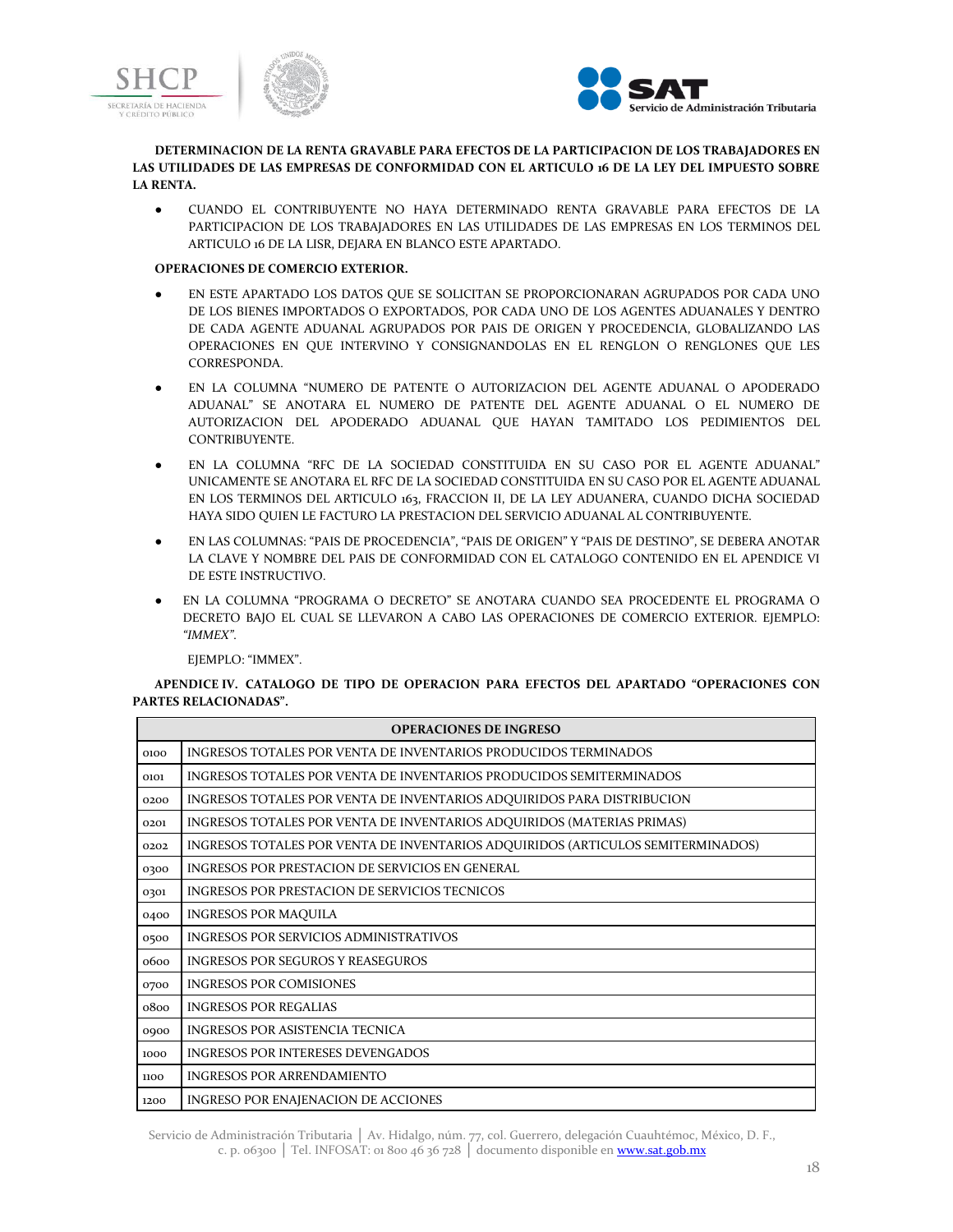





| 1300 | INGRESOS POR VENTA DE ACTIVO FIJO                                                                                                                                                                                                           |
|------|---------------------------------------------------------------------------------------------------------------------------------------------------------------------------------------------------------------------------------------------|
| 1301 | <b>INGRESOS POR VENTA DE TERRENOS</b>                                                                                                                                                                                                       |
| 1302 | INGRESOS POR CONDONACION DE DEUDAS                                                                                                                                                                                                          |
| 1303 | <b>GANANCIA REALIZADA POR FUSION</b>                                                                                                                                                                                                        |
| 1304 | <b>GANANCIA REALIZADA POR ESCISION</b>                                                                                                                                                                                                      |
| 1305 | GANANCIA QUE PROVENGA DE REDUCCION DE CAPITAL DE SOCIEDADES MERCANTILES RESIDENTES EN<br>EL EXTRANJERO                                                                                                                                      |
| 1306 | GANANCIA QUE PROVENGA DE LIQUIDACION DE SOCIEDADES MERCANTILES RESIDENTES EN EL<br><b>EXTRANJERO</b>                                                                                                                                        |
| 1307 | INGRESOS POR RECUPERACION DE CREDITOS INCOBRABLES                                                                                                                                                                                           |
| 1308 | INGRESOS POR CANTIDADES PERCIBIDAS PARA EFECTUAR GASTOS POR CUENTA DE PARTES<br><b>RELACIONADAS</b>                                                                                                                                         |
| 1309 | AJUSTE ANUAL POR INFLACION RELATIVO A LOS CREDITOS Y DEUDAS CON PARTES RELACIONADAS                                                                                                                                                         |
| 1310 | UTILIDAD EN CAMBIOS GENERADA DE SALDOS Y OPERACIONES CON PARTES RELACIONADAS                                                                                                                                                                |
| 1311 | CANTIDADES RECIBIDAS EN EFECTIVO, EN MONEDA NACIONAL O EXTRANJERA POR CONCEPTO DE<br>PRESTAMOS, APORTACIONES PARA FUTUROS AUMENTOS DE CAPITAL MAYORES A \$600,000 CUANDO NO<br>SE CUMPLA CON LO PREVISTO EN EL ARTICULO 86-A DE LA L.I.S.R. |
| 1312 | <b>INGRESOS POR DIVIDENDOS</b>                                                                                                                                                                                                              |
| 1313 | <b>GANANCIA ACUMULABLE EN OPERACIONES FINANCIERAS DERIVADAS</b>                                                                                                                                                                             |
| 1314 | INTERES A FAVOR O ACUMULABLE QUE SE DETERMINE POR REALIZAR OPERACIONES FINANCIERAS<br><b>DERIVADAS</b>                                                                                                                                      |
| 1315 | ACUMULACION DE INGRESOS PERCIBIDOS POR OPERACIONES FINANCIERAS REFERIDAS A UN<br>SUBYACENTE QUE NO COTICE EN UN MERCADO RECONOCIDO                                                                                                          |
| 1316 | <b>INGRESOS POR VENTA DE INTANGIBLES</b>                                                                                                                                                                                                    |
| 1317 | <b>INGRESOS POR VENTA DE OTROS CARGOS Y GASTOS DIFERIDOS</b>                                                                                                                                                                                |
| 1318 | <b>ANTICIPOS DE CLIENTES</b>                                                                                                                                                                                                                |
| 1319 | INGRESOS ATRIBUIBLES A ESTABLECIMIENTOS PERMANENTES                                                                                                                                                                                         |
| 1400 | OTROS INGRESOS (ESPECIFICAR)                                                                                                                                                                                                                |
|      | <b>OPERACIONES DE COSTO Y GASTOS</b>                                                                                                                                                                                                        |
| 1500 | COMPRA NETA DE INVENTARIOS PARA PRODUCCION TERMINADOS                                                                                                                                                                                       |
| 1501 | COMPRA NETA DE INVENTARIOS PARA PRODUCCION SEMITERMINADOS                                                                                                                                                                                   |
| 1502 | COSTO DE PRODUCCION Y VENTA DE ARTICULOS PRODUCIDOS                                                                                                                                                                                         |
| 1600 | COMPRA NETA DE INVENTARIOS ADQUIRIDOS PARA DISTRIBUCION                                                                                                                                                                                     |
| 1601 | COSTO DE VENTAS DE ARTICULOS DE DISTRIBUCION                                                                                                                                                                                                |
| 1700 | INVERSIONES EN ACTIVO FIJO, CARGOS Y GASTOS DIFERIDOS                                                                                                                                                                                       |
| 1701 | DEPRECIACION FISCAL                                                                                                                                                                                                                         |
| 1702 | DEDUCCION INMEDIATA                                                                                                                                                                                                                         |
| 1703 | <b>AMORTIZACION FISCAL</b>                                                                                                                                                                                                                  |
| 1704 | COSTO FISCAL EN VENTA DE ACTIVO FIJO                                                                                                                                                                                                        |
| 1705 | COSTO FISCAL EN VENTA DE TITULOS VALOR                                                                                                                                                                                                      |
| 1706 | COSTO FISCAL EN VENTA DE INTANGIBLES                                                                                                                                                                                                        |
| 1707 | COSTO FISCAL EN VENTA DE OTROS CARGOS Y GASTOS DIFERIDOS                                                                                                                                                                                    |
| 1708 | COSTO FISCAL EN VENTA DE TERRENO                                                                                                                                                                                                            |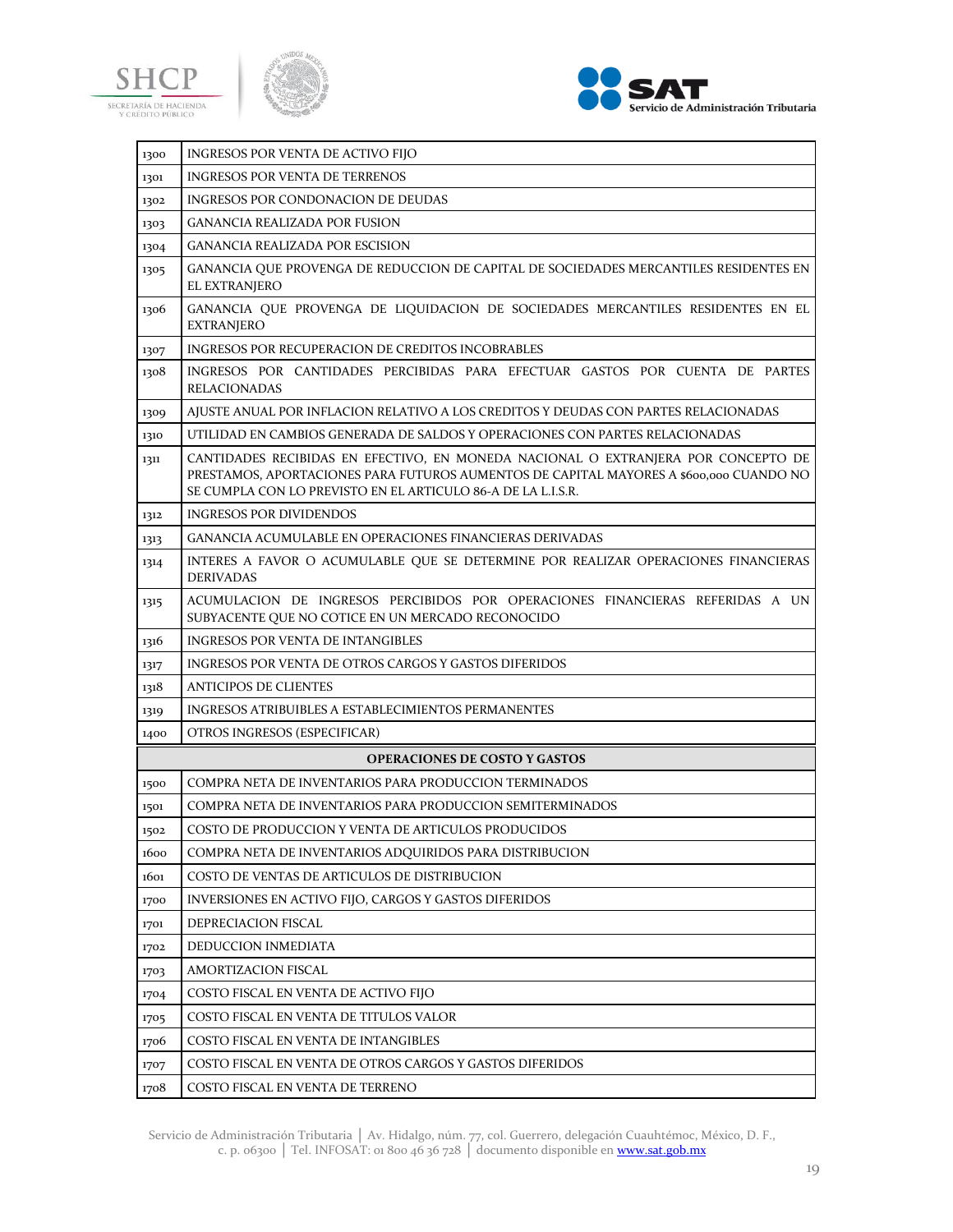





| 1800 | <b>REGALIAS</b>                                                                                                       |
|------|-----------------------------------------------------------------------------------------------------------------------|
| 1900 | <b>ASISTENCIA TECNICA</b>                                                                                             |
| 2000 | <b>HONORARIOS</b>                                                                                                     |
| 2100 | <b>ARRENDAMIENTO</b>                                                                                                  |
| 2200 | <b>GARANTIAS</b>                                                                                                      |
| 2300 | PUBLICIDAD                                                                                                            |
| 2400 | SERVICIOS DE MAQUILA                                                                                                  |
| 2500 | OTROS SERVICIOS PRESTADOS                                                                                             |
| 2600 | <b>SERVICIOS FINANCIEROS</b>                                                                                          |
| 2700 | <b>COMISIONES</b>                                                                                                     |
| 2800 | <b>INTERESES DEVENGADOS A CARGO</b>                                                                                   |
| 2900 | POR PRIMAS PAGADAS POR SEGURO Y REASEGURO                                                                             |
| 2901 | <b>REASEGURO CAUTIVO</b>                                                                                              |
| 3000 | COSTO FISCAL EN VENTA DE ACCIONES                                                                                     |
| 3001 | <b>GASTOS A PRORRATA DE ESTABLECIMIENTOS PERMANENTES</b>                                                              |
| 3002 | DEVOLUCIONES, REBAJAS Y DESCUENTOS SOBRE VENTA DE INVENTARIOS PRODUCIDOS TERMINADOS                                   |
| 3003 | DEVOLUCIONES, REBAJAS Y DESCUENTOS SOBRE VENTA DE INVENTARIOS PRODUCIDOS<br><b>SEMITERMINADOS</b>                     |
| 3004 | DEVOLUCIONES, REBAJAS Y DESCUENTOS SOBRE VENTA DE INVENTARIOS ADQUIRIDOS PARA<br><b>DISTRIBUCION</b>                  |
| 3005 | DEVOLUCIONES, REBAJAS Y DESCUENTOS SOBRE VENTA DE INVENTARIOS ADQUIRIDOS (MATERIAS<br>PRIMAS)                         |
| 3006 | DEVOLUCIONES, REBAJAS Y DESCUENTOS SOBRE VENTA DE INVENTARIOS ADQUIRIDOS (ARTICULOS<br>SEMITERMINADOS)                |
| 3007 | CREDITOS INCOBRABLES, PERDIDAS POR CASO FORTUITO, FUERZA MAYOR O POR ENAJENACION DE<br>BIENES DISTINTOS DE INVENTARIO |
| 3008 | AJUSTE ANUAL POR INFLACION RELATIVO A LOS CREDITOS Y DEUDAS CON PARTES RELACIONADAS                                   |
| 3009 | PERDIDA EN CAMBIOS GENERADA DE SALDOS Y OPERACIONES CON PARTES RELACIONADAS                                           |
| 3010 | <b>ANTICIPOS DE GASTOS</b>                                                                                            |
| 3100 | OTROS PAGOS (ESPECIFICAR)                                                                                             |

**APENDICE V. CATALOGO DE METODO DE PRECIOS DE TRANSFERENCIA APLICADO, PARA EFECTOS DEL APARTADO "OPERACIONES CON PARTES RELACIONADAS".**

| <b>CLAVE</b> | <b>METODO</b>                                       |
|--------------|-----------------------------------------------------|
| PС           | PRECIO COMPARABLE NO CONTROLADO                     |
| PR           | PRECIO DE REVENTA                                   |
| CА           | COSTO ADICIONADO                                    |
| PU           | PARTICION DE UTILIDADES                             |
| <b>RPU</b>   | RESIDUAL DE PARTICION DE UTILIDADES                 |
| <b>MTU</b>   | MARGENES TRANSACCIONALES DE UTILIDADES DE OPERACION |

# **APENDICE VI. CATALOGO DE PAIS DE RESIDENCIA, PAIS DE RESIDENCIA DE LA ENTIDAD EXTRANJERA, PAIS DE RESIDENCIA FISCAL, PAIS DE RESIDENCIA PARA EFECTOS FISCALES, PAIS DE RESIDENCIA FISCAL DE LA ENTIDAD, PAIS DE PROCEDENCIA, PAIS DE ORIGEN Y PAIS DE DESTINO.**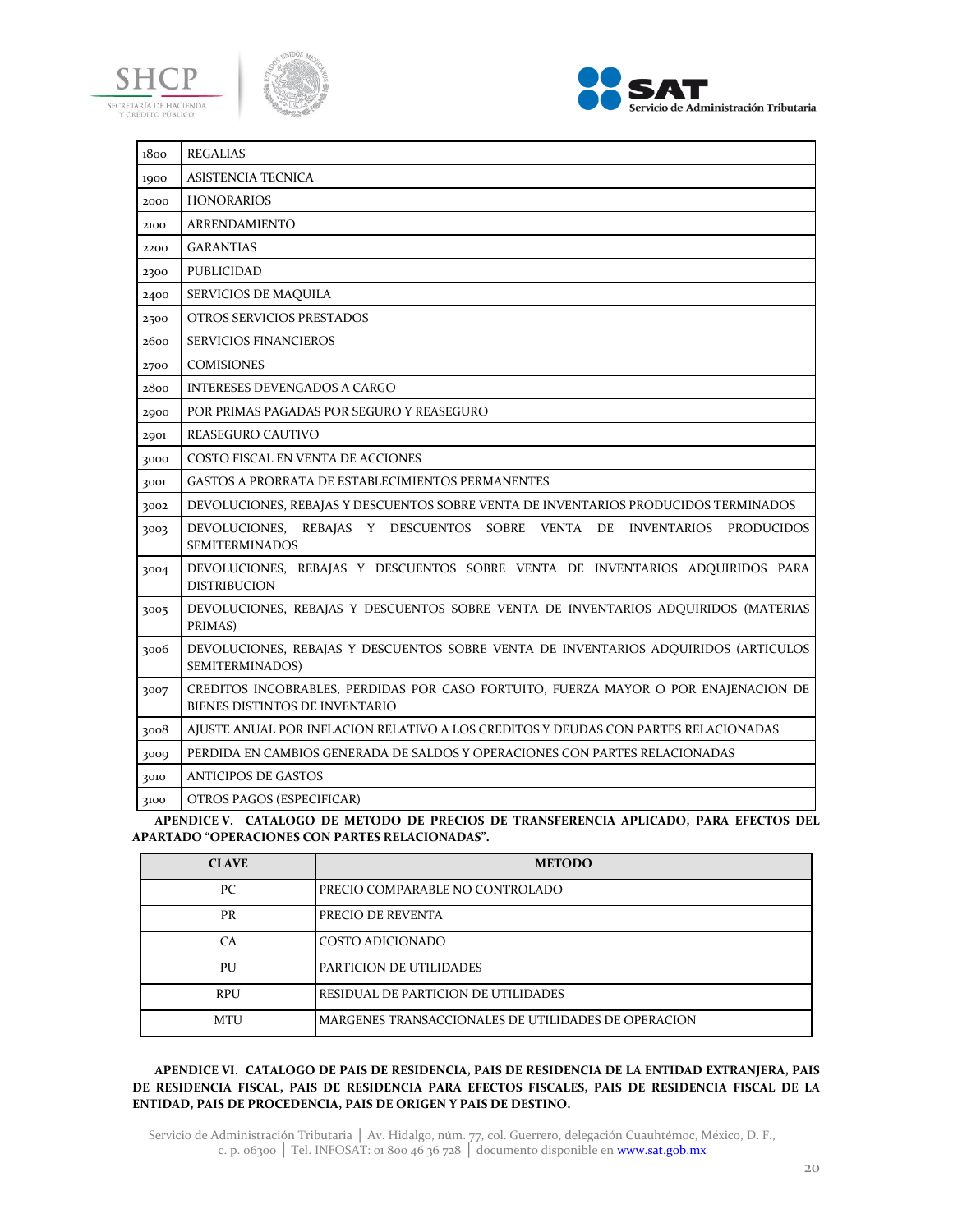





PARA LOS EFECTOS DE ESTE APENDICE, SE APLICARA EL CATALOGO VIGENTE A LA FECHA DE PRESENTACION DEL DICTAMEN, SEGUN EL ANEXO 10 DE LA RESOLUCION MISCELANEA FISCAL PARA 2002 PUBLICADO EN EL DIARIO OFICIAL DE LA FEDERACION EL 5 DE JULIO DE 2002 QUE SE PRESENTA A CONTINUACION.

| <b>CLAVE</b> | <b>PAIS</b>                   |
|--------------|-------------------------------|
| AD           | PRINCIPADO DE ANDORRA         |
| AE           | <b>EMIRATOS ARABES UNIDOS</b> |
| AF           | <b>AFGANISTAN</b>             |
| AG           | <b>ANTIGUA Y BERMUDA</b>      |
| AI           | <b>ISLA ANGUILLA</b>          |
| AL           | REPUBLICA DE ALBANIA          |
| AN           | <b>ANTILLAS NEERLANDESAS</b>  |
| AO           | REPUBLICA DE ANGOLA           |
| AQ           | <b>ANTARTICA</b>              |
| AR           | <b>ARGENTINA</b>              |
| <b>AS</b>    | <b>SAMOA AMERICANA</b>        |
| AT           | <b>AUSTRIA</b>                |
| AU           | <b>AUSTRALIA</b>              |
| AW           | <b>ARUBA</b>                  |
| AX           | <b>ASCENSION</b>              |
| AZ           | <b>ISLAS AZORES</b>           |
| BB           | <b>BARBADOS</b>               |
| <b>BD</b>    | <b>BANGLADESH</b>             |
| BE           | <b>BELGICA</b>                |
| BF           | <b>BURKINA FASO</b>           |
| <b>BG</b>    | <b>BULGARIA</b>               |
| BH           | <b>ESTADO DE BAHREIN</b>      |
| BI           | <b>BURUNDI</b>                |
| BJ           | <b>BENIN</b>                  |
| BL           | <b>BELICE</b>                 |
| BM           | <b>BERMUDAS</b>               |
| <b>BN</b>    | <b>BRUNEI DARUSSALAM</b>      |
| <b>BO</b>    | <b>BOLIVIA</b>                |
| BR           | <b>BRASIL</b>                 |
| <b>BS</b>    | COMMONWEALTH DE LAS BAHAMAS   |
|              |                               |
| BT           | <b>BUTHAN</b>                 |
| BU           | <b>BURMA</b>                  |
| BV           | <b>ISLA BOUVET</b>            |
| <b>BW</b>    | <b>BOTSWANA</b>               |

**BY** BIELORRUSIA **CA** CANADA **CC** ISLA DE COCOS O KELLING **CD** ISLAS CANARIAS **CE** ISLA DE CHRISTMAS **CF** REPUBLICA CENTRO AFRICANA **CG** CONGO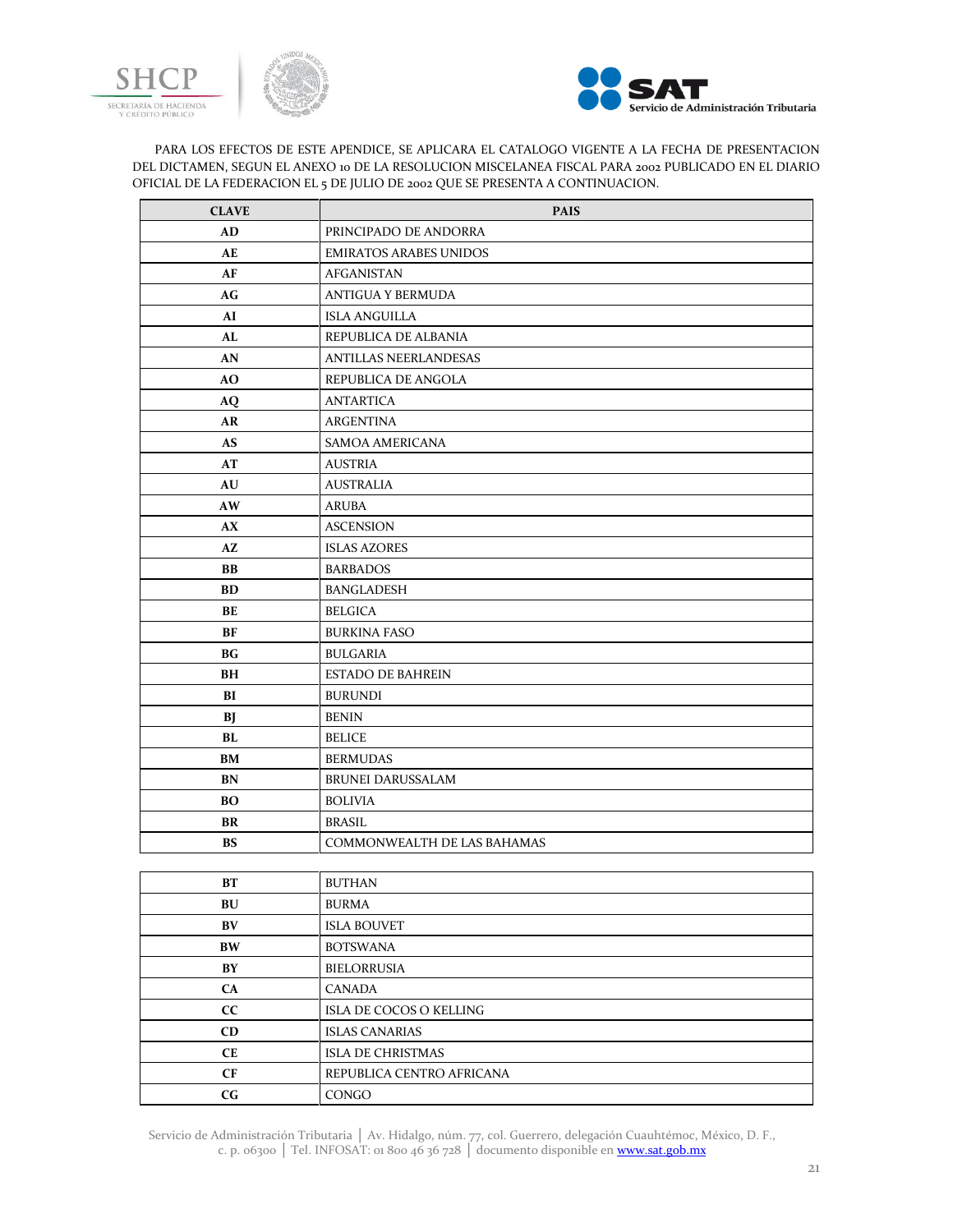





| CН                     | <b>SUIZA</b>                             |
|------------------------|------------------------------------------|
| CI                     | <b>COSTA DE MARFIL</b>                   |
| <b>CK</b>              | <b>ISLAS COOK</b>                        |
| CL                     | <b>CHILE</b>                             |
| CM                     | <b>CAMERUN</b>                           |
| <b>CN</b>              | <b>CHINA</b>                             |
| CO.                    | COLOMBIA                                 |
| $\bf CP$               | <b>CAMPIONE D'ITALIA</b>                 |
| <b>CR</b>              | REPUBLICA DE COSTA RICA                  |
| $\mathbf{C}\mathbf{S}$ | REPUBLICA CHECA Y REPUBLICA ESLOVACA     |
| <b>CU</b>              | <b>CUBA</b>                              |
| <b>CV</b>              | REPUBLICA DE CABO VERDE                  |
| CX                     | <b>ISLA DE NAVIDAD</b>                   |
| <b>CY</b>              | REPUBLICA DE CHIPRE                      |
| <b>DD</b>              | <b>ALEMANIA</b>                          |
| DJ                     | REPUBLICA DE DJIBOUTI                    |
| DK                     | <b>DINAMARCA</b>                         |
| DM                     | REPUBLICA DOMINICANA                     |
| DN                     | COMMONWEALTH DE DOMINICA                 |
| DZ                     | ARGELIA                                  |
| EC                     | <b>ECUADOR</b>                           |
| EG                     | <b>EGIPTO</b>                            |
| EН                     | SAHARA DEL OESTE                         |
| EО                     | ESTADO INDEPENDIENTE DE SAMOA OCCIDENTAL |
| ES                     | <b>ESPAÑA</b>                            |
| ET                     | <b>ETIOPIA</b>                           |
| FI                     | <b>FINLANDIA</b>                         |
| FJ                     | <b>FIJI</b>                              |
| FK                     | <b>ISLAS MALVINAS</b>                    |
| FM                     | <b>MICRONESIA</b>                        |
| FO.                    | <b>ISLAS FAROE</b>                       |
| FR                     | <b>FRANCIA</b>                           |
| GA                     | <b>GABON</b>                             |
| $G$ B                  | <b>GRAN BRETAÑA (REINO UNIDO)</b>        |
| GD                     | <b>GRANADA</b>                           |
| $\bf{G} \bf{F}$        | <b>GUYANA FRANCESA</b>                   |
| $\mathbf{G}\mathbf{H}$ | GHANA                                    |
| ${\bf G}{\bf I}$       | <b>GIBRALTAR</b>                         |
|                        |                                          |
| GJ                     | <b>GROENLANDIA</b>                       |
| GM                     | GAMBIA                                   |
| GN                     | <b>GUINEA</b>                            |
| $\bf GP$               | <b>GUADALUPE</b>                         |
| ${\bf G}{\bf Q}$       | <b>GUINEA ECUATORIAL</b>                 |

**GR** GRECIA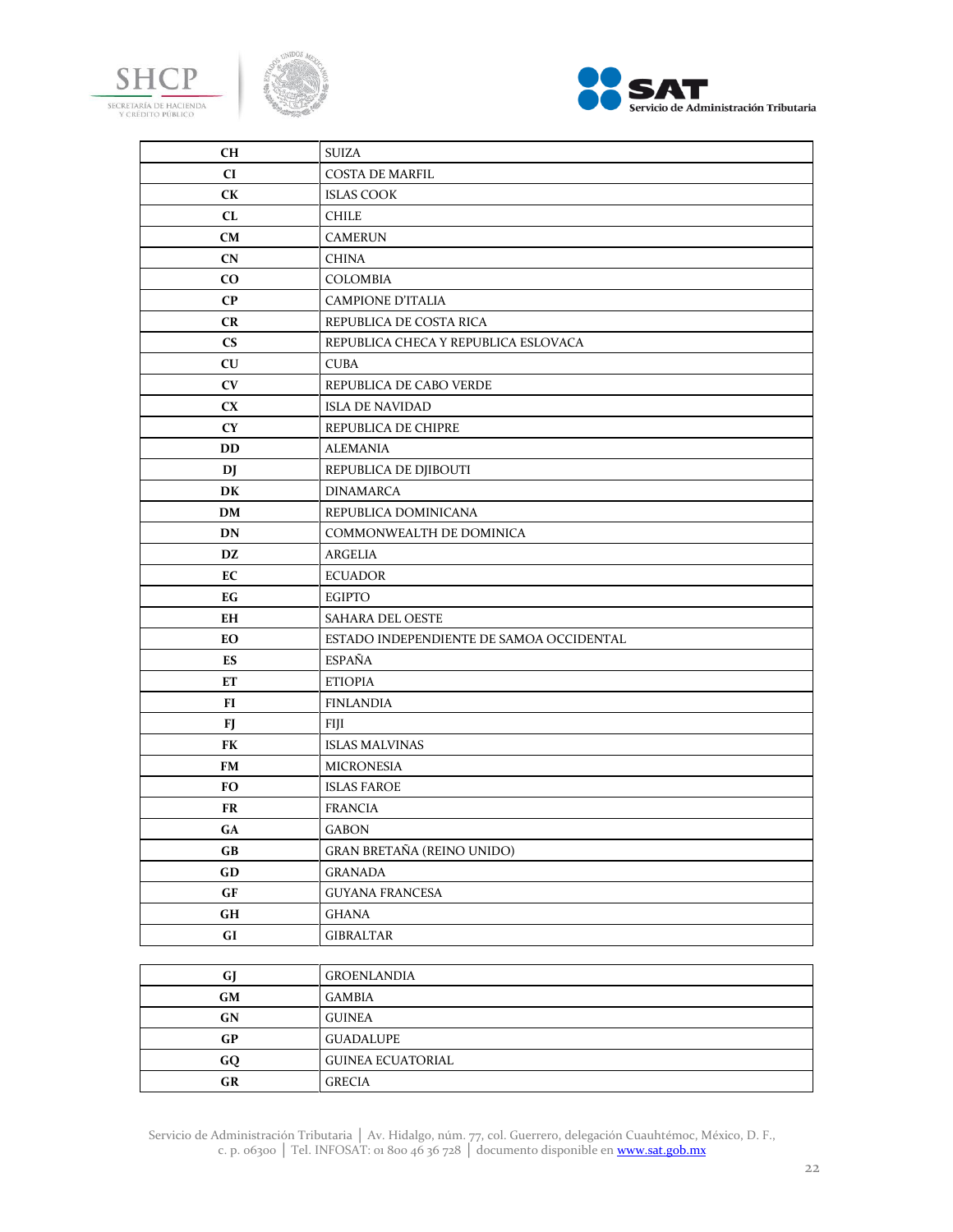





| GT        | <b>GUATEMALA</b>                                                          |
|-----------|---------------------------------------------------------------------------|
| GU        | <b>GUAM</b>                                                               |
| GW        | <b>GUINEA BISSAU</b>                                                      |
| GY        | REPUBLICA DE GUYANA                                                       |
| GZ        | ISLAS DE GUERNESEY, JERSEY, ALDERNEY, ISLA GREAT SARK, HERM, LITTLE SARK, |
|           | BERCHOU, JETHOU, LIHOU (ISLAS DEL CANAL)                                  |
| HK        | <b>HONG KONG</b>                                                          |
| HМ        | ISLAS HEARD AND MC DONALD                                                 |
| HN        | REPUBLICA DE HONDURAS                                                     |
| HT        | <b>HAITI</b>                                                              |
| HU        | <b>HUNGRIA</b>                                                            |
| ID        | <b>INDONESIA</b>                                                          |
| IE        | <b>IRLANDA</b>                                                            |
| <b>IH</b> | <b>ISLA DEL HOMBRE</b>                                                    |
| IL        | <b>ISRAEL</b>                                                             |
| IN        | <b>INDIA</b>                                                              |
| IO        | TERRITORIO BRITANICO EN EL OCEANO INDICO                                  |
| IP        | <b>ISLAS PACIFICO</b>                                                     |
| IQ        | <b>IRAQ</b>                                                               |
| IR        | <b>IRAN</b>                                                               |
| <b>IS</b> | <b>ISLANDIA</b>                                                           |
| IT        | <b>ITALIA</b>                                                             |
| JM        | <b>JAMAICA</b>                                                            |
| JO        | REINO HACHEMITA DE JORDANIA                                               |
| JP        | <b>JAPON</b>                                                              |
| KE        | <b>KENIA</b>                                                              |
| KH        | CAMPUCHEA DEMOCRATICA                                                     |
| KI        | <b>KIRIBATI</b>                                                           |
| KM        | <b>COMOROS</b>                                                            |
| KN        | <b>SAN KITTS</b>                                                          |
| KP        | REPUBLICA DEMOCRATICA DE COREA                                            |
| KR        | REPUBLICA DE COREA                                                        |
| <b>KW</b> | <b>ESTADO DE KUWAIT</b>                                                   |
| KY        | <b>ISLAS CAIMAN</b>                                                       |
| LA        | REPUBLICA DEMOCRATICA DE LAOS                                             |
| LB        | <b>LIBANO</b>                                                             |
| LC        | <b>SANTA LUCIA</b>                                                        |
| LI        | PRINCIPADO DE LIECHTENSTEIN                                               |
| LK        | REPUBLICA SOCIALISTA DEMOCRATICA DE SRI LANKA                             |
| LN        | <b>LABUAN</b>                                                             |
| LR        | REPUBLICA DE LIBERIA                                                      |
| LS        | <b>LESOTHO</b>                                                            |
| LU        | <b>GRAN DUCADO DE LUXEMBURGO</b>                                          |
|           |                                                                           |
| LY        | LIBIA                                                                     |
| MA        | <b>MARRUECOS</b>                                                          |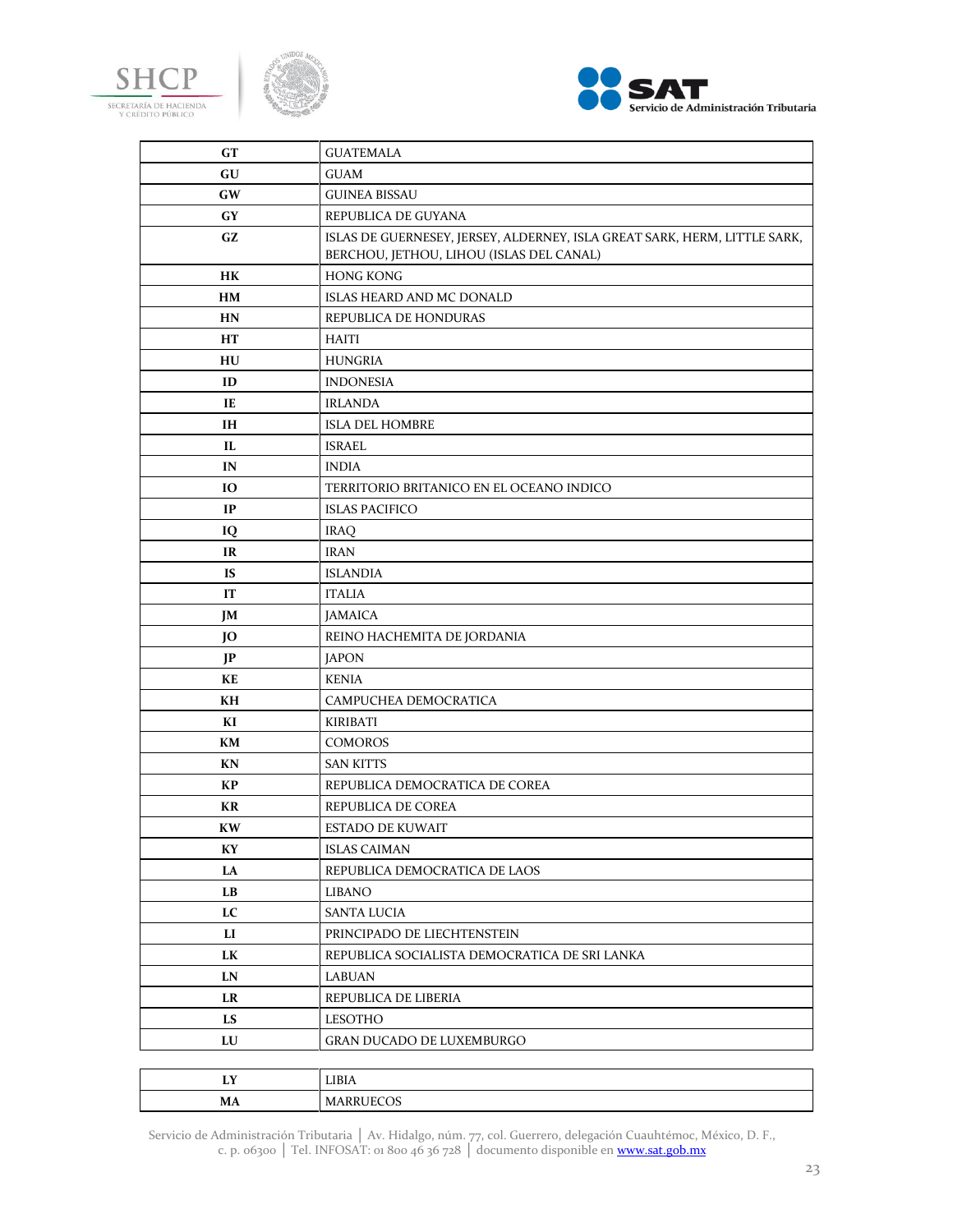





| МC                     | PRINCIPADO DE MONACO                 |
|------------------------|--------------------------------------|
| MD                     | <b>MADEIRA</b>                       |
| МG                     | MADAGASCAR                           |
| MН                     | REPUBLICA DE LAS ISLAS MARSHALL      |
| ML                     | MALI                                 |
| <b>MN</b>              | <b>MONGOLIA</b>                      |
| MO                     | <b>MACAO</b>                         |
| MP                     | <b>ISLAS MARIANAS DEL NORESTE</b>    |
| <b>MQ</b>              | <b>MARTINICA</b>                     |
| <b>MR</b>              | <b>MAURITANIA</b>                    |
| MS                     | <b>MONSERRAT</b>                     |
| MT                     | <b>MALTA</b>                         |
| MU                     | REPUBLICA DE MAURICIO                |
| <b>MV</b>              | REPUBLICA DE MALDIVAS                |
| <b>MW</b>              | <b>MALAWI</b>                        |
| <b>MY</b>              | <b>MALASIA</b>                       |
| МZ                     | MOZAMBIQUE                           |
| <b>NA</b>              | REPUBLICA DE NAMIBIA                 |
| NC                     | NUEVA CALEDONIA                      |
| NE                     | <b>NIGER</b>                         |
| NF                     | <b>ISLA DE NORFOLK</b>               |
| NG                     | <b>NIGERIA</b>                       |
| NI                     | <b>NICARAGUA</b>                     |
| NL                     | <b>HOLANDA</b>                       |
| N <sub>O</sub>         | <b>NORUEGA</b>                       |
| <b>NP</b>              | <b>NEPAL</b>                         |
| <b>NR</b>              | REPUBLICA DE NAURU                   |
| NT                     | <b>ZONA NEUTRAL</b>                  |
| NU                     | <b>NIUE</b>                          |
| N V                    | <b>NEVIS</b>                         |
| NZ                     | NUEVA ZELANDIA                       |
| OM                     | SULTANIA DE OMAN                     |
| PA                     | REPUBLICA DE PANAMA                  |
| PЕ                     | PERU                                 |
| PF                     | POLINESIA FRANCESA                   |
| $\mathbf{P}\mathbf{G}$ | PAPUA NUEVA GUINEA                   |
| PH                     | <b>FILIPINAS</b>                     |
| PK                     | <b>PAKISTAN</b>                      |
| PL                     | <b>POLONIA</b>                       |
| PM                     | ISLA DE SAN PEDRO Y MIGUELON         |
| PN                     | PITCAIRN                             |
| PR                     | ESTADO LIBRE ASOCIADO DE PUERTO RICO |
| PT                     | PORTUGAL                             |
| PU                     | <b>PATAU</b>                         |
| PW                     | PALAU                                |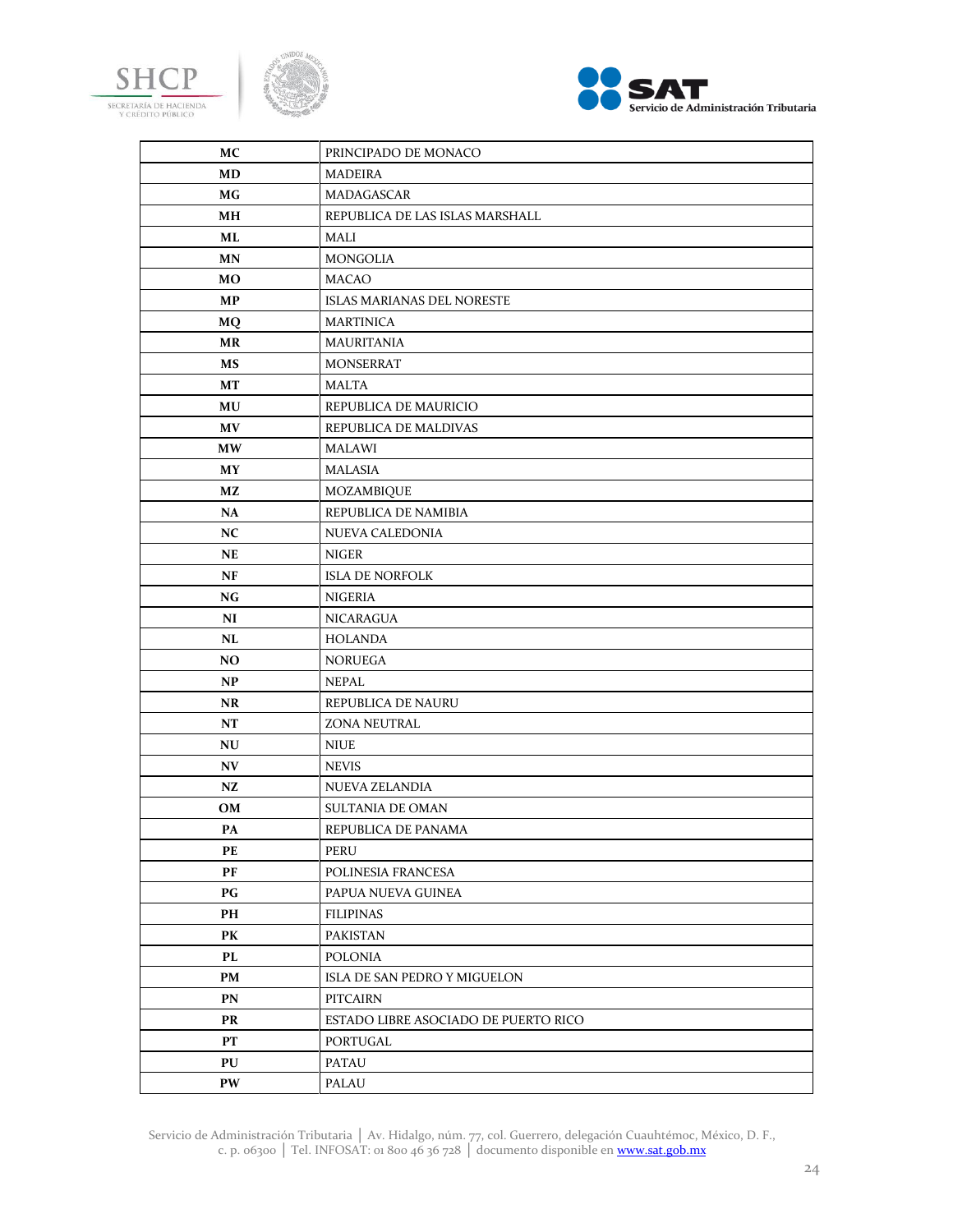





| <b>PY</b>     | PARAGUAY                                               |
|---------------|--------------------------------------------------------|
| QA            | <b>ESTADO DE QUATAR</b>                                |
|               |                                                        |
| QB            | <b>ISLA QESHM</b>                                      |
| RE            | <b>REUNION</b>                                         |
| <b>RO</b>     | <b>RUMANIA</b>                                         |
| <b>RW</b>     | <b>RHUANDA</b>                                         |
| SA            | ARABIA SAUDITA                                         |
| <b>SB</b>     | <b>ISLAS SALOMON</b>                                   |
| SC            | SEYCHELLES ISLAS                                       |
| SD            | <b>SUDAN</b>                                           |
| SE            | <b>SUECIA</b>                                          |
| SG            | <b>SINGAPUR</b>                                        |
| SН            | <b>SANTA ELENA</b>                                     |
| SI            | ARCHIPIELAGO DE SVALBARD                               |
| SJ            | ISLAS SVALBARD AND JAN MAYEN                           |
| SК            | <b>SARK</b>                                            |
| SL            | <b>SIERRA LEONA</b>                                    |
| SM            | SERENISIMA REPUBLICA DE SAN MARINO                     |
| SN            | <b>SENEGAL</b>                                         |
| <b>SO</b>     | <b>SOMALIA</b>                                         |
| SR            | <b>SURINAM</b>                                         |
| <b>ST</b>     | SAO TOME AND PRINCIPE                                  |
| SU            | PAISES DE LA EX-U.R.S.S., EXCEPTO UCRANIA Y BIELORUSIA |
| SV            | <b>EL SALVADOR</b>                                     |
| SW            | REPUBLICA DE SEYCHELLES                                |
| <b>SY</b>     | <b>SIRIA</b>                                           |
| <b>SZ</b>     | REINO DE SWAZILANDIA                                   |
| ТC            | <b>ISLAS TURCAS Y CAICOS</b>                           |
| TD            | <b>CHAD</b>                                            |
| TF            | TERRITORIOS FRANCESES DEL SURESTE                      |
| TG            | <b>TOGO</b>                                            |
| TH            | THAILANDIA                                             |
| TК            | <b>TOKELAU</b>                                         |
| TN            | REPUBLICA DE TUNEZ                                     |
| TO            | REINO DE TONGA                                         |
| TP            | TIMOR ESTE                                             |
| TR            | <b>TRIESTE</b>                                         |
| <b>TS</b>     | TRISTAN DA CUNHA                                       |
| <b>TT</b>     | REPUBLICA DE TRINIDAD Y TOBAGO                         |
| TU            | <b>TURQUIA</b>                                         |
| TV            | TUVALU                                                 |
| TW            | TAIWAN                                                 |
| TZ            | <b>TANZANIA</b>                                        |
| $\mathbf{UA}$ | <b>UCRANIA</b>                                         |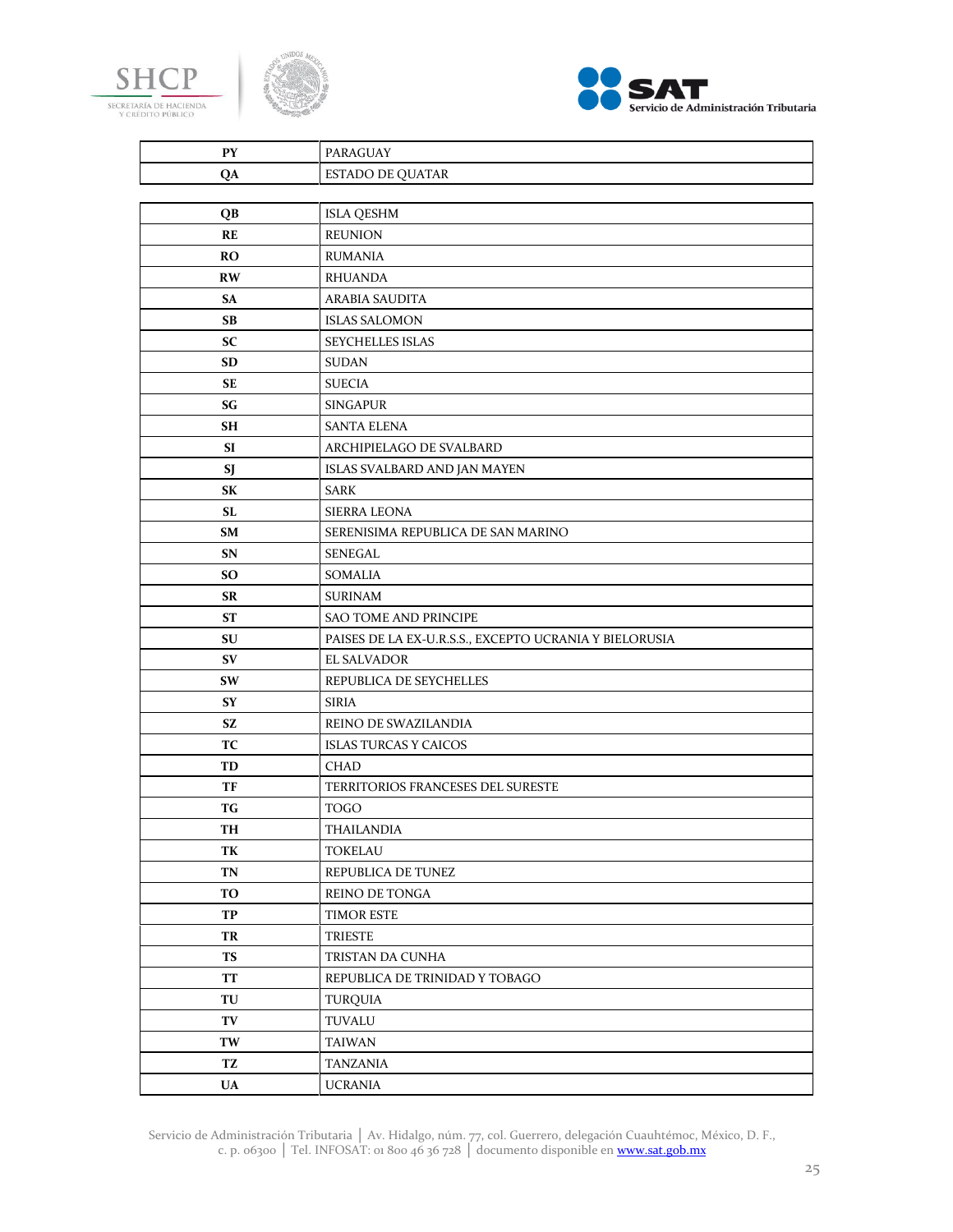





| UG        | <b>UGANDA</b>                                |
|-----------|----------------------------------------------|
| <b>UM</b> | ISLAS MENORES ALEJADAS DE LOS ESTADOS UNIDOS |
| <b>US</b> | <b>ESTADOS UNIDOS DE AMERICA</b>             |
| <b>UY</b> | REPUBLICA ORIENTAL DEL URUGUAY               |
| VA        | EL VATICANO                                  |
| VC.       | SAN VICENTE Y LAS GRANADINAS                 |
| VE.       | <b>VENEZUELA</b>                             |
|           |                                              |
| <b>VG</b> | <b>ISLAS VIRGENES BRITANICAS</b>             |
| VI        | ISLAS VIRGENES DE ESTADOS UNIDOS DE AMERICA  |
| <b>VN</b> | <b>VIETNAM</b>                               |
| VU        | REPUBLICA DE VANUATU                         |
| <b>WF</b> | <b>ISLAS WALLIS Y FUNTUNA</b>                |
| XX.       | <b>OTRO</b>                                  |
| YD.       | YEMEN DEMOCRATICA                            |
| YE.       | REPUBLICA DEL YEMEN                          |
| YU        | PAISES DE LA EX-YUGOSLAVIA                   |
| 7A        | <b>SUDAFRICA</b>                             |
| ZC.       | ZONA ESPECIAL CANARIA                        |
| <b>ZM</b> | <b>ZAMBIA</b>                                |
| ZO.       | ZONA LIBRE OSTRAVA                           |
| <b>ZR</b> | <b>ZAIRE</b>                                 |
| <b>ZW</b> | ZIMBABWE                                     |

CUANDO SE REQUIERA UTILIZAR **MEXICO** SE PONDRA EL NOMBRE CORRESPONDIENTE, O BIEN, LA CLAVE **ME**, SEGUN EL TIPO DE INFORMACION SOLICITADA.

CABE PRECISAR QUE SI SE PUBLICA UN NUEVO ANEXO 10 PARA LA RESOLUCION MISCELANEA FISCAL PARA 2010, LA INFORMACION AHI CONTENIDA SUSTITUIRIA A LA ANTERIOR.

### **APENDICE VII. CATALOGO DE TIPO DE MONEDA.**

ANEXO 22 DE LAS REGLAS DE CARACTER GENERAL EN MATERIA DE COMERCIO EXTERIOR PARA 2012, APENDICE 5.- CLAVES DE MONEDAS, PUBLICADO EN EL DIARIO OFICIAL DE LA FEDERACION EL 30 DE AGOSTO DE 2013.

| <b>PAIS</b>           | <b>NOMBRE MONEDA</b> |
|-----------------------|----------------------|
| <b>AFRICA CENTRAL</b> | <b>FRANCO</b>        |
| <b>ALBANIA</b>        | LEK                  |
| <b>ALEMANIA</b>       | EURO                 |
| ANTILLAS HOLAN.       | <b>FLORIN</b>        |
| <b>ARABIA SAUDITA</b> | RIYAL                |
| ARGELIA               | <b>DINAR</b>         |
| <b>ARGENTINA</b>      | <b>PESO</b>          |
| <b>AUSTRALIA</b>      | DÓLAR                |
| AUSTRIA               | EURO                 |
| <b>BAHAMAS</b>        | <b>DOLAR</b>         |
| <b>BAHRAIN</b>        | <b>DINAR</b>         |
| <b>BARBADOS</b>       | <b>DÓLAR</b>         |
| <b>BELGICA</b>        | EURO                 |
| <b>BELICE</b>         | <b>DOLAR</b>         |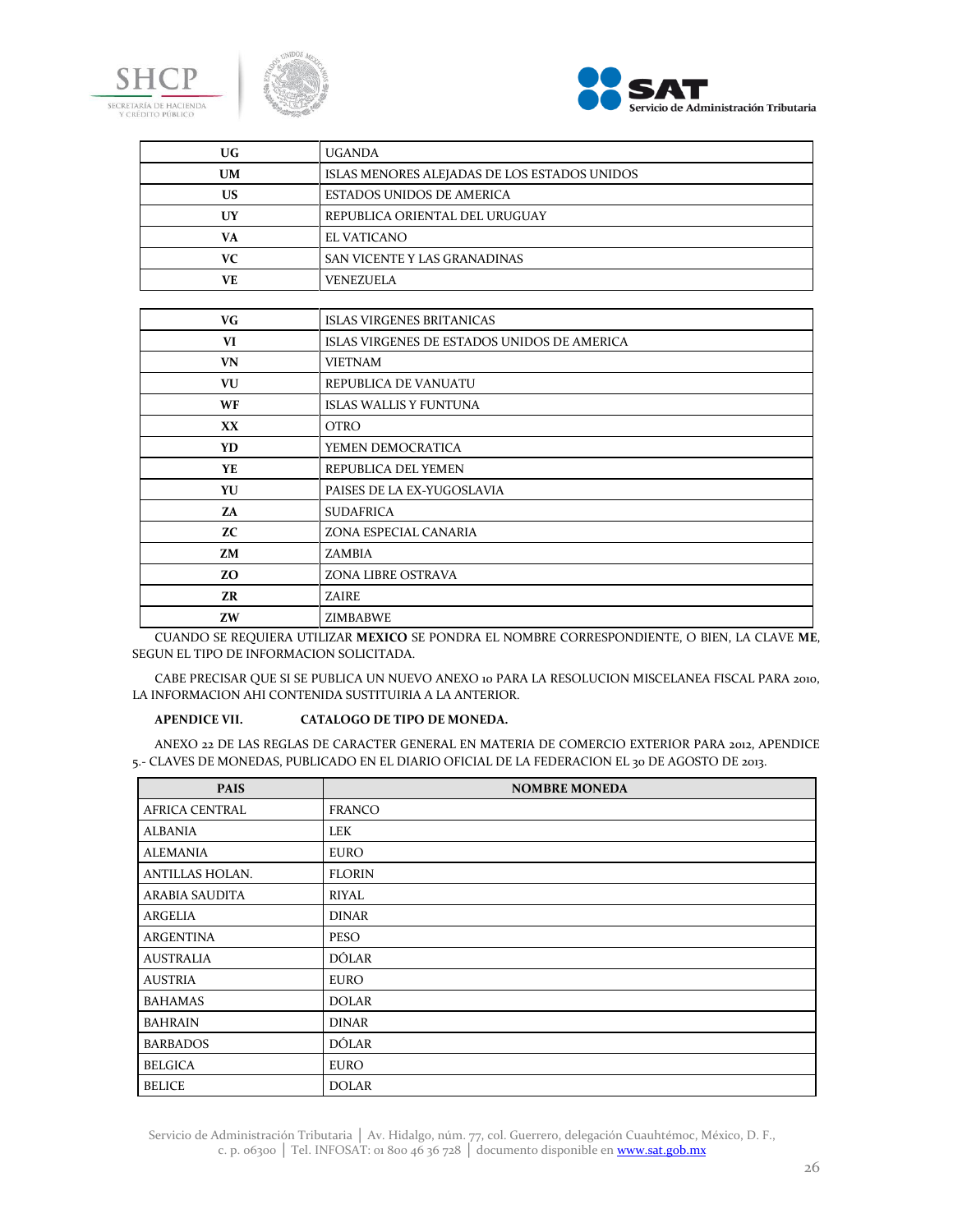





| <b>PAIS</b>              | <b>NOMBRE MONEDA</b> |
|--------------------------|----------------------|
| <b>BERMUDA</b>           | <b>DÓLAR</b>         |
| <b>BOLIVIA</b>           | <b>BOLIVIANO</b>     |
| <b>BRASIL</b>            | REAL                 |
| <b>BULGARIA</b>          | <b>LEV</b>           |
| <b>CANADA</b>            | <b>DÓLAR</b>         |
| <b>CHILE</b>             | <b>PESO</b>          |
| <b>CHINA</b>             | <b>YUAN</b>          |
| <b>COLOMBIA</b>          | <b>PESO</b>          |
| <b>COREA DEL NORTE</b>   | <b>WON</b>           |
| <b>COREA DEL SUR</b>     | <b>WON</b>           |
|                          |                      |
| <b>COSTA RICA</b>        | COLON                |
| <b>CUBA</b>              | <b>PESO</b>          |
| <b>DINAMARCA</b>         | <b>CORONA</b>        |
| <b>ECUADOR</b>           | DÓLAR                |
| <b>EGIPTO</b>            | LIBRA                |
| <b>EL SALVADOR</b>       | COLON                |
| <b>EM. ARABES UNIDOS</b> | <b>DIRHAM</b>        |
| <b>ESPAÑA</b>            | <b>EURO</b>          |
| <b>ESTONIA</b>           | <b>CORONA</b>        |
| <b>ETIOPIA</b>           | <b>BIRR</b>          |
| E.U.A.                   | <b>DOLAR</b>         |
| FED. RUSA                | <b>RUBLO</b>         |
| FIDJI                    | <b>DÓLAR</b>         |
| <b>FILIPINAS</b>         | <b>PESO</b>          |
| <b>FINLANDIA</b>         | <b>EURO</b>          |
| <b>FRANCIA</b>           | <b>EURO</b>          |
| GHANA                    | CEDI                 |
| <b>GRAN BRETAÑA</b>      | LIBRA ESTERLINA      |
| <b>GRECIA</b>            | <b>EURO</b>          |
| <b>GUATEMALA</b>         | <b>QUETZAL</b>       |
| <b>GUYANA</b>            | DÓLAR                |
| HAITI                    | <b>GOURDE</b>        |
| <b>HOLANDA</b>           | <b>EURO</b>          |
| <b>HONDURAS</b>          | <b>LEMPIRA</b>       |
| <b>HONG KONG</b>         | <b>DOLAR</b>         |
| <b>HUNGRIA</b>           | <b>FORINT</b>        |
| <b>INDIA</b>             | <b>RUPIA</b>         |
| <b>INDONESIA</b>         | <b>RUPIA</b>         |
| <b>IRAK</b>              | <b>DINAR</b>         |
| <b>IRAN</b>              | RIYAL                |
| <b>IRLANDA</b>           | <b>EURO</b>          |
| <b>ISLANDIA</b>          | CORONA               |
| ISRAEL                   | SHEKEL               |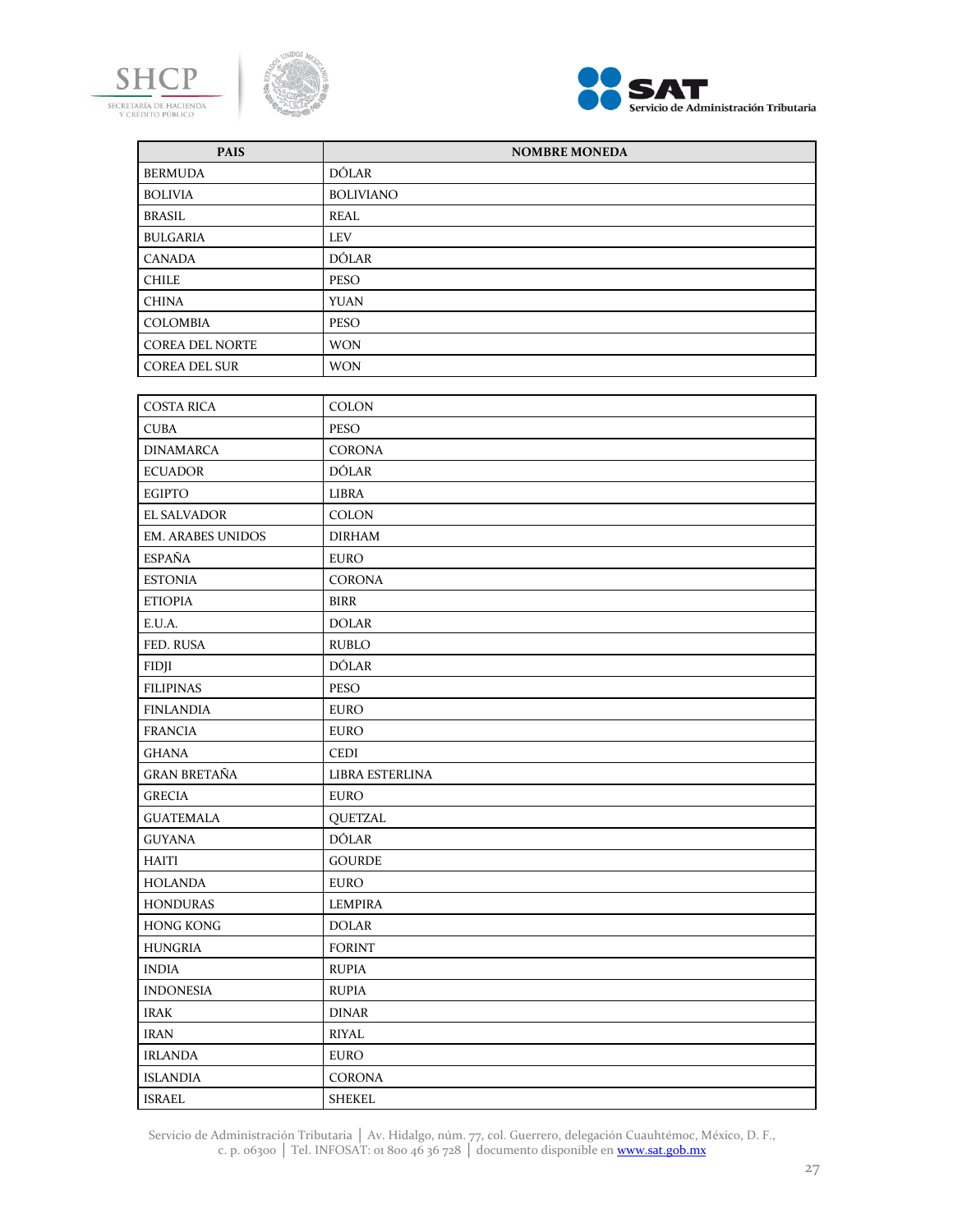





| <b>ITALIA</b>                      | <b>EURO</b>    |
|------------------------------------|----------------|
| <b>JAMAICA</b>                     | <b>DOLAR</b>   |
| <b>JAPON</b>                       | <b>YEN</b>     |
| <b>JORDANIA</b>                    | <b>DINAR</b>   |
| <b>KENYA</b>                       | <b>CHELIN</b>  |
| <b>KUWAIT</b>                      | <b>DINAR</b>   |
| <b>LIBANO</b>                      | LIBRA          |
| LIBIA                              | <b>DINAR</b>   |
| <b>LITUANIA</b>                    | <b>LITAS</b>   |
| LUXEMBURGO                         | <b>EURO</b>    |
| <b>MALASIA</b>                     | RINGGIT        |
| <b>MALTA</b>                       | LIRA           |
| <b>MARRUECOS</b>                   | <b>DIRHAM</b>  |
| <b>MEXICO</b>                      | <b>PESO</b>    |
| MONTENEGRO                         | <b>EURO</b>    |
|                                    |                |
| <b>NICARAGUA</b>                   | <b>CORDOBA</b> |
| NIGERIA (FED)                      | <b>NAIRA</b>   |
| <b>NORUEGA</b>                     | <b>CORONA</b>  |
| NUEVA ZELANDA                      | <b>DÓLAR</b>   |
| <b>PAKISTAN</b>                    | <b>RUPIA</b>   |
| <b>PALESTINA</b>                   | SHEKEL         |
| <b>PANAMA</b>                      | <b>BALBOA</b>  |
| PARAGUAY                           | <b>GUARANI</b> |
| <b>PERU</b>                        | N. SOL         |
| <b>POLONIA</b>                     | <b>ZLOTY</b>   |
| PORTUGAL                           | <b>EURO</b>    |
| PUERTO RICO                        | <b>DOLAR</b>   |
| REPUBLICA CHECA                    | <b>CORONA</b>  |
| REPUBLICA DEMOCRATICA<br>DEL CONGO | <b>FRANCO</b>  |
| REPUBLICA DE SERBIA                | <b>DINAR</b>   |
| REPUBLICA DOMINICANA               | PESO           |
| REPUBLICA ESLOVACA                 | <b>CORONA</b>  |
| <b>RUMANIA</b>                     | LEU            |
| <b>SINGAPUR</b>                    | <b>DÓLAR</b>   |
| <b>SIRIA</b>                       | LIBRA          |
| <b>SRI-LANKA</b>                   | <b>RUPIA</b>   |
| <b>SUECIA</b>                      | <b>CORONA</b>  |
| <b>SUIZA</b>                       | <b>FRANCO</b>  |
| <b>SURINAM</b>                     | <b>DOLAR</b>   |
| <b>TAILANDIA</b>                   | <b>BAHT</b>    |
| <b>TAIWAN</b>                      | NUEVO DÓLAR    |
| <b>TANZANIA</b>                    | <b>CHELIN</b>  |